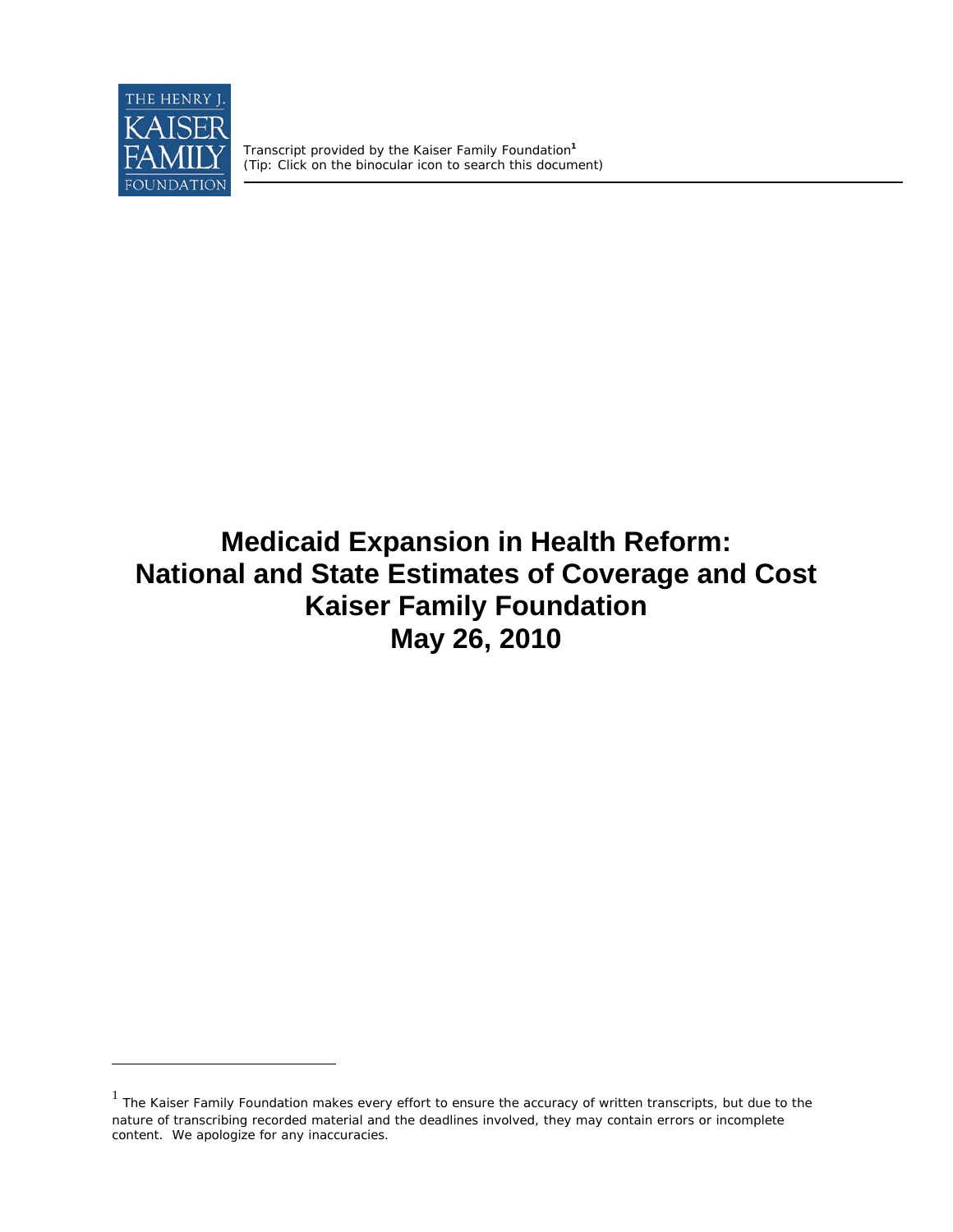[START RECORDING]

**DIANE ROWLAND:** Good morning and welcome to the Barbara Jordan Conference Center for this discussion today of the Medicaid Expansion Option in Health Care Reform, looking at national and state estimates of both coverage impact and cost.

I'm Diane Rowland, the Executive Vice President of the Kaiser Family Foundation and the Executive Director of our Commission on Medicaid and the Uninsured, so obviously these estimates are of great importance to us as we try to look at the potential impact, not only at a national level but in the states of these coverage expansions, that allow childless adults to finally be covered under the Medicaid program and all individuals with incomes up to 133-percent of the poverty level.

There are many aspects of health care reform that will affect the states ultimately; this is just one piece. So there are other interactions that this study obviously does not take into account. Health reform as you know has lots of moving parts. So this is just a focus in on one aspect of health care

<sup>1</sup> The Kaiser Family Foundation makes every effort to ensure the accuracy of written transcripts, but due to the nature of transcribing recorded material and the deadlines involved, they may contain errors or incomplete content. We apologize for any inaccuracies.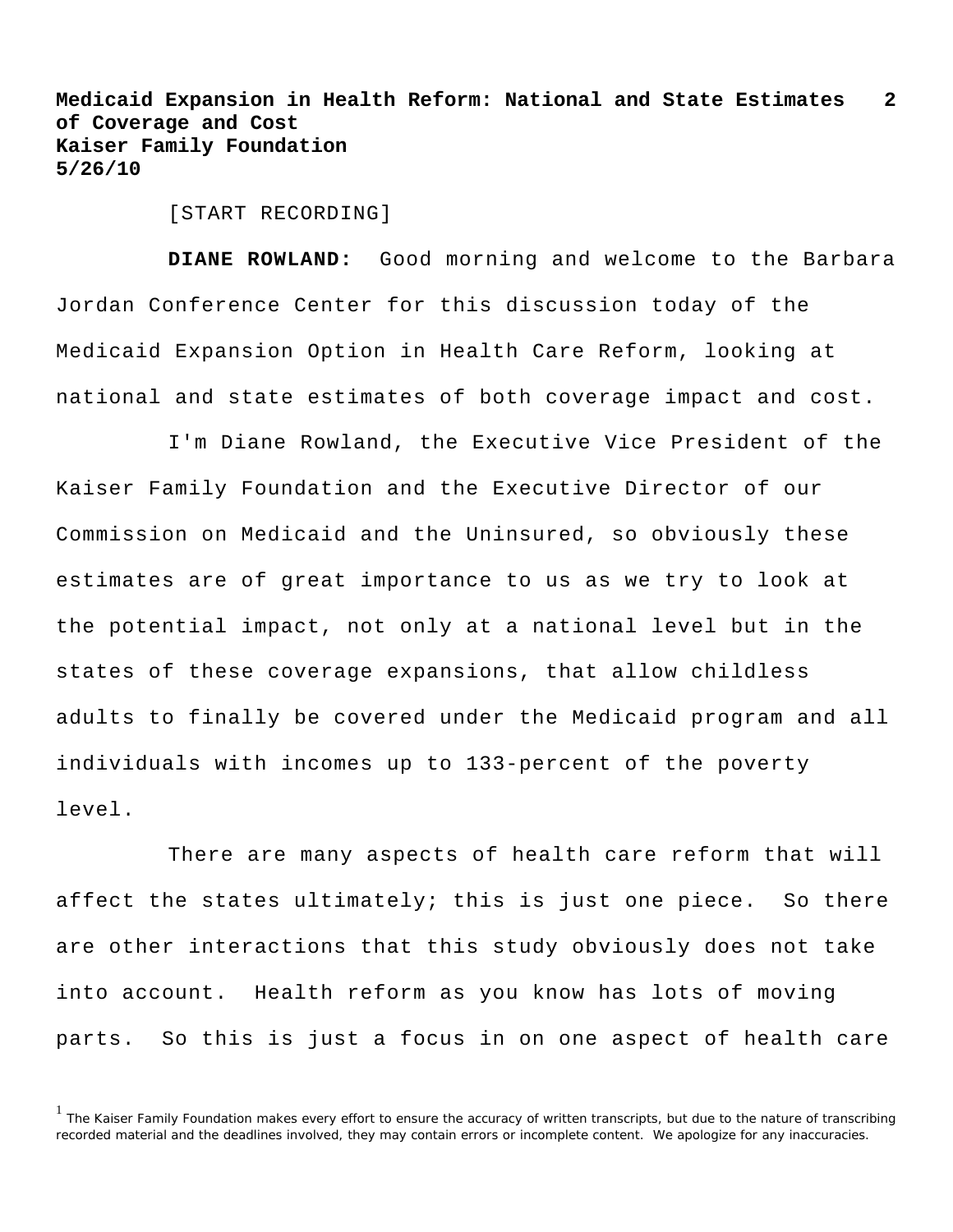reform and not an attempt to give you all of the integrated impacts that may be there.

We know that the Congress, as it considered health reform, depended on the Congressional Budget Office, to give them estimates of the potential impact of these provisions on the nation and on health care spending at the federal level. But the CBO does not do state by state estimates, so we have tried to take and be as true to the CBO total numbers as possible and take a look at how that might distribute across the states.

There're a few caveats that I'd like to lay on the table before we begin. First of all, modeling is modeling, predicting is predicting and it's all based on trying to look at previous behavior to assume future behavior. There are obviously going to be many challenges and choices that states will make as they implement this health care reform bill. So this model tries to assume how things might happen in the future and it'll give you different ways to look at that, but it cannot in any way, say this going to be exactly how it's implemented.

<sup>&</sup>lt;sup>1</sup> The Kaiser Family Foundation makes every effort to ensure the accuracy of written transcripts, but due to the nature of transcribing recorded material and the deadlines involved, they may contain errors or incomplete content. We apologize for any inaccuracies.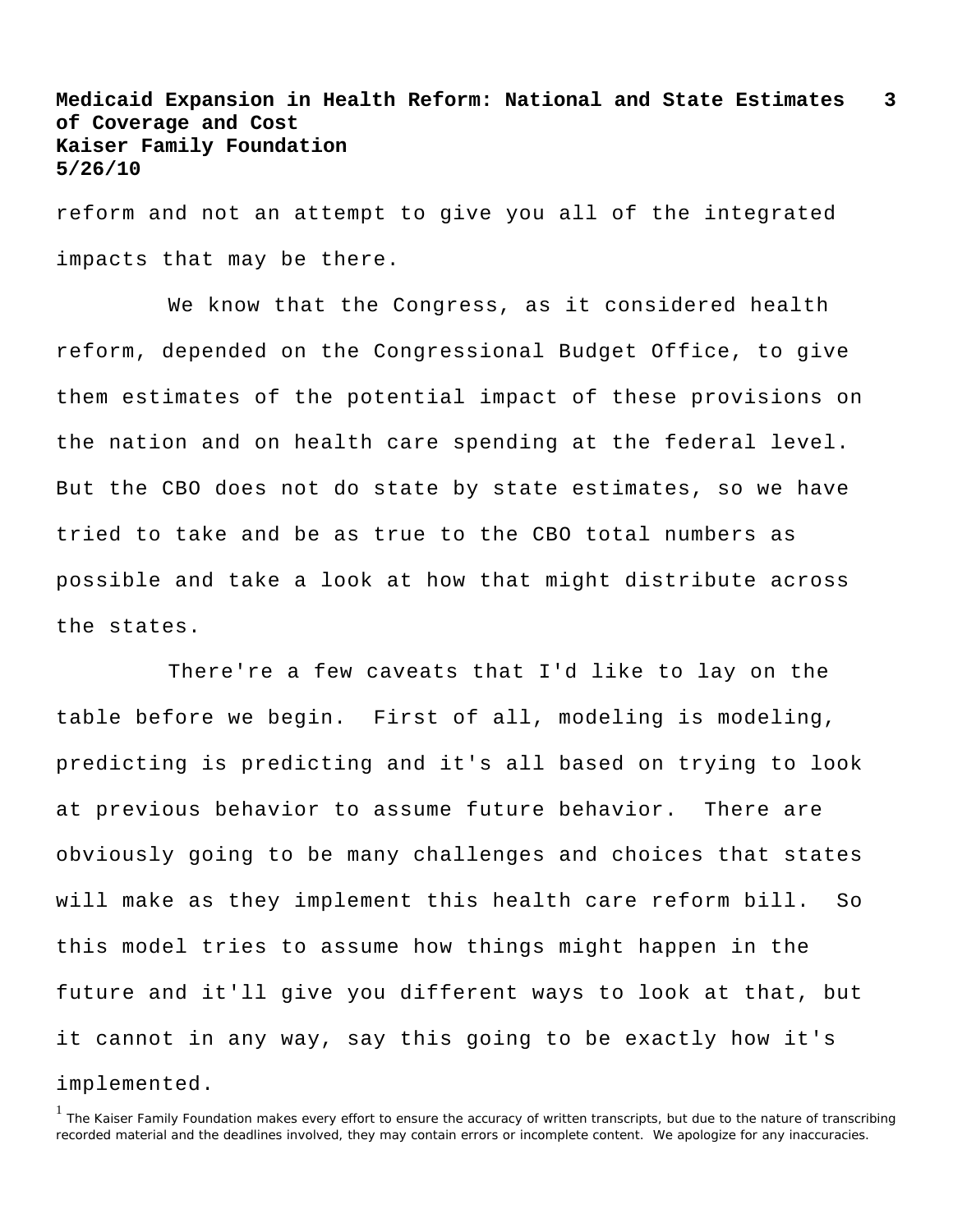That's also because one of the lessons of Medicaid is that not all states will behave the same. So if you have to make an assumption that all the states will have similar participation rates, you know that some states will fall behind and some states will move forward more aggressively.

So in looking at these numbers I think it very important to bear in mind that the impact of the Medicaid expansions will vary across the states and that individual states will undoubtedly be taking on the task of doing their own estimates of the impact, not only of these provisions but of the coverage in the exchanges as individuals above these income levels can become eligible for coverage through the exchange and get subsidized coverage. They'll be looking at other trade-offs in terms of the Medicaid legislation itself, that may affect their cost savings.

So, that I think as you look at these numbers it's very important to bear in mind that they give you a sense of how the numbers may distribute out by state, but they're not as firm and final as they will be in 2019, when we finally know what's happening with the legislation.

<sup>&</sup>lt;sup>1</sup> The Kaiser Family Foundation makes every effort to ensure the accuracy of written transcripts, but due to the nature of transcribing recorded material and the deadlines involved, they may contain errors or incomplete content. We apologize for any inaccuracies.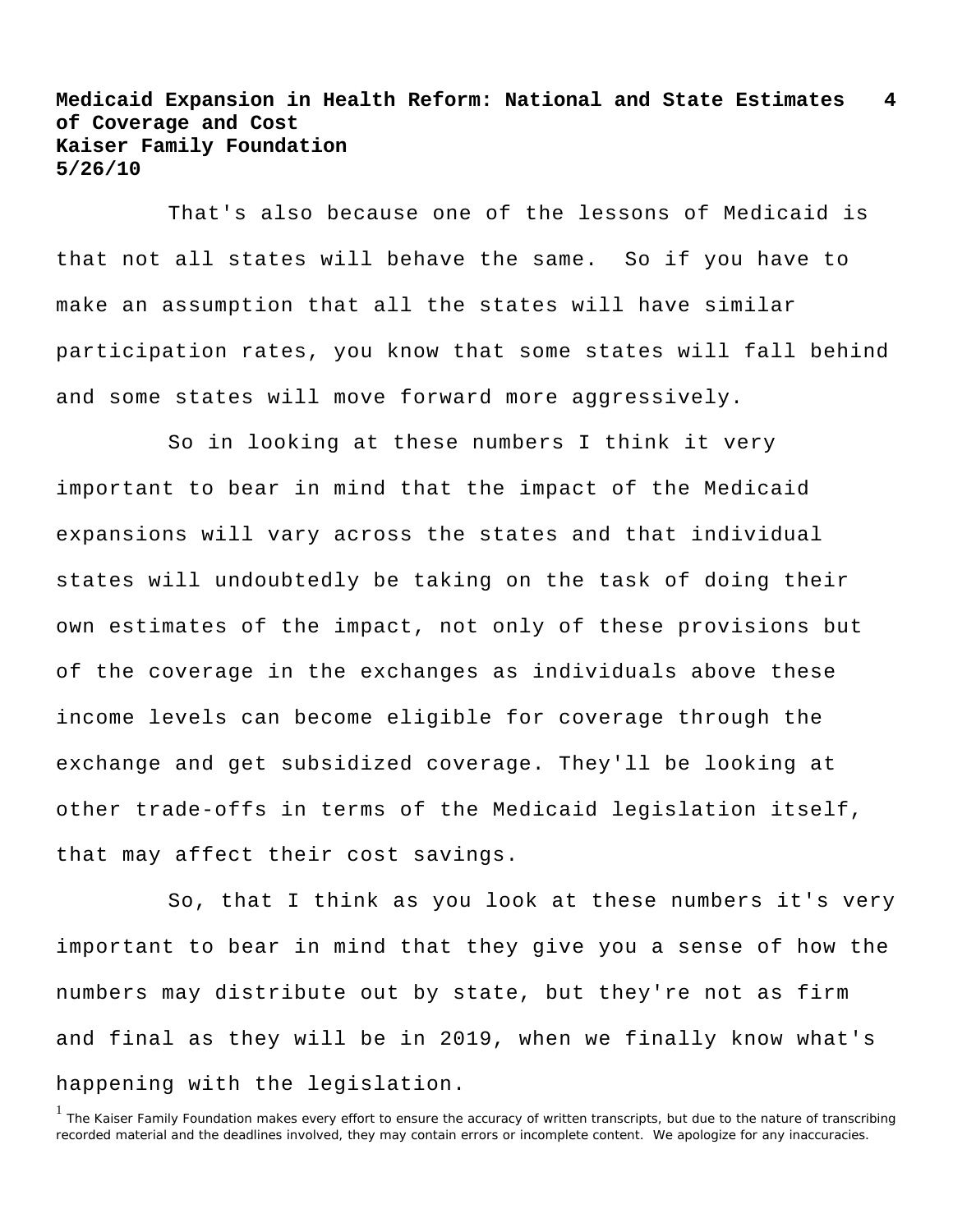I do think that it's important to get some sense of how different states will fare - how those states that have had very low coverage levels, under Medicaid, will see their roles in increase; how states that have covered some of the individuals that are going to be covered under Medicaid now, under state-only programs will fare - and so that's why we've presented these numbers today. Take them with the caveats that we'll give you, but see them as a way of looking, at least, underneath the national numbers to get some sense of the variation of what will go on at the state level.

So I'm very pleased that we're able to finally put these numbers out and to have an ability to share them with you. We're going to start today by asking Robin Rudowitz, the Associate Director of our Kaiser Commission on Medicaid and the Uninsured here at the Kaiser Family Foundation, to just give you a brief overview of the provisions of the law, that we've tried to look at.

Then John Holahan, the Director of Health Policy Research Center at the Urban Institute and the lead author on the analysis will present the key findings. Then we're going

<sup>&</sup>lt;sup>1</sup> The Kaiser Family Foundation makes every effort to ensure the accuracy of written transcripts, but due to the nature of transcribing recorded material and the deadlines involved, they may contain errors or incomplete content. We apologize for any inaccuracies.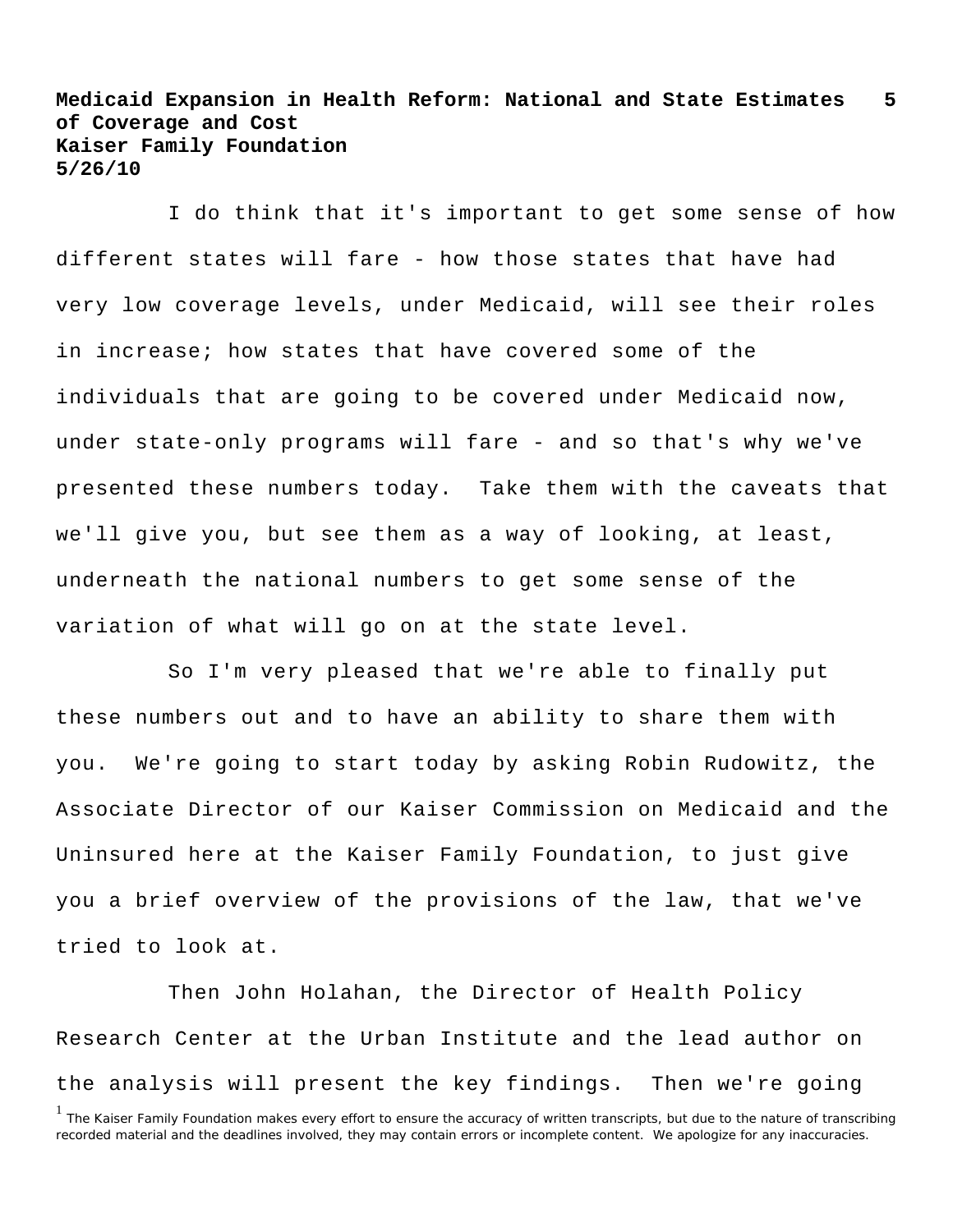to turn to Alan Weil the Executive Director of the National Academy for State Health Policy and a member of our Kaiser Commission on Medicaid and the Uninsured, for some perspectives on the numbers, the state actions and the likely impact of a health reform and the Medicaid expansion.

So without further adieu, I'm going to turn to Robin to kick off our discussion. Thank you.

**ROBIN RUDOWITZ:** Thanks, Diane, and thanks everyone for coming today. As Diane said, I'm going to provide a brief overview of some of the key provisions in the Medicaid laws that relate to coverage and then turn it over to John.

What we see today when we look at the Medicaid program is that Medicaid definitely provides affordable and comprehensive coverage for certain categories of low-income individuals. The financing for the program is shared between states and the federal government.

The federal government on average pays about 57-percent of those costs. Medicaid also provides assistance for those dually-eligible for Medicare and Medicaid and also is the biggest payer and provider for long-term care services.

<sup>&</sup>lt;sup>1</sup> The Kaiser Family Foundation makes every effort to ensure the accuracy of written transcripts, but due to the nature of transcribing recorded material and the deadlines involved, they may contain errors or incomplete content. We apologize for any inaccuracies.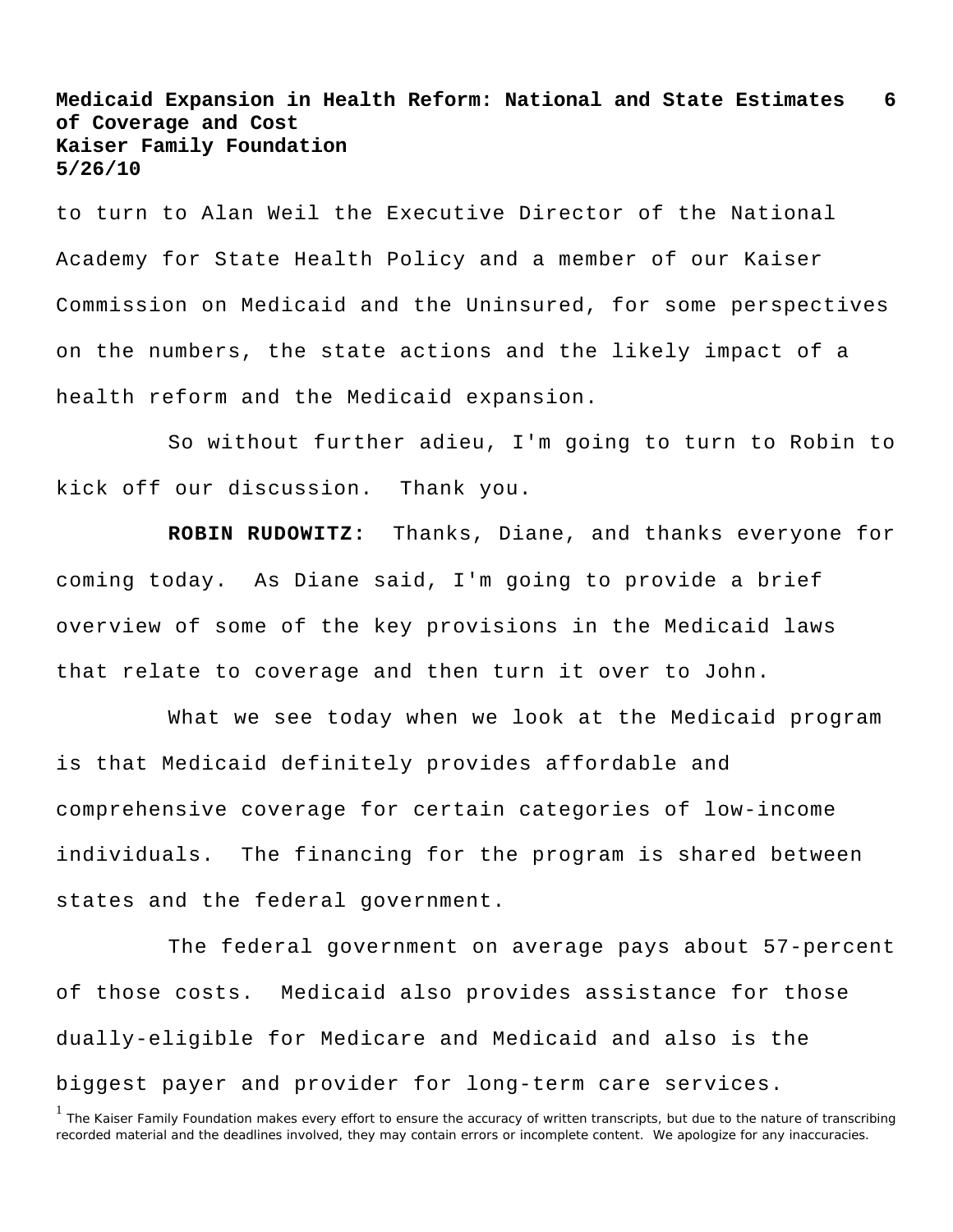Medicaid is a critical player in the overall health care system.

What we see with health reform is that the new law essentially builds on many of these current roles by really expanding coverage to those who were previously not eligible, adding a lot of additional federal financing for that coverage, and also providing some more care coordination for the dual eligibles and new options related to long-term care. With health reform, Medicaid becomes an even more critical player in the overall health care system.

Again, when we look at Medicaid today we see that Medicaid along with CHIP has been a provider of comprehensive coverage for children, much more broadly than other categories of individuals and that coverage for parents has been much more limited in the Medicaid program and that coverage for childless adults, prior to health reform, was generally prohibited, unless the state had a waiver to cover those individuals or state funded program. There is also quite a bit of variation in coverage across the states.

<sup>&</sup>lt;sup>1</sup> The Kaiser Family Foundation makes every effort to ensure the accuracy of written transcripts, but due to the nature of transcribing recorded material and the deadlines involved, they may contain errors or incomplete content. We apologize for any inaccuracies.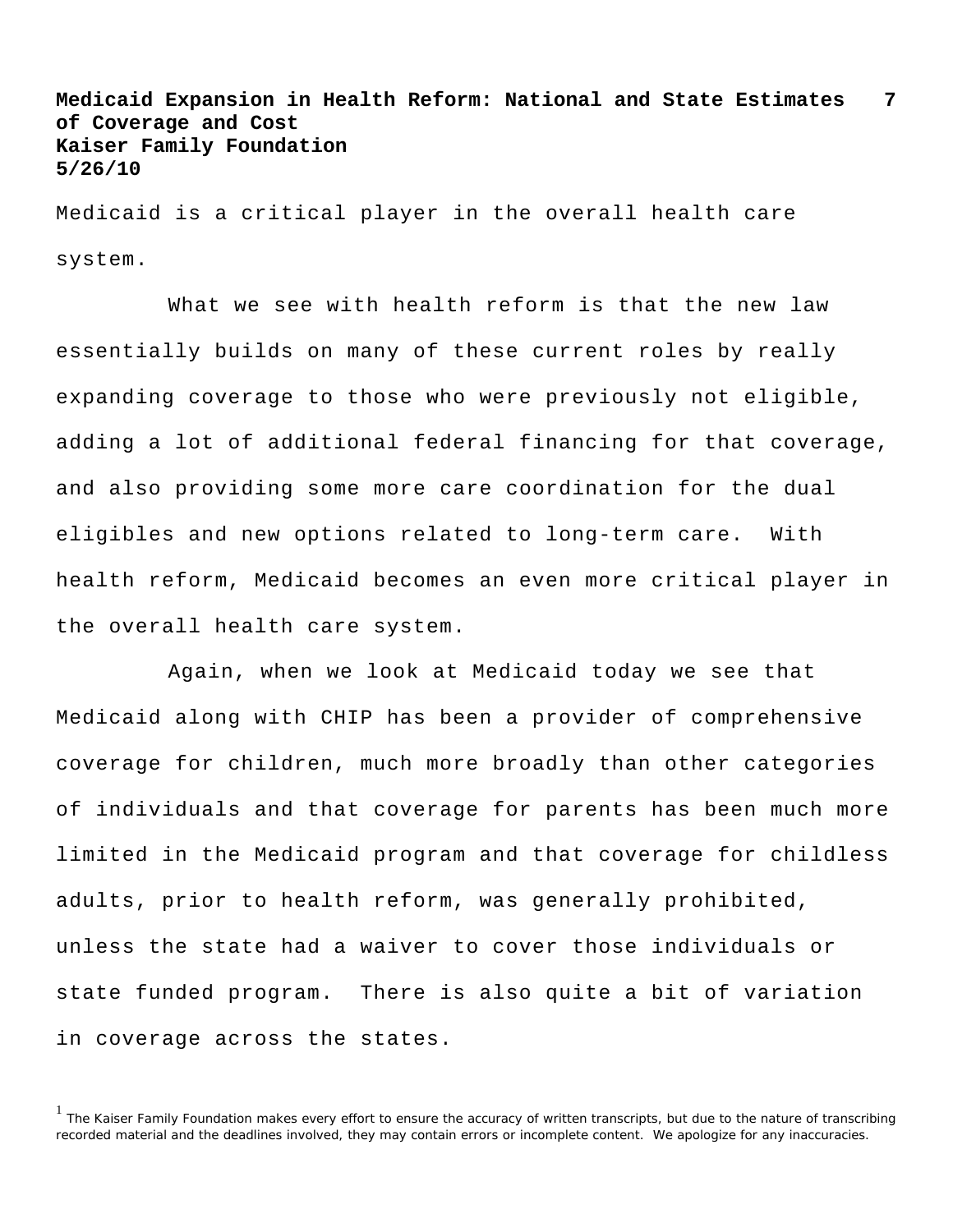Again, with health reform, we see that Medicaid is really a key element in providing new coverage to individuals, really broadening coverage for low-income individuals. On top of Medicaid, there're new subsidies for individuals with moderate income to purchase coverage in new health insurance exchanges.

Of course there's the maintenance and strengthening of employer sponsored coverage. I think the glue that holds a lot of this together is really the individual mandate for coverage and changes to health insurance market reforms that are all part of the overall legislation to expand coverage more broadly.

To look at the Medicaid provisions a little bit more specifically; we know that the new law expands Medicaid to nearly all individuals with incomes up to 133-percent of the poverty level by 2014. Those are individuals who are under 65, who are not otherwise eligible for Medicare. The law also specifies that states that currently offer coverage for individuals above that threshold, must maintain that coverage until these new health exchanges are operational in 2014.

<sup>1</sup> The Kaiser Family Foundation makes every effort to ensure the accuracy of written transcripts, but due to the nature of transcribing recorded material and the deadlines involved, they may contain errors or incomplete content. We apologize for any inaccuracies.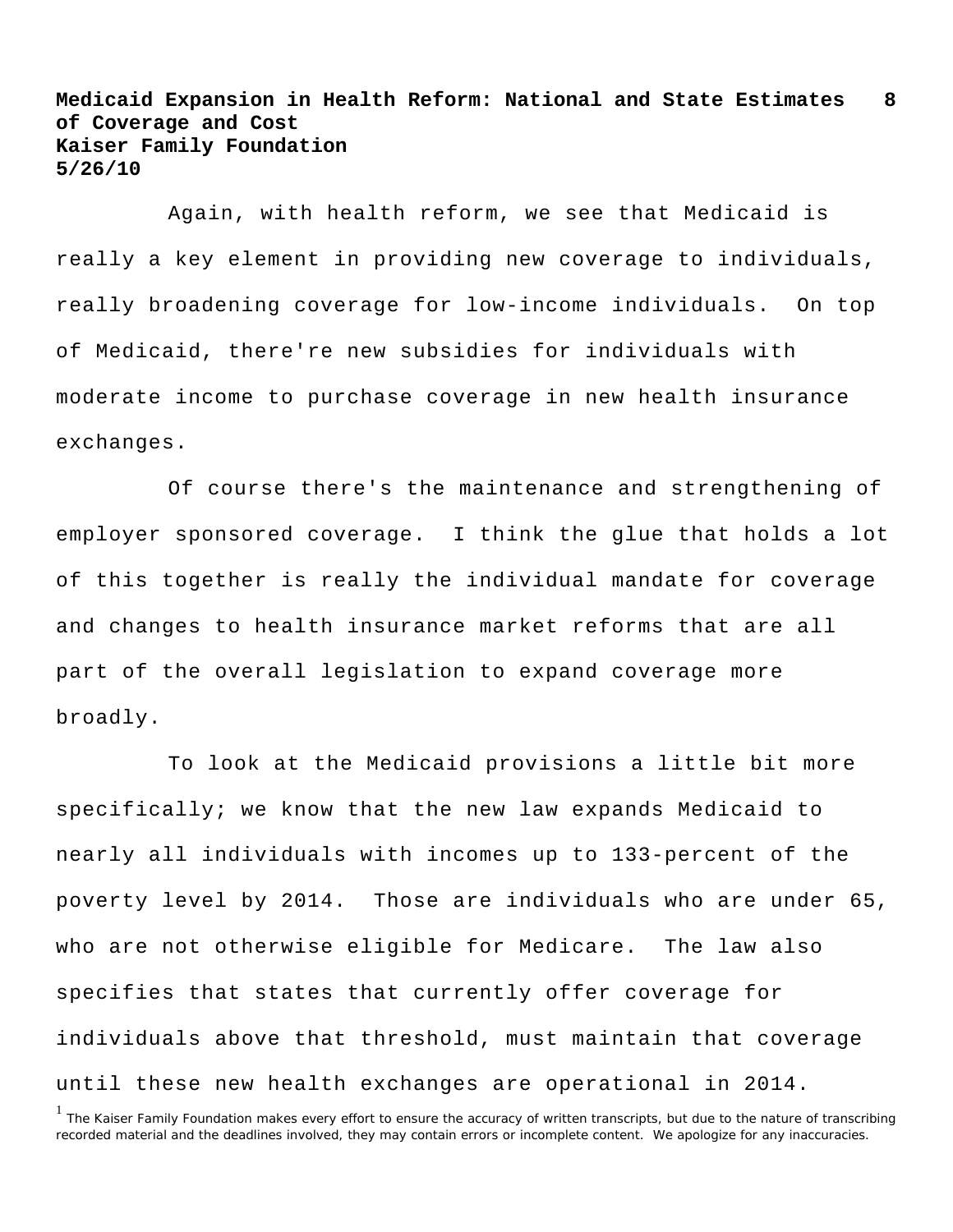We know that the bill also provides a lot of additional funding–federal financing for people who are newly eligible for coverage. In fact there's full federal financing for those who are newly eligible from 2014 to 2016 and then the federal share phases down to 90-percent by 2020.

For states that have been leaders in coverage and have provided coverage for childless adults through a Medicaid 1115 waiver, there's some additional financial assistance from the federal government for those states. For these childless adults in those states, the increase in the match will phase up to 90-percent by 2020. The law maintains the current match rate that states have for individuals who are currently eligible for coverage.

We know that states also don't need to wait until 2014 to start to expand coverage for childless adults. There's an option to do that right now with the regular federal matching rate for Medicaid and we know that the District of Columbia and Connecticut are early adopters of this option for coverage. Very importantly the law also requires a simplification and coordination of eligibility and enrollment across Medicaid and

<sup>&</sup>lt;sup>1</sup> The Kaiser Family Foundation makes every effort to ensure the accuracy of written transcripts, but due to the nature of transcribing recorded material and the deadlines involved, they may contain errors or incomplete content. We apologize for any inaccuracies.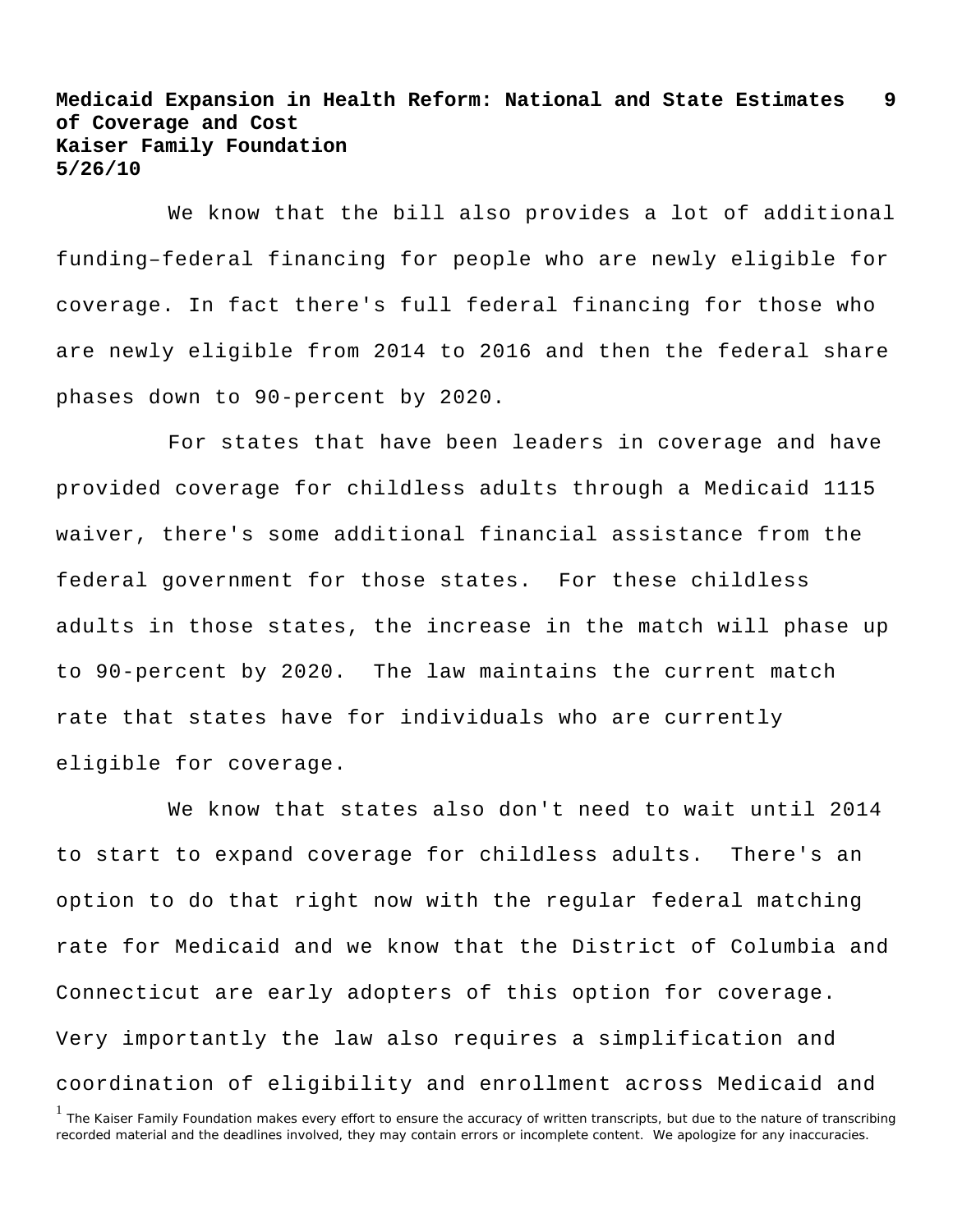the exchange, again to have those eligibility systems more integrated to promote coverage.

When we look at the share of uninsured adults at or below 133-percent, similar to the overall experience with the uninsured, there's a lot of this population in the South and the West. So we know that these states will be most greatly affected by the new Medicaid expansions that are provided for in the law.

So with that, I'm going to turn it over to John to talk about the specifics of the study.

**JOHN HOLAHAN**: Okay, thank you Robin. So the purpose of our study was to look at the impact of the Medicaid expansion for adults below 133-percent of the federal poverty line -what that would mean, both at the national level and by state, for increases in Medicaid enrollment and reductions in the uninsured; what changes there would be in federal, state, and total Medicaid spending between 2014 and 2019.

This includes the impact of the differential matching rates that Robin talked about where states will get their current matching rates on any new enrollees among current

<sup>&</sup>lt;sup>1</sup> The Kaiser Family Foundation makes every effort to ensure the accuracy of written transcripts, but due to the nature of transcribing recorded material and the deadlines involved, they may contain errors or incomplete content. We apologize for any inaccuracies.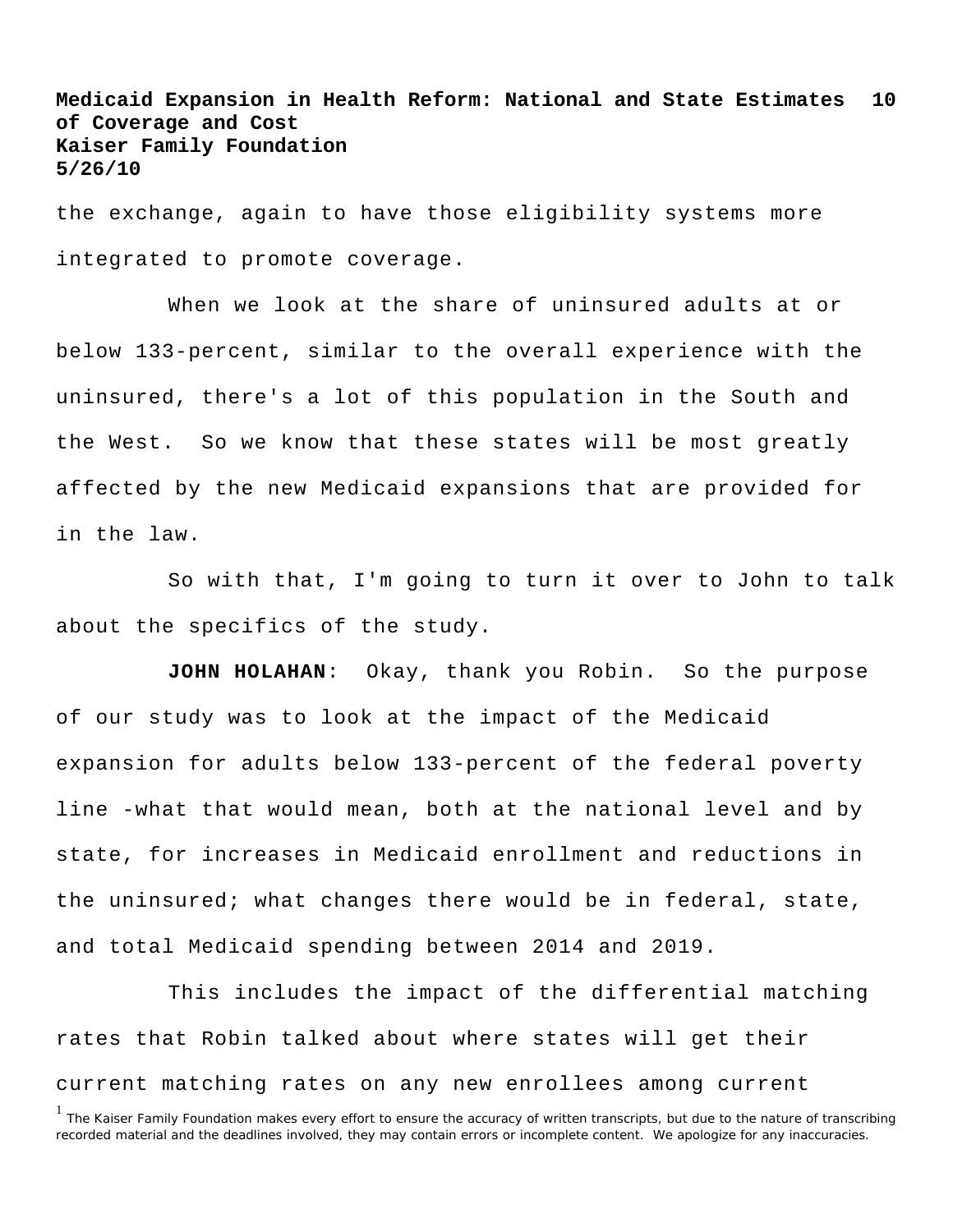eligibles, get a much higher match on new eligibles that starts at 100-percent and phases down to 90-percent, and then a phase in of a higher matching rate for states that have covered people through Section 1115 waiver programs.

It will phase in and actually save them money compared to what they're spending now. The last thing we did was to look at increases in enrollment and state and federal spending relative to what enrollment and spending would have been without reform.

So, in other words, we projected out what enrollment and spending would be, by state, generally following CBO projections of growth in both of those, and to establish a baseline so you could look at the impact of new enrollment and spending relative to where states would have been if there had been no reform.

To just highlight basically what we found is that Medicaid expansions will significantly expand coverage and reduce the number of uninsured; it's sensitive to what you assume about participation that we'll talk about.

<sup>&</sup>lt;sup>1</sup> The Kaiser Family Foundation makes every effort to ensure the accuracy of written transcripts, but due to the nature of transcribing recorded material and the deadlines involved, they may contain errors or incomplete content. We apologize for any inaccuracies.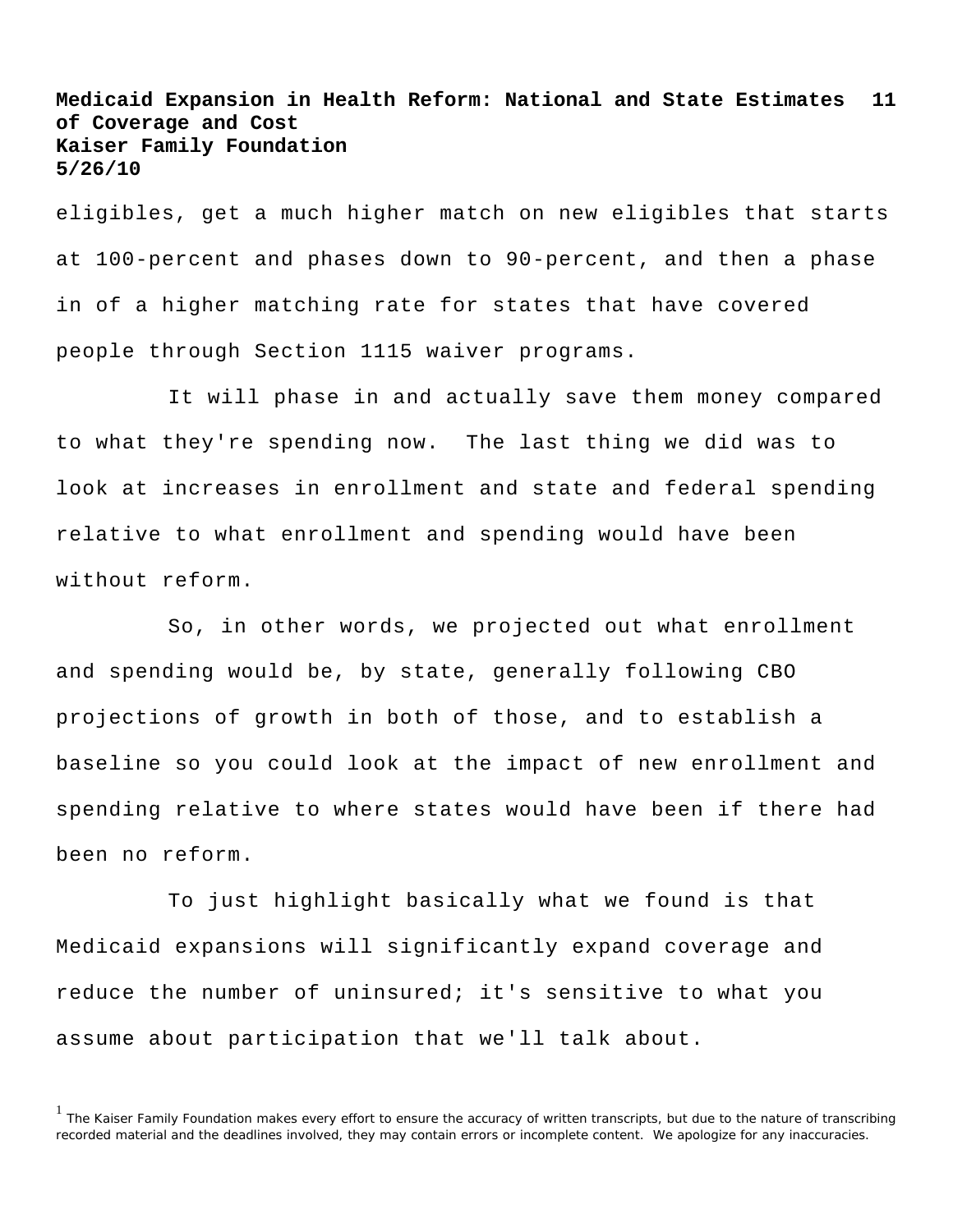The federal government will pay a very high share of new Medicaid spending in all states; the increases in state spending are pretty small compared to the increases in coverage and relative to what states would have spent if there had been no reform. This is even more true if you include the savings the states will have in current spending on the uninsured.

All states spend money to support uncompensated care as do localities. Some states have state funded programs and much of that can be replaced. We did not do that, so I think that there's a strong likelihood that we are over-stating the increase in state spending.

A few things about methods - we used the two years of the current population survey, we adjust the data for changes in population, incomes, insurance coverage, out to 2014. We adjust for the Medicaid undercount that's thought to be there in the current population survey. We used a procedure developed elsewhere to eliminate undocumented immigrants, because they're not eligible for basic services. The cost per person comes from MEPS, so it reflects the health status of the

<sup>&</sup>lt;sup>1</sup> The Kaiser Family Foundation makes every effort to ensure the accuracy of written transcripts, but due to the nature of transcribing recorded material and the deadlines involved, they may contain errors or incomplete content. We apologize for any inaccuracies.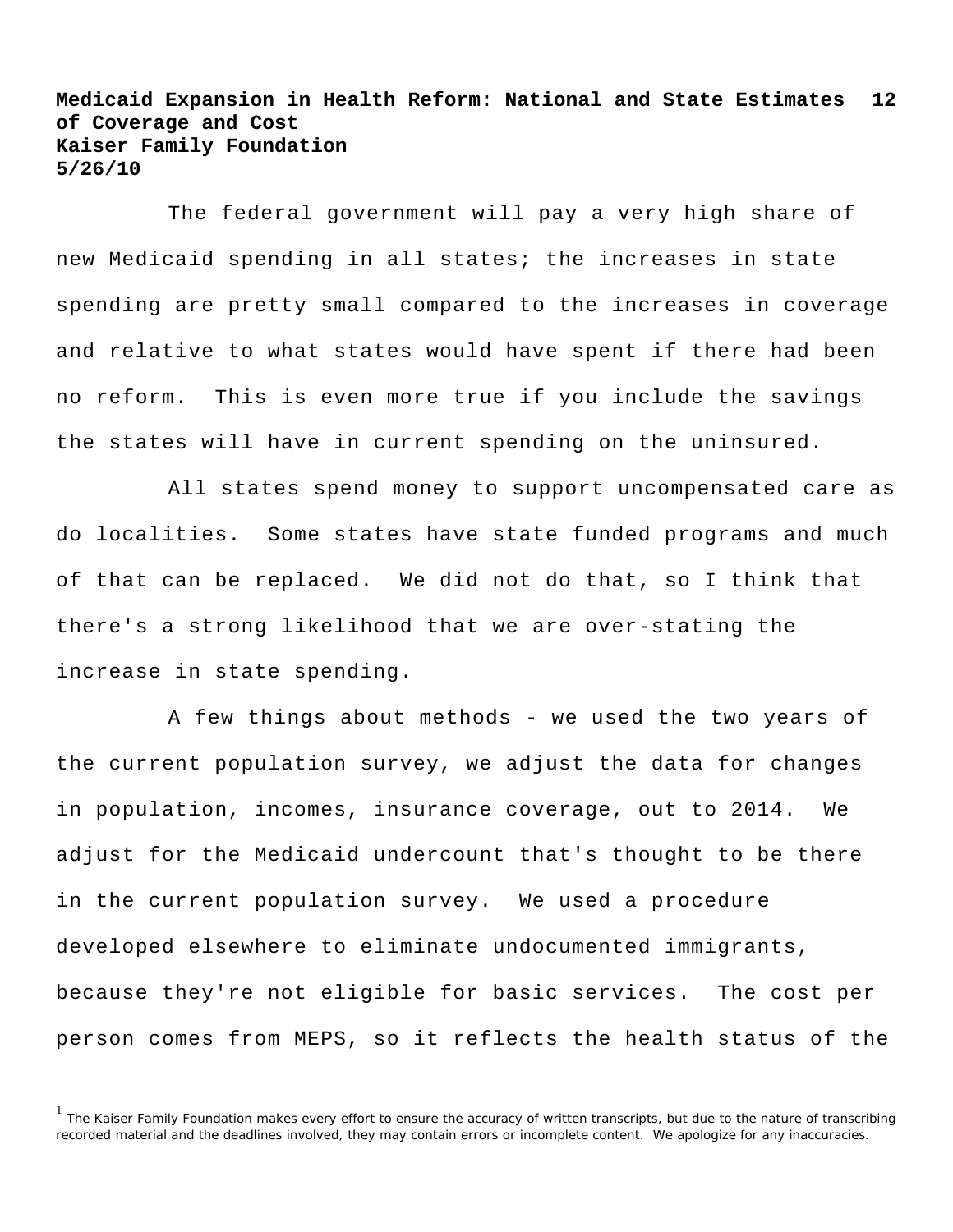people we're bringing into the program and then we grow that cost by CBO projections.

The eligibility simulation - the current eligibility is determined by a fairly complicated and detailed, state level, simulation model that identifies various pathways by which people come into Medicaid.

 That's important because states, what's a new eligible is where you start now, in terms of establishing current eligibility and goes up to 133 and it's important to identify people who are eligible for Section 1115 waivers because of the way they're treated in terms of expanded matching rates. We used two different sets of participation rates and apply them in each state in the same way.

The first, which we call the standard, was an effort to approximate the rates used by CBO and as you'll see, we come out very close in terms of the numbers of new enrollment and new spending. Those participation rates are pretty close to what we see today for the new eligibles.

That is what we're observing in a voluntary world today and not much increase among current eligibles. An example,

<sup>&</sup>lt;sup>1</sup> The Kaiser Family Foundation makes every effort to ensure the accuracy of written transcripts, but due to the nature of transcribing recorded material and the deadlines involved, they may contain errors or incomplete content. We apologize for any inaccuracies.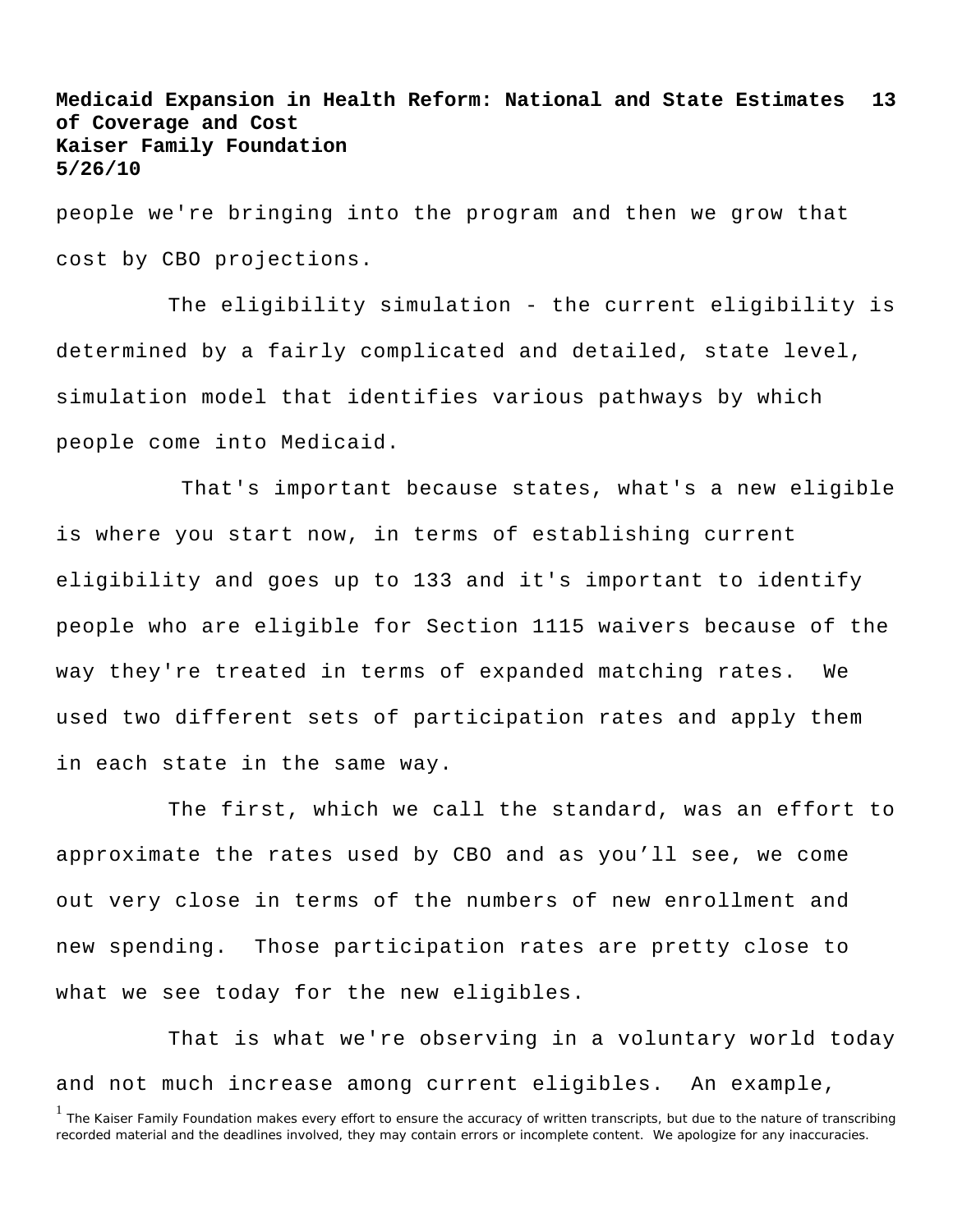what's the take up rate among those who are uninsured – it's about 57-percent, in the standard participation scenario.

In the enhanced, we assume that participation rates will be higher, that there'll be aggressive outreach efforts on the part of advocates, that providers will want to get people enrolled in Medicaid so they get paid, and so that we will see higher participation rates than we do today.

So the enrollment among the previously uninsured would be 75-percent and we'll see larger increases among those who are currently eligible. In other words, those who are currently eligible but not enrolling, some share of them will now come in.

In the presentation we focus on three types of states, those that are low coverage, we used Texas as an example. These are states that will have fairly large increases in coverage and most of these will be new eligibles. Then there're states that have broader coverage, typically for parents, they'll have a lot of new eligibles for childless adults but they'll also have a lot of current eligibles and to

<sup>&</sup>lt;sup>1</sup> The Kaiser Family Foundation makes every effort to ensure the accuracy of written transcripts, but due to the nature of transcribing recorded material and the deadlines involved, they may contain errors or incomplete content. We apologize for any inaccuracies.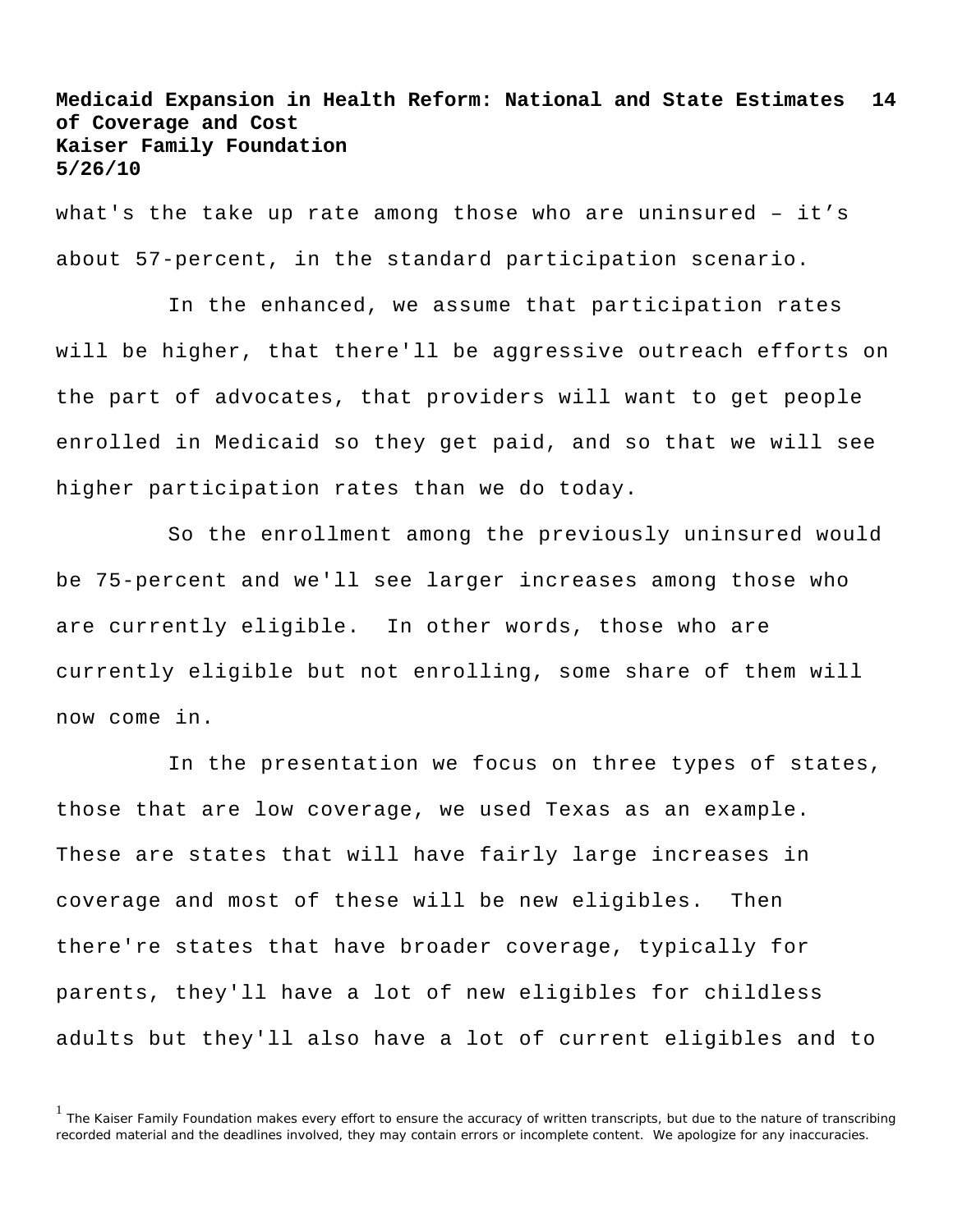the extent we have higher participation amongthose current eligibles, their states will feel that effect more.

Then the third state is those that are now covering childless adults, the seven states with Section 1115 waiver programs and they'll have some combination of new enrollment among current eligibles, some new eligibles and the higher matching rates on the people they're already covering.

The last thing we did, as I mentioned before, was to establish a baseline for enrollment and spending, growing it out to 2019, using states own Medicaid spending data, as the base and then projected out with CBO numbers on enrollment and spending.

Diane laid out a few caveats. I want to add to that, there are many ways when you do something that's this complicated, and try to do it at the state level, that you can be in error and be different than what states may do themselves.

There are issues with the survey: it's very hard to get the eligibility simulation right, what you assume about participation rates really matters, the growth rates for both

<sup>&</sup>lt;sup>1</sup> The Kaiser Family Foundation makes every effort to ensure the accuracy of written transcripts, but due to the nature of transcribing recorded material and the deadlines involved, they may contain errors or incomplete content. We apologize for any inaccuracies.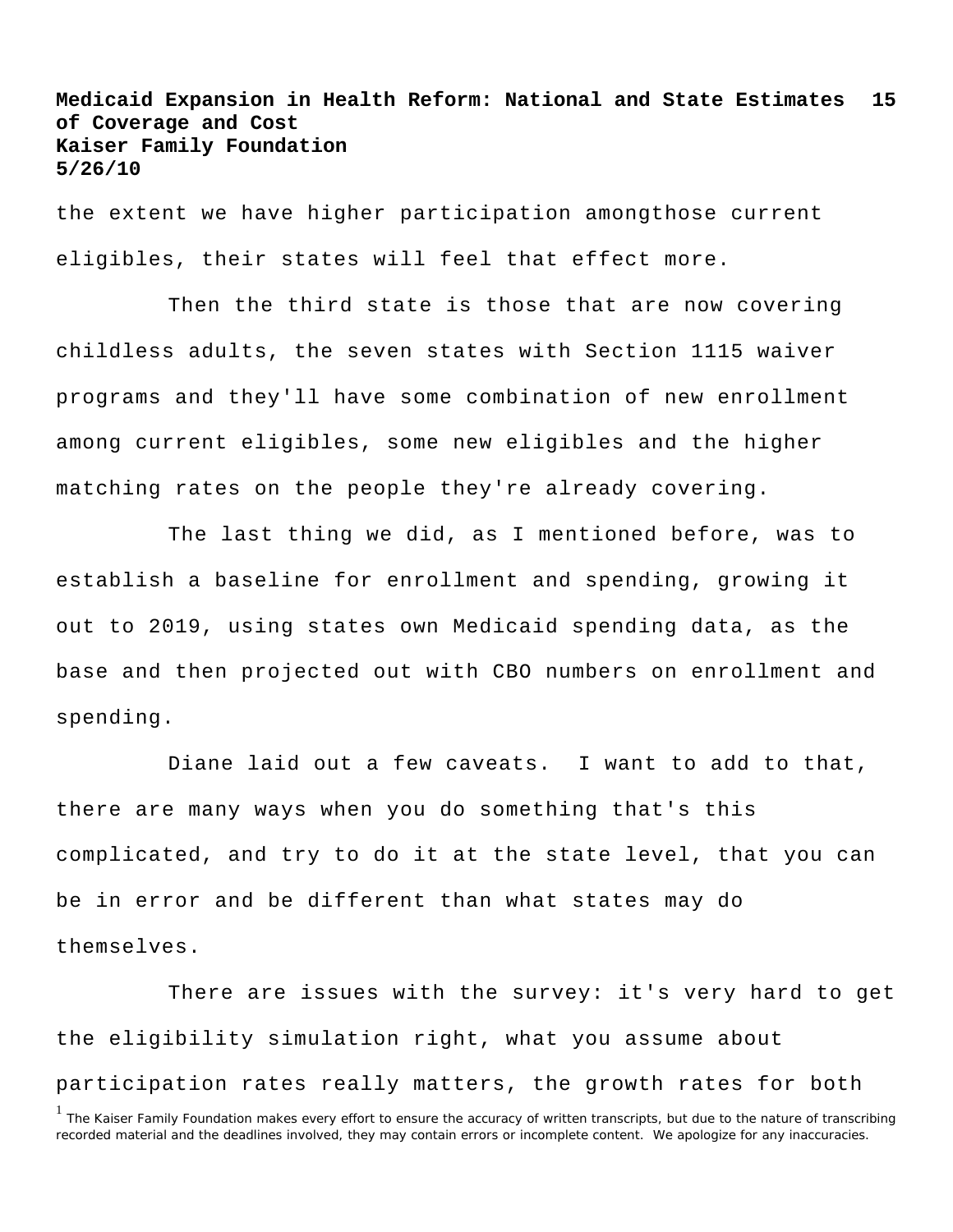enrollment and spending out over time matters. So if we can get in the ballpark, I think we've done our job, and I think that more or less we did, with the exception of, it would have been great to have done a few other things that we couldn't.

So what did the study not address? It looked at–it did not look at the effect of Health Reform beyond the coverage and cost impact of Medicaid. In other words we didn't look at the impact of subsidies. We didn't look at what would happen if states shifted those people who are above 133-percent from Medicaid into exchanges.

For some states that have particularly large medicallyneedy populations, they could save a lot of money from this. We didn't estimate the savings from reductions in states' payments for uncompensated care. There are a number of states that have state-funded programs that will no longer be necessary and virtually every state and localities within those states make payments for uncompensated care to support the uninsured. A lot of that can go away and those savings would offset any new state spending on Medicaid That is not in this.

<sup>&</sup>lt;sup>1</sup> The Kaiser Family Foundation makes every effort to ensure the accuracy of written transcripts, but due to the nature of transcribing recorded material and the deadlines involved, they may contain errors or incomplete content. We apologize for any inaccuracies.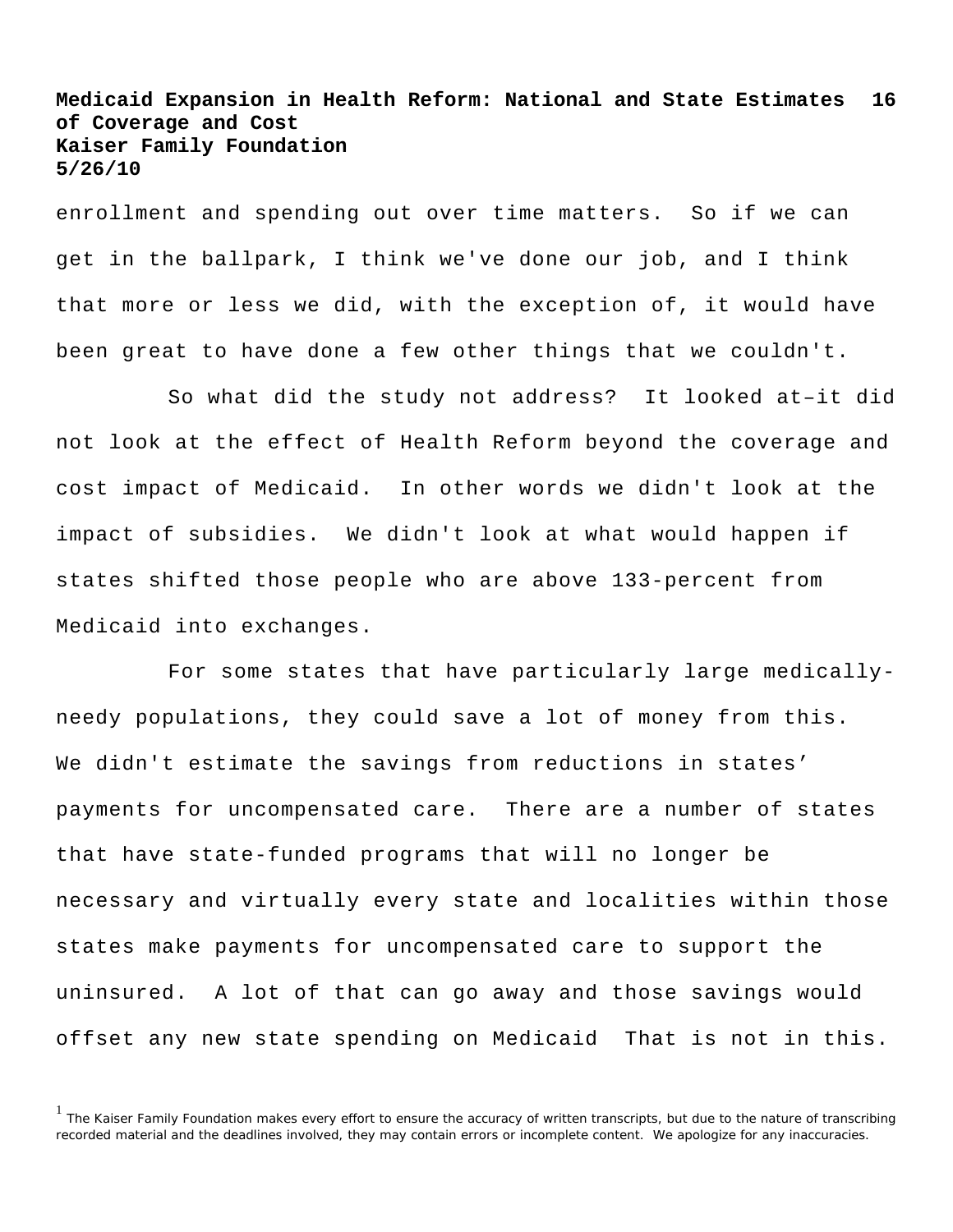The impact of the provisions that affect children, how that's going to play out is going to different across states. I think that most states will save. The impact of physician fee increases, beyond 2014, will states feel compelled to continue those fee increases, we didn't try to speculate about that.

We didn't look at the effect of reduction of DSH payments. They're relatively small on Medicaid; I don't think it would have made a big difference. We didn't look at the impact of states voluntarily coming and expanding the coverage to childless adults before 2014, but there again, states would only do that if they were going to save money.

So I think, overall, most of the things that we omitted would lead to an overstatement of what states will have to do in terms of expenditures.

So, some results - we estimate that under the standard scenario, where we're trying to hit CBO benchmarks, that 15.9 million new enrollee's would be in Medicaid; CBO had 16. Now these are all largely newly eligible people, but there's some increased participation who are currently eligible.

<sup>&</sup>lt;sup>1</sup> The Kaiser Family Foundation makes every effort to ensure the accuracy of written transcripts, but due to the nature of transcribing recorded material and the deadlines involved, they may contain errors or incomplete content. We apologize for any inaccuracies.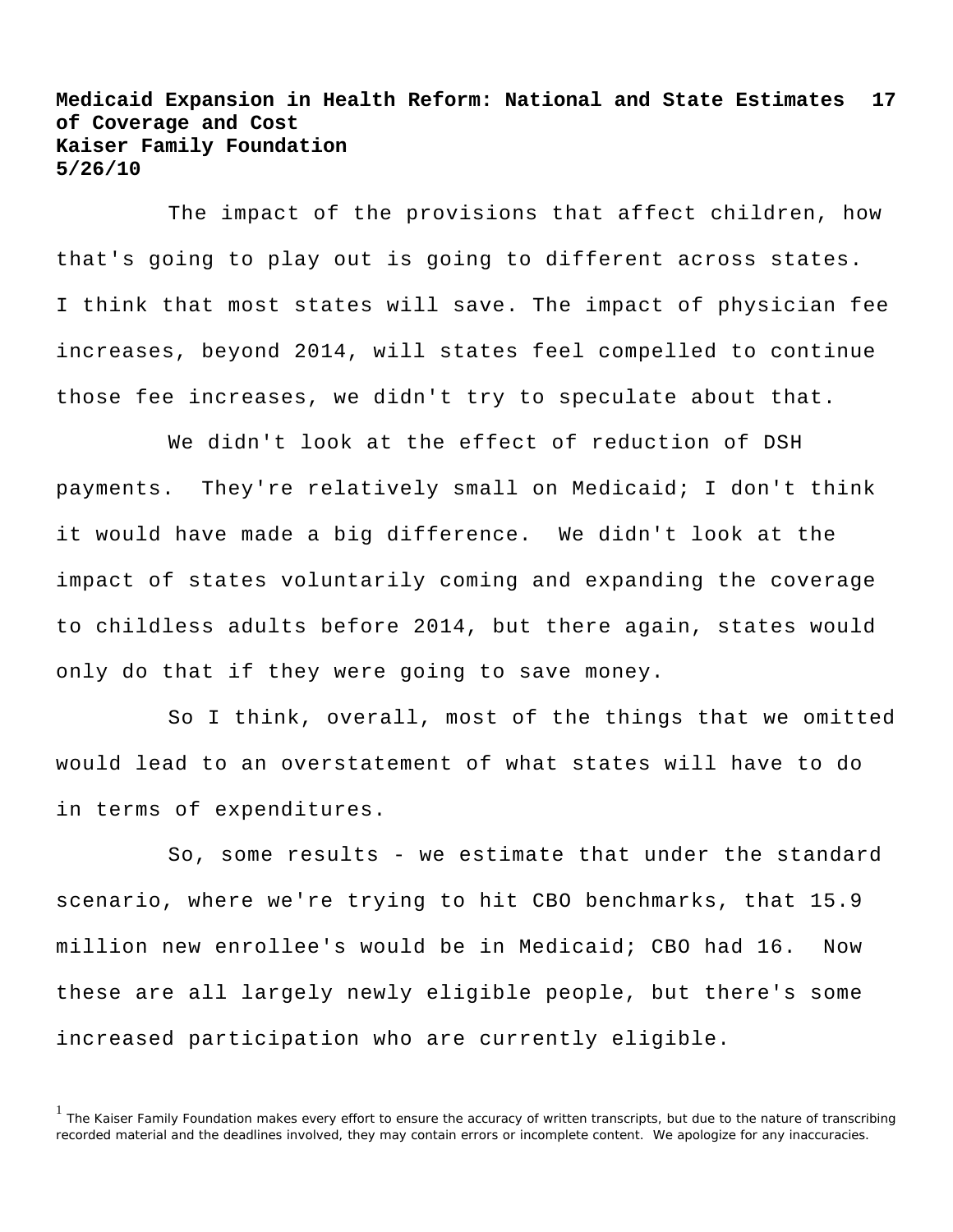The impact of the Medicaid expansion - we reduce the number of uninsured by 11.2 million. The effect on the uninsured is going to vary among states, but in general the impact is quite large. 44.5-percent of the uninsured adults below 133-percent of poverty would now be covered because of Medicaid.

In Texas, in states with low coverage today, there are much bigger impacts on the uninsured. Texas gets almost half of the uninsured population in that pool. California a little bit smaller, 41.5 but still large. New York, because they've already covered so many people, the percentage impact on their remaining uninsured population is relatively small.

So, remember that that 49.4 in Texas is off of a very large base of uninsured people. The 14.8 is off of a smaller base, so in a sense, the effects are really bigger, in a way, than they look.

The costs - we estimate the federal spending would be 443.5, CBO is at 434. We estimate the state spending at  $21.1i$ it's so predominantly federal, because so many of the new

<sup>&</sup>lt;sup>1</sup> The Kaiser Family Foundation makes every effort to ensure the accuracy of written transcripts, but due to the nature of transcribing recorded material and the deadlines involved, they may contain errors or incomplete content. We apologize for any inaccuracies.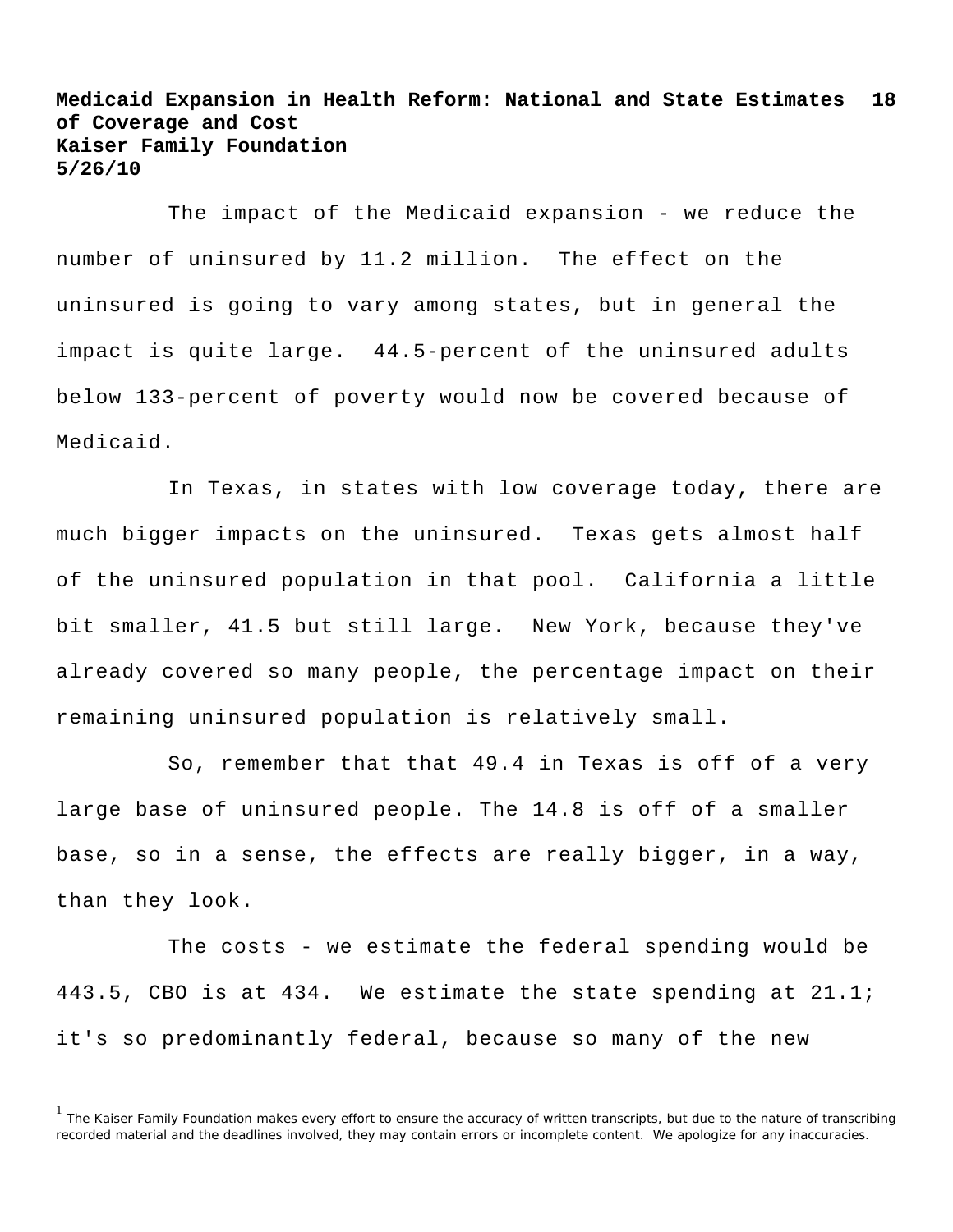enrollees are new eligibles, and for them there is an extremely high federal match.

The next figure shows the share across states; on balance, is 95.4-percent of all new spending would be federal. It would be 95.3-percent in Texas, where almost everybody is a new eligible. It falls a little bit in California because California has a larger base of current eligibles, so we're going to bring in more enrollees from that pool.

New York has almost all of their costs paid, because there're a lot of things going on there; there's a higher match on the expansion population, that is the childless adults that they're already covering, than there is today. So New York and the other waiver states, save money on that population.

New York would also have some new eligibles among childless adults, between 100 and 133-percent of poverty, and for them they would get the very high match on new eligibles. They would also have current eligibles, or new enrollment among current eligibles, where they would receive their current match, but that's offset by the other provisions.

<sup>&</sup>lt;sup>1</sup> The Kaiser Family Foundation makes every effort to ensure the accuracy of written transcripts, but due to the nature of transcribing recorded material and the deadlines involved, they may contain errors or incomplete content. We apologize for any inaccuracies.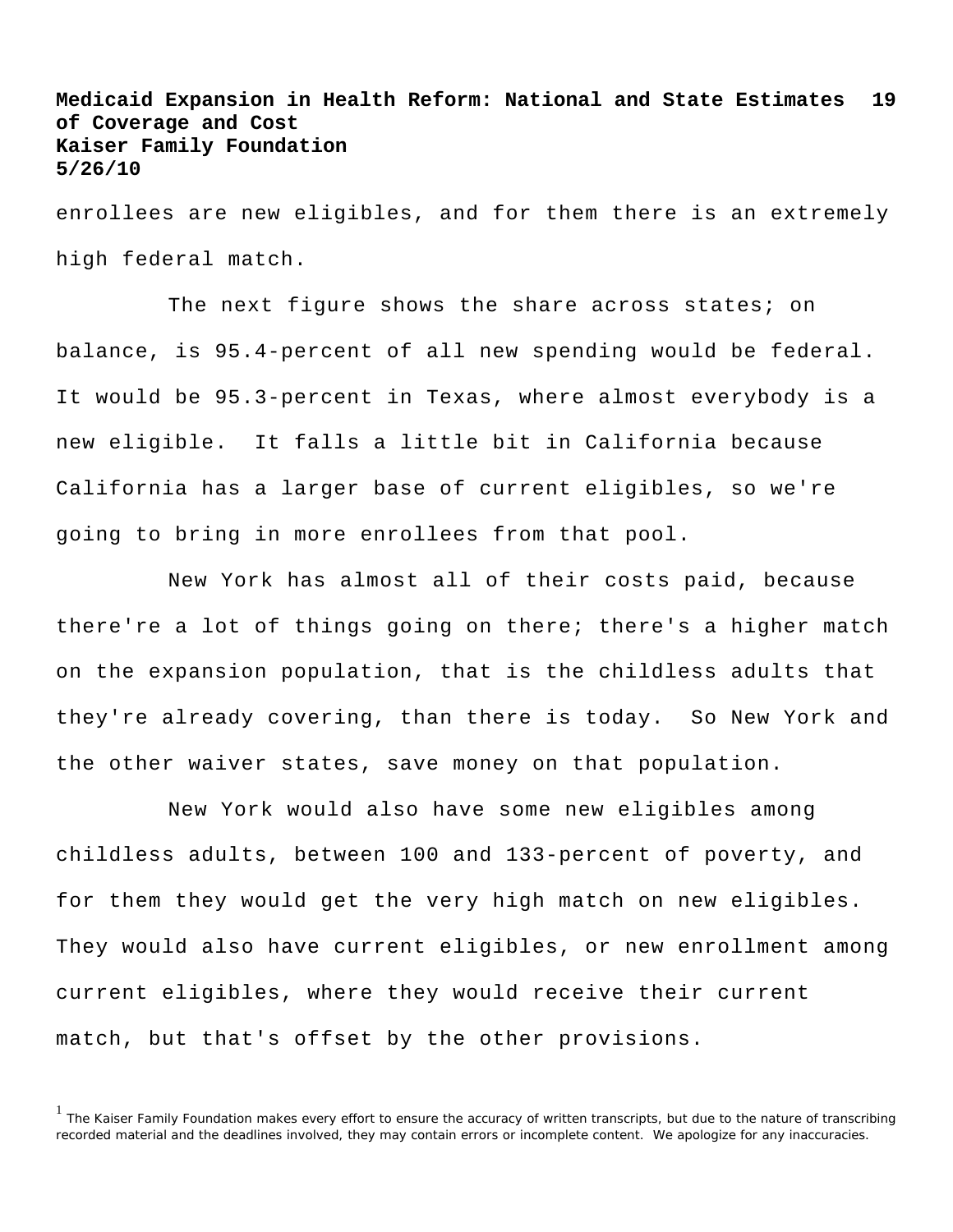The next slide looks at enrollment and spending relative to the baseline that I described before. In other words, relative to what would have happened if there had been no reform.

So overall there's a 27.4-percent increase in 2019 in enrollment. State spending would go up by 1.4-percent, federal spending 22.1-percent, over what would happen in the absence of reform.

You can see that the biggest impacts in enrollment are in Texas–low coverage states, I think, cause it's true generally in states with lower levels of coverage. Texas has a 46-percent increase in enrollment, would see its own spending increased by 3-percent and about a 39-percent increase in federal spending relative to what otherwise would have happened.

The numbers decline in California, still a sizable increase in enrollment and an increase in federal spending. In New York, there's a smaller increase in enrollment, because coverage is already so broad. New York as I described, it was shown in the last slide, would have virtually no new spending

<sup>&</sup>lt;sup>1</sup> The Kaiser Family Foundation makes every effort to ensure the accuracy of written transcripts, but due to the nature of transcribing recorded material and the deadlines involved, they may contain errors or incomplete content. We apologize for any inaccuracies.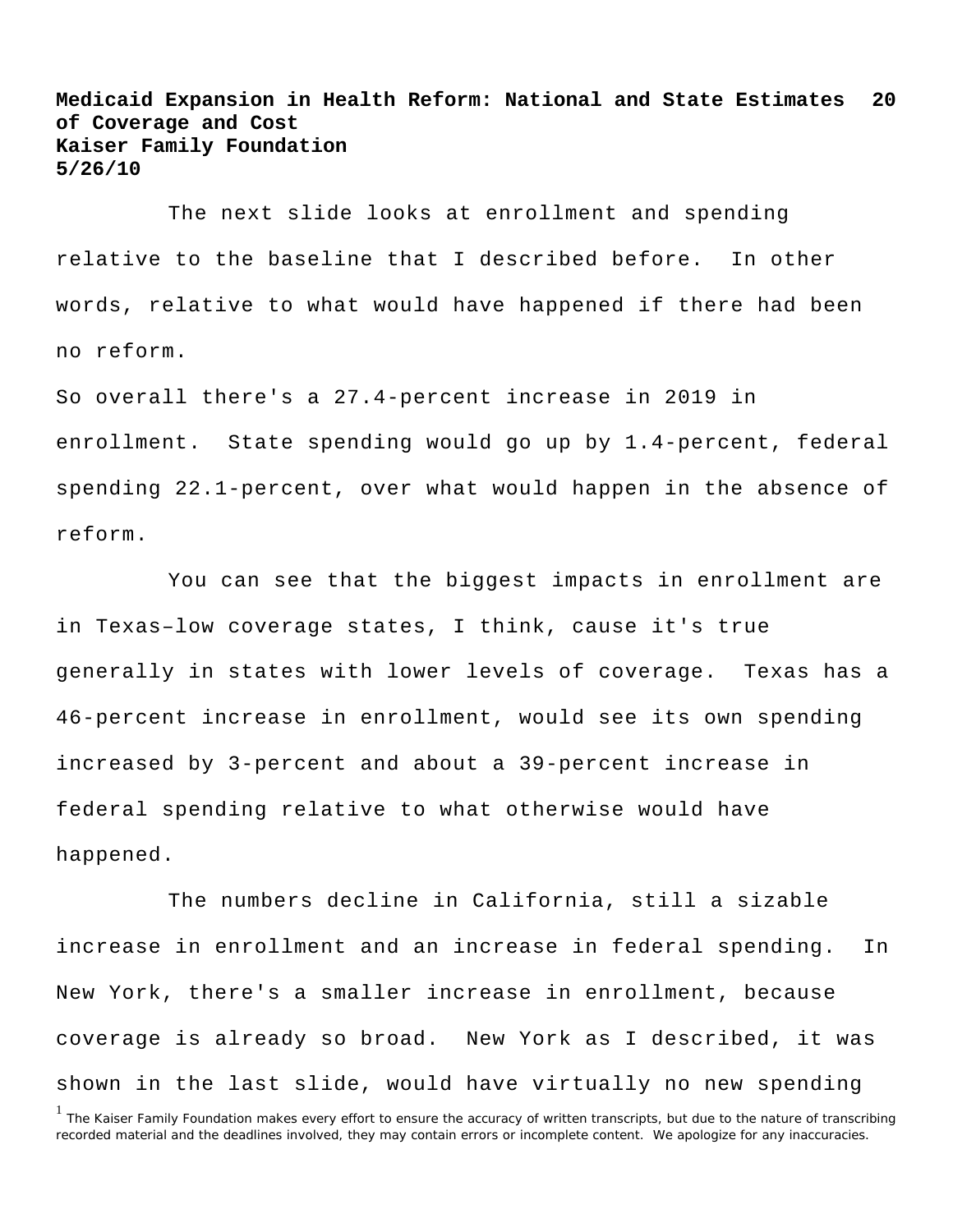and that's largely attributed to the match on childless adults being higher and a 3.3-percent increase in federal spending.

The other thing that's going on here is that Texas is a large expansion upon a relatively small base, whereas New York is a smaller change on top of a huge base of Medicaid spending already. So, the changes that you see are substantially less.

The matching rates - for years, as long as I've been doing things on Medicaid, it's always been 57-percent; you can just plug that in. Under this it would go to 61.6-percent, the matching rate increase would go to 67.4 from 60.6-percent in Texas.

You go to the other side, in New York, it goes from 50 to 50.8 and that's because New York had a larger amount of spending now, that will continue to be, except for the expansion populations, be matched at current rates. So New York does not see the big increase in state matching dollars that you see in the lower coverage states.

Now a couple of slides on the results from the enhanced match. The one on the left is what we saw before; under the higher participation rates, Medicaid enrollment would go up to

<sup>&</sup>lt;sup>1</sup> The Kaiser Family Foundation makes every effort to ensure the accuracy of written transcripts, but due to the nature of transcribing recorded material and the deadlines involved, they may contain errors or incomplete content. We apologize for any inaccuracies.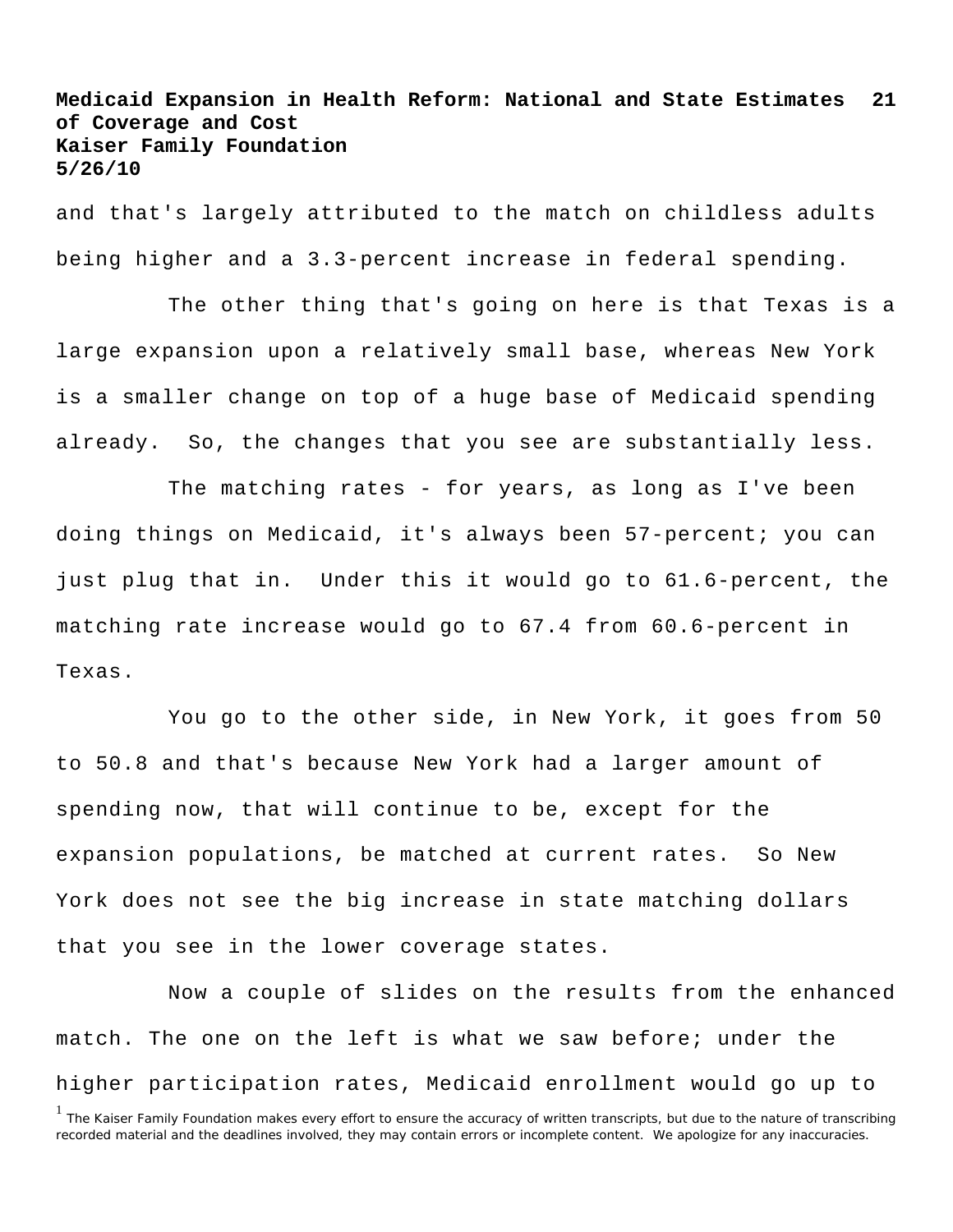about 22.8 billion, we would see a 17.5 million drop in the uninsured; it's about a 70-percent reduction in the number of uninsured adults in that below 133-percent.

The federal share goes down a little bit because, under the higher participation rate, we're bringing more enrollees among current eligibles for whom there is the current match. You can see particularly how far it drops for New York. Also for California, because they have a lot more current eligibles, a lot more opportunity for new enrollment among those current eligible's and the matching rate for them, as I said, is lower.

Here is a repeat of the previous slide; shows the overall increase but with an enhanced participation rate, so overall enrollments would increase 39.3-percent. Even with that larger increase, state spending relative to the baseline is 2.9-percent. Federal spending goes up to 26.5-percent and you can see again, it's quite large in low coverage states and much smaller in states that already have high levels of coverage. The increases in matching rates are slightly bigger than we saw in the last slide.

<sup>&</sup>lt;sup>1</sup> The Kaiser Family Foundation makes every effort to ensure the accuracy of written transcripts, but due to the nature of transcribing recorded material and the deadlines involved, they may contain errors or incomplete content. We apologize for any inaccuracies.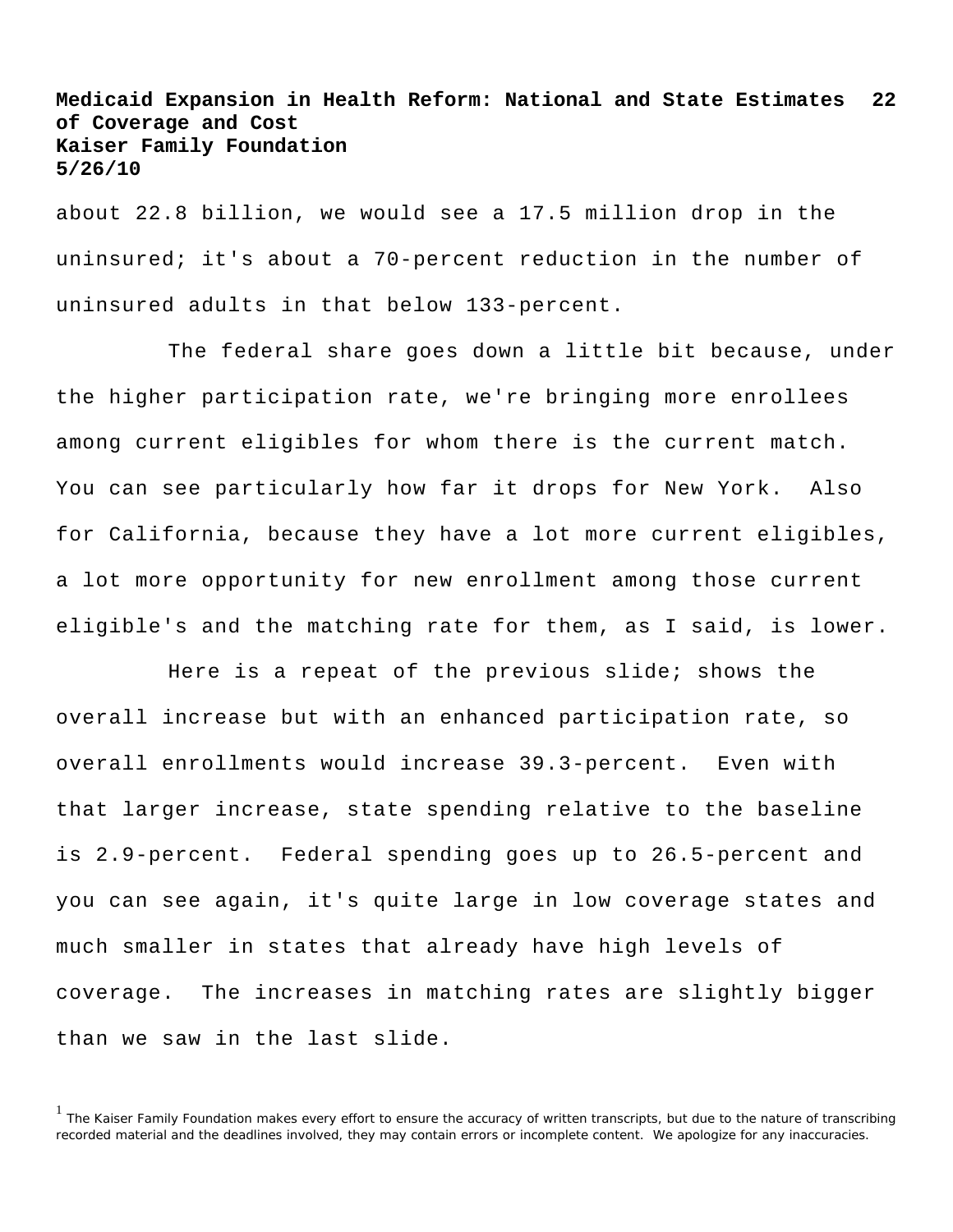So let me wrap up. So I think what this tells us is that the Health Reform Law will substantially expand Medicaid, it'll have a big impact on the uninsured. This is especially true in states with low coverage today. Most of the new spending will be borne by the federal government.

States will have relatively small spending increases, relative to what they would have had in the absence of reform. This will bring in large amounts of federal revenues; it'll mean that they will cover a large number of low income people, that were getting care one way or another, in their states less care obviously, but some.

As Diane mentioned, this is going to vary a lot across states. We put up two participation rate scenarios. Some will probably fall into one, maybe in the enhanced model and others more the standard or maybe even less. How that plays out will have an effect on a lot of things.

States that go slow will have lower increases in spending, they're going to cover fewer people, there's less impact on the uninsured, less new federal dollars coming. Then the opposite is true in the more aggressive states.

<sup>&</sup>lt;sup>1</sup> The Kaiser Family Foundation makes every effort to ensure the accuracy of written transcripts, but due to the nature of transcribing recorded material and the deadlines involved, they may contain errors or incomplete content. We apologize for any inaccuracies.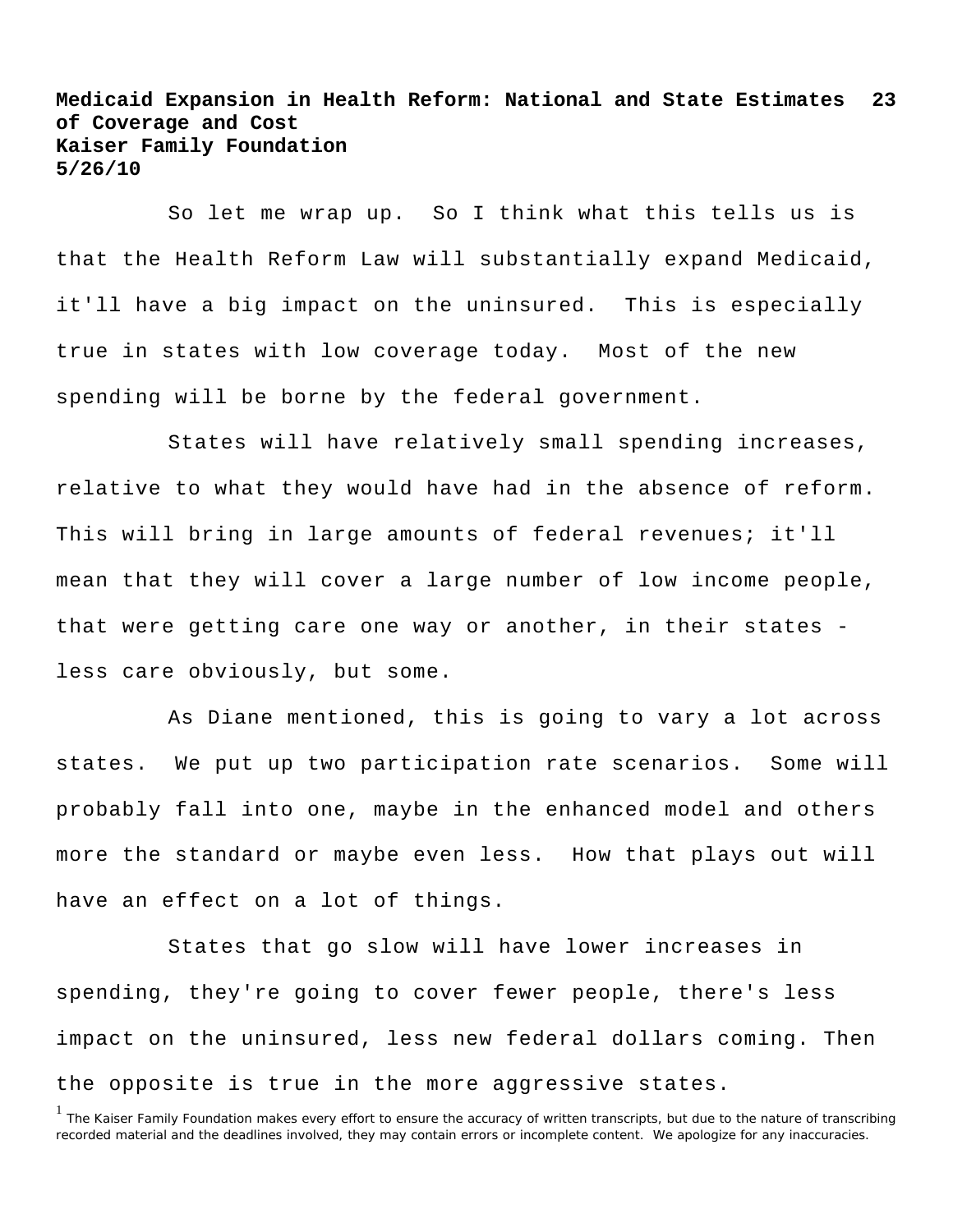The final point is really important, that the new coverage will reduce the need for state payments for uncompensated care. I mentioned this already. There's a lot– virtually every state–not virtually every state, every single state and many localities - now spend a fair amount of money to provide for the uninsured. Much of the need to do that will go away.

The need for state-funded insurance programs, like in Connecticut, Pennsylvania, Minnesota, and others will no longer be there and those states will benefit. There will be savings that we did not account for. Other states that, one way or another, put money into hospitals or clinics to support the uninsured, will be relieved of much of that burden.

So, I think that if we had been able to account for that, that we would show that the savings to states, from no longer having to bear as large a burden as they do now, for uncompensated care, would probably be greater than their new obligations for Medicaid spending. I'll stop at that.

<sup>&</sup>lt;sup>1</sup> The Kaiser Family Foundation makes every effort to ensure the accuracy of written transcripts, but due to the nature of transcribing recorded material and the deadlines involved, they may contain errors or incomplete content. We apologize for any inaccuracies.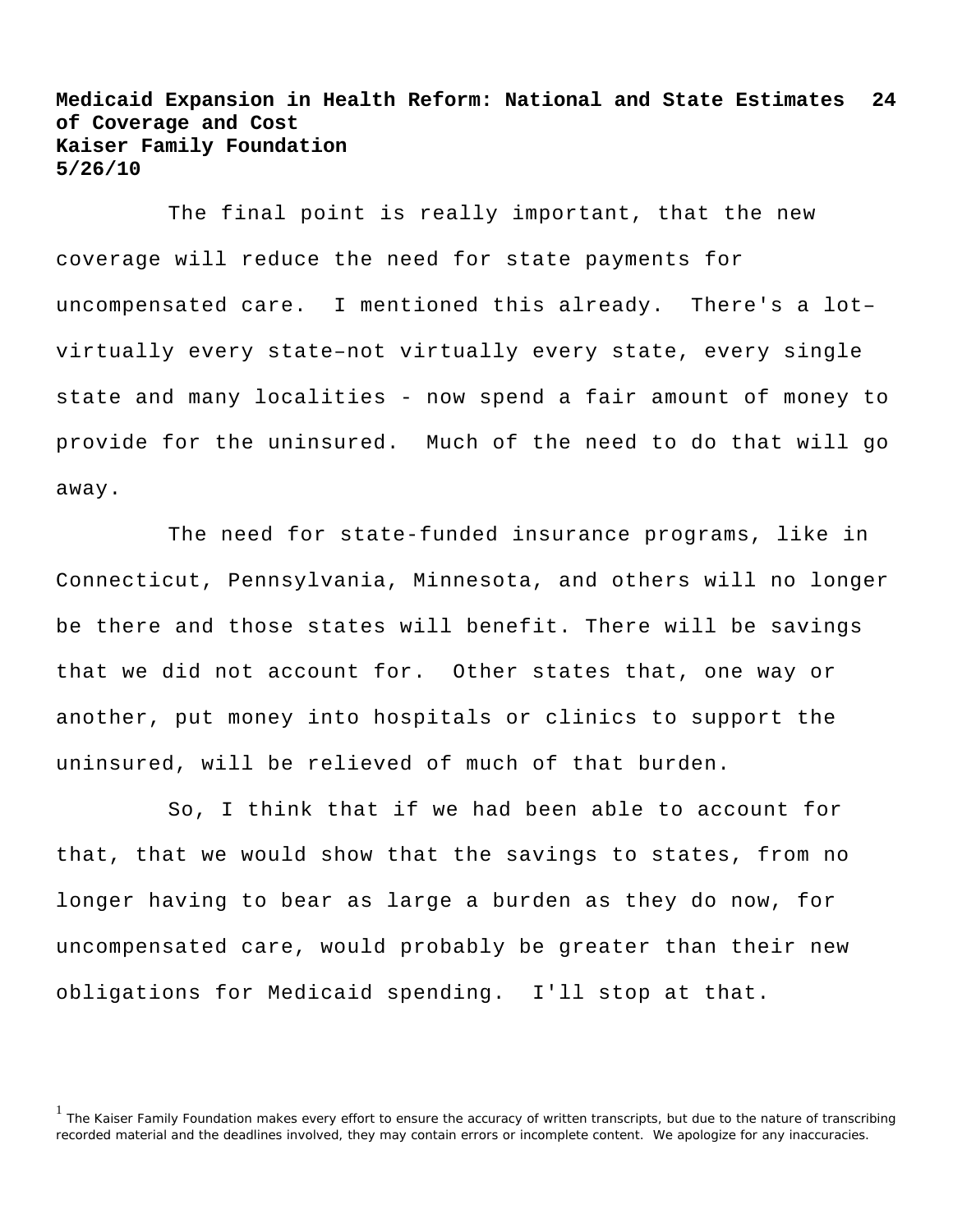**ALAN WEIL**: I appreciate this opportunity to offer a perspective which is neither a response nor a rebuttal, but that's how it's listed in the agenda.

I think I'm primarily here to answer one very simple question, with a complicated answer; which is given the summary findings which suggest a pretty good deal for states, why aren't states all standing up and cheering? There are three answers: shoes, capacity and uncertainty.

Let me start with shoes. I'm often–I did say shoes. I'm often asked if the Medicaid expansion is a good deal for states and I give people the image of walking into a shoe store and seeing a \$200 pair of shoes on sale for \$20. Is that a good deal? Well if you like the \$200 pair of shoes it's a great deal because you only have to pay \$20.

If you look in your wallet and you see a 10 and a couple of ones and you've got some change in the bottom of your pocket and you're not sure you can come up with the \$20, it doesn't really matter what a good deal it is. Much of the difference in perspectives in state response to the Medicaid expansion has to do with whether they're focusing on what

<sup>&</sup>lt;sup>1</sup> The Kaiser Family Foundation makes every effort to ensure the accuracy of written transcripts, but due to the nature of transcribing recorded material and the deadlines involved, they may contain errors or incomplete content. We apologize for any inaccuracies.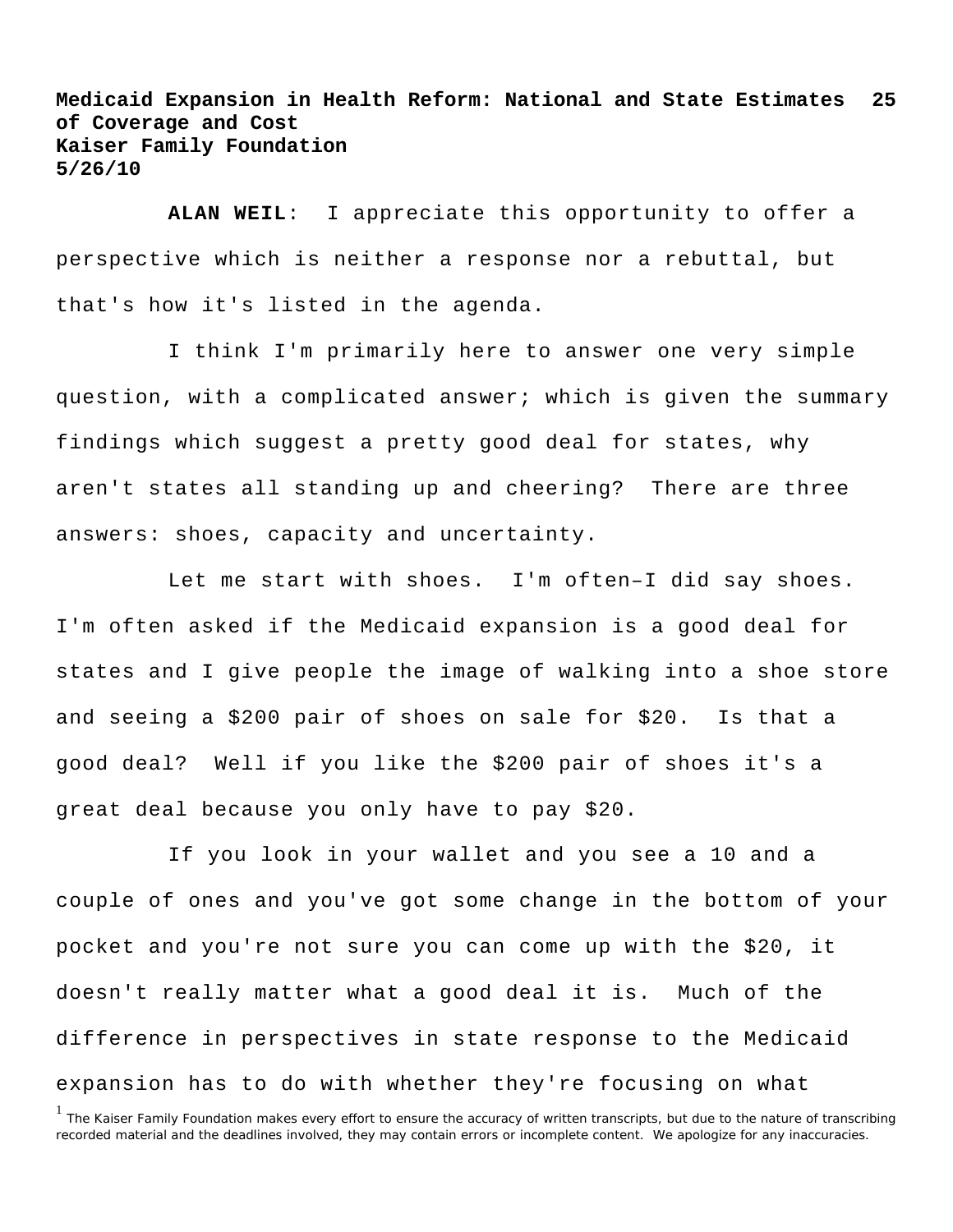they're going to get, which is a lot more than they have to put in, or whether or not they feel that they can afford the relatively small amount that they'll have to put in. So that's the simple answer.

The slightly more complex answer has to do with capacity. We are looking at the possibility facing up to 50 percent increases in enrollment. That raises serious concerns about provider and delivery system capacity, managed care plans, hospitals, physicians, primary care, specialists.

States already struggle in this area, and they worry about whether or not they can meet the increased demand. Eligibility systems capacity; there's tremendous simplification of eligibility in the Reform Law, but that's a change, and it has to interact–the new systems have to interact with the new exchanges. You have to measure who's newly eligible as opposed to who was eligible; this is a tremendous capacity demand on state administrative systems.

There are overall administrative capacity issues, just in terms of enrolling and reaching all of these folks, and that again, with a significant increase in enrollment, the need for

<sup>1</sup> The Kaiser Family Foundation makes every effort to ensure the accuracy of written transcripts, but due to the nature of transcribing recorded material and the deadlines involved, they may contain errors or incomplete content. We apologize for any inaccuracies.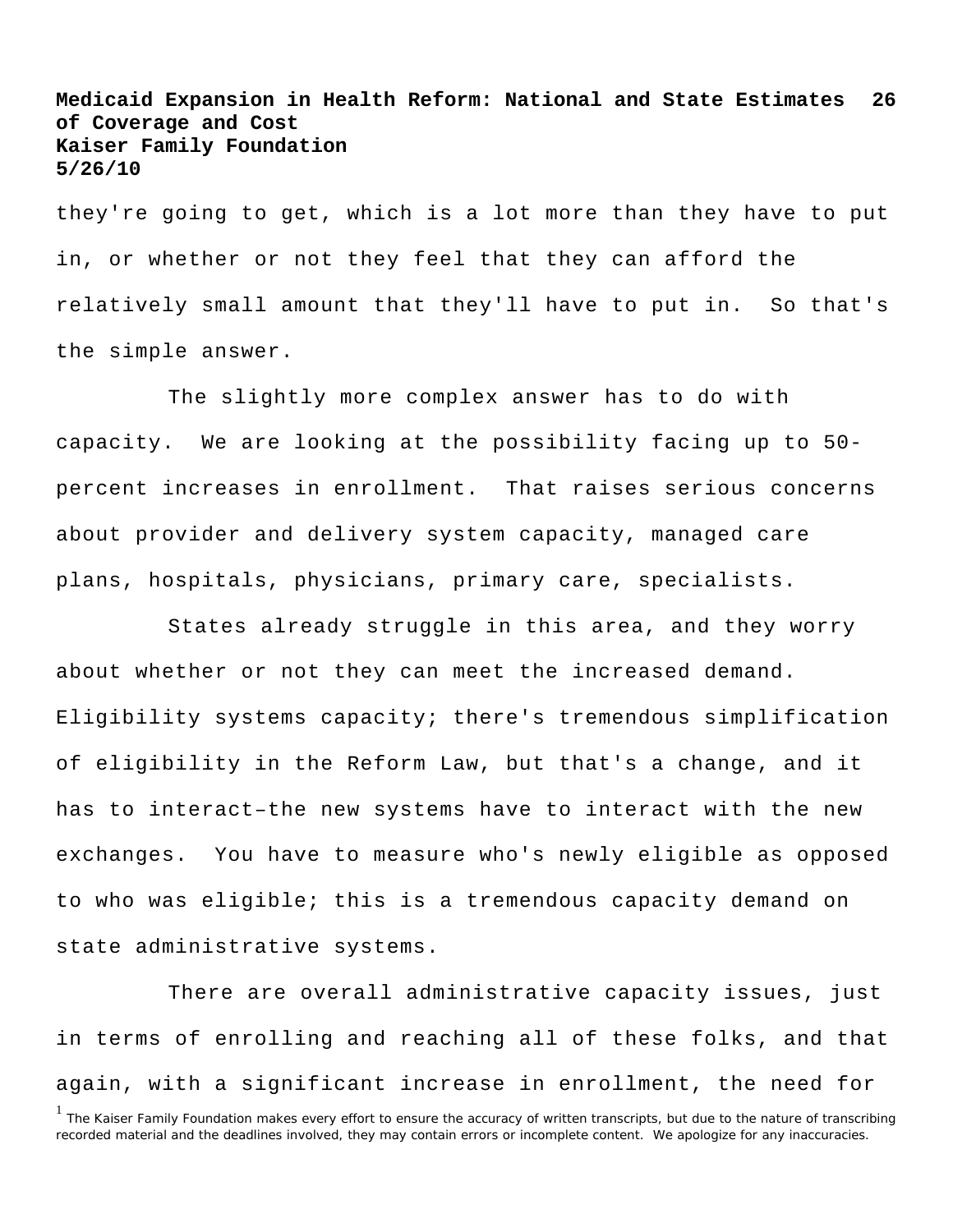that capacity in a time of very tight state budgets is of significant concern.

Finally, as John mentioned, this is all happening on the context of much broader changes that are also placing demands on states and their ability to run their programs. So they're looking at exchanges and high risk pools and all sorts of other changes in the context of Health Reform that make this, what may seem on its own a manageable set of changes, to feel somewhat overwhelming.

The third reason for state concern has to do with uncertainty. I appreciate and think that the analysis that's been done here is extremely valuable. It's probably the best you can do and that's a really important starting point. But there are tremendous sources of uncertainty in these estimates.

John already mentioned participation rates and I think we really don't know what that's going to look like, but there are other areas of uncertainty. The employer response, behavioral response, whether or not we actually do see, maybe not immediately, but over time a real shift of employers moving

<sup>&</sup>lt;sup>1</sup> The Kaiser Family Foundation makes every effort to ensure the accuracy of written transcripts, but due to the nature of transcribing recorded material and the deadlines involved, they may contain errors or incomplete content. We apologize for any inaccuracies.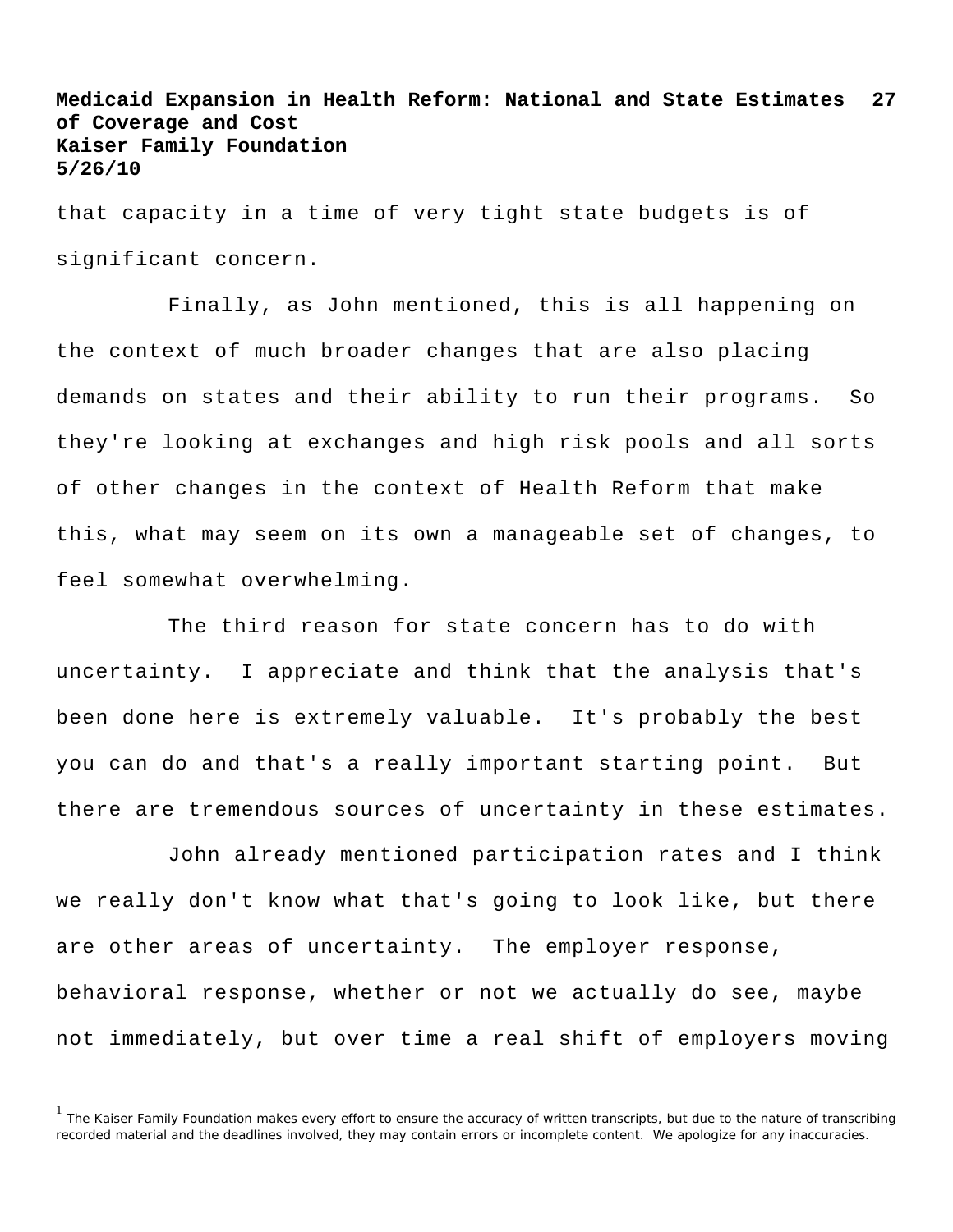out of coverage, putting their moderate income folks in the exchange, their lower income employees into Medicaid.

That's an unknowable set of changes. Provider rates; as the program grows and the need for capacity goes up, the ability to always pay, and be the lowest payer and pay on the margin, may no longer seem viable. There is a short-term increase in rates that the federal government will support. What will be the pressure to sustain those after the federal support goes away?

States are very concerned about even getting to 2014. This analysis is after that date. Until then states are in the worst fiscal conditions they've ever seen. They're concerned about how the enhanced match through the Recovery Act is always sort of the next thing that will be dealt with, but it's not certain it will be there all the way through 2014 - puts a great deal of risk in front of the states.

<sup>1</sup> The Kaiser Family Foundation makes every effort to ensure the accuracy of written transcripts, but due to the nature of transcribing recorded material and the deadlines involved, they may contain errors or incomplete content. We apologize for any inaccuracies. Then there's the risk of how federal oversight will change over time. To put it simply; states have experience that the larger the federal share is in paying for a program, the more over time the federal government sets the rules and is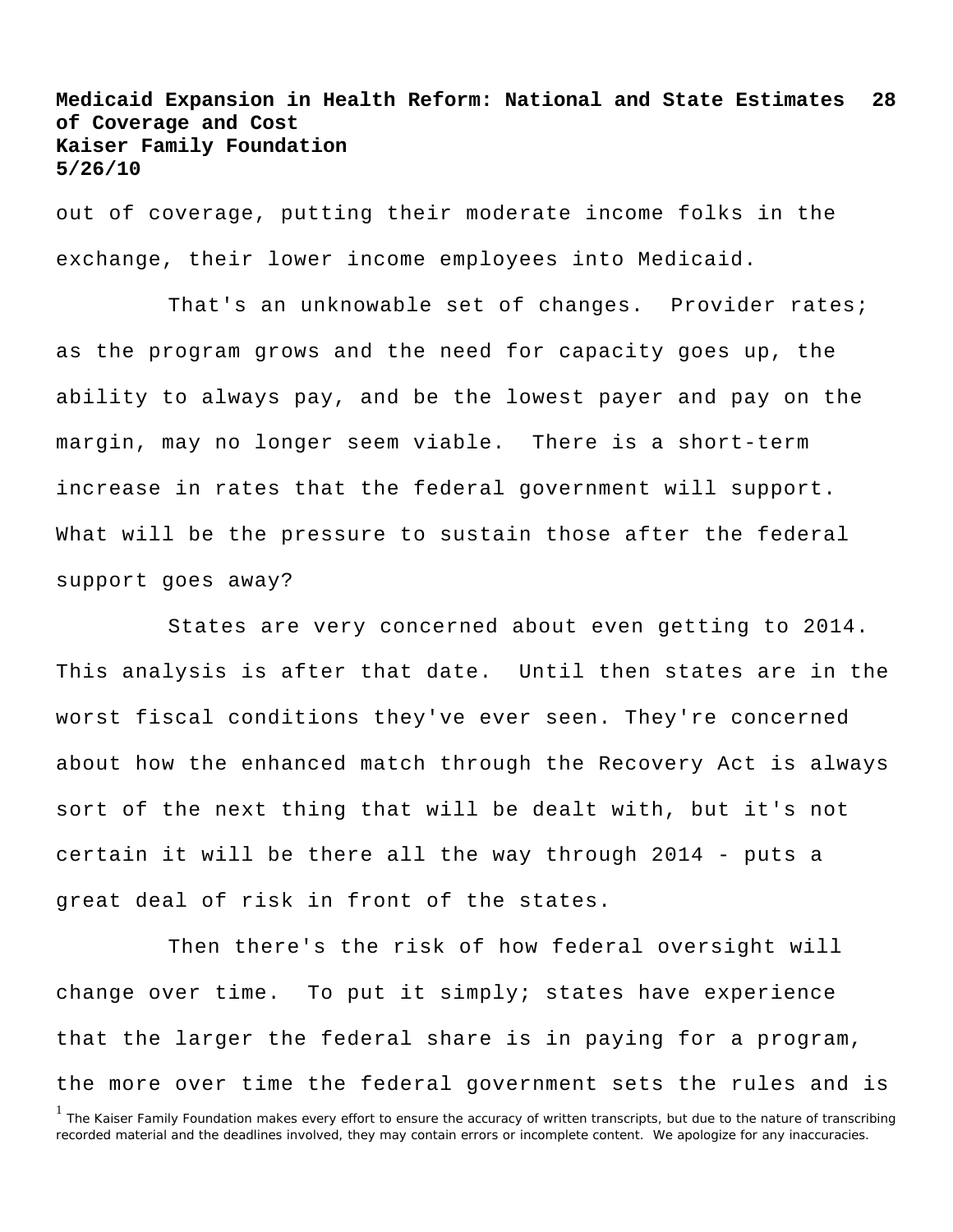more directive about how the dollars will be spent. So, as even with a large federal share, which sounds good, there's concern about how that will play out, with respect to state flexibility running their programs.

Now I should also say that a lot of the uncertainty is about opportunities that are very positive. John already mentioned the reduced burden of uncompensated care, which I think is a very important point. I take it even a bit further and say that it's not just reduced burden but it's the possible increased efficiency around the spending that now is institution-based and instead could be delivery system-based through coverage. So there are real potential increases in efficiency through those changes.

Of course there are broader potential improvements in the delivery system within the Medicaid program - great emphasis on the dual-eligibles, who account for 42-percent of Medicaid costs. We've got demonstrations about pediatric accountable care organizations, safety net capitation models; there are lots of opportunities that this expanded population

<sup>&</sup>lt;sup>1</sup> The Kaiser Family Foundation makes every effort to ensure the accuracy of written transcripts, but due to the nature of transcribing recorded material and the deadlines involved, they may contain errors or incomplete content. We apologize for any inaccuracies.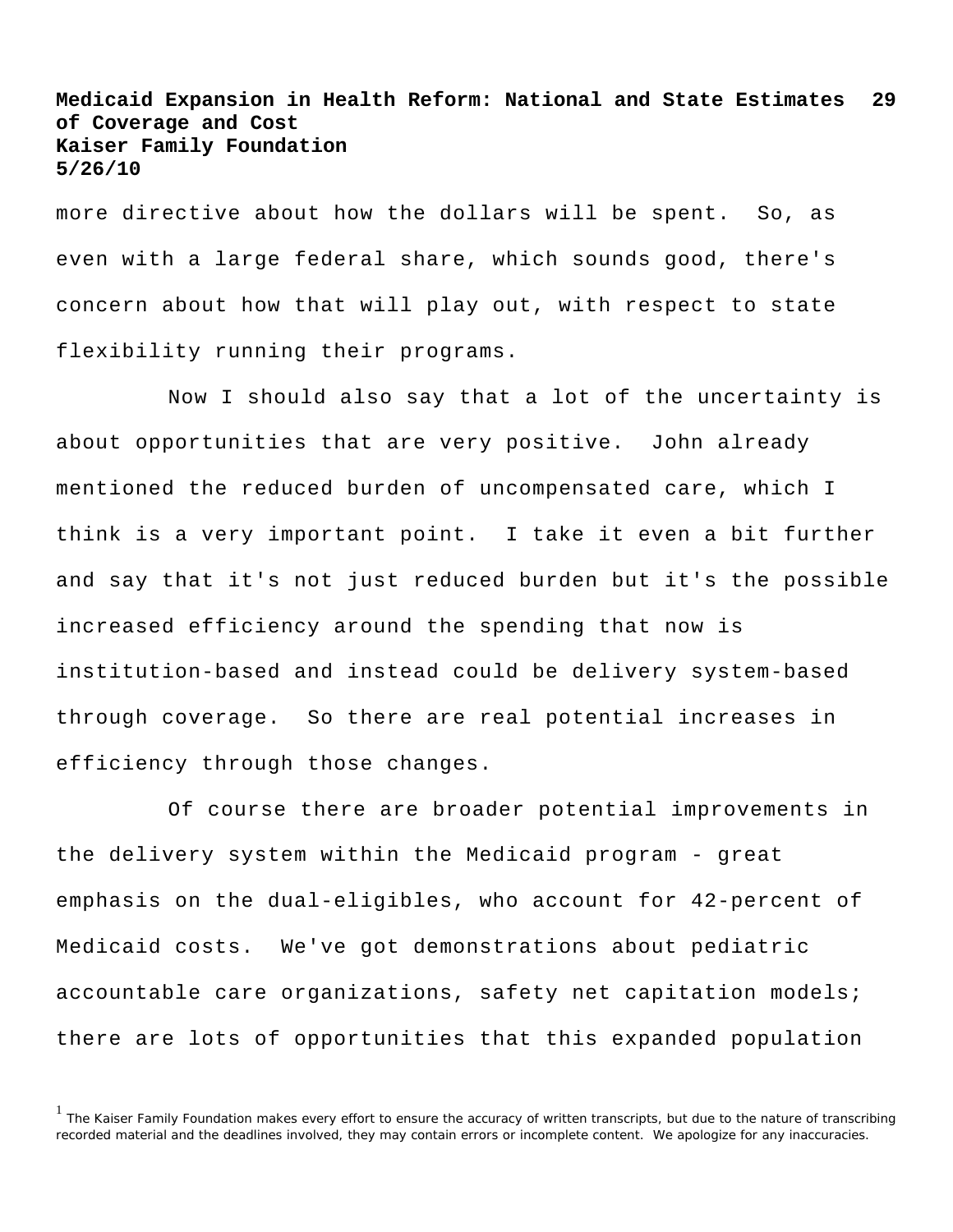and a simplified system could yield some real improvements in efficiencies, within Medicaid.

Of course then there's the ability to join those opportunities, with larger delivery system reforms, coordinating with Medicare, state employees and the private sector in some of the broader initiatives designed to improve the efficiency of the delivery system.

So there's a lot of uncertainty here, both positive and negative. Now I will just say I appreciate that the Urban Institute and the Kaiser Foundation did not try to model all of those aspects. It would give us, I think, a false sense of precision.

I would also agree that the estimates do appear conservative - when opportunities were available to estimate higher or lower, they took the more conservative approach in terms of what the risks are to states. Conservative in the sense that I think that this is less favorable to states than it actually will turn out to be. I guess conservative needs to be defined in this context.

<sup>&</sup>lt;sup>1</sup> The Kaiser Family Foundation makes every effort to ensure the accuracy of written transcripts, but due to the nature of transcribing recorded material and the deadlines involved, they may contain errors or incomplete content. We apologize for any inaccuracies.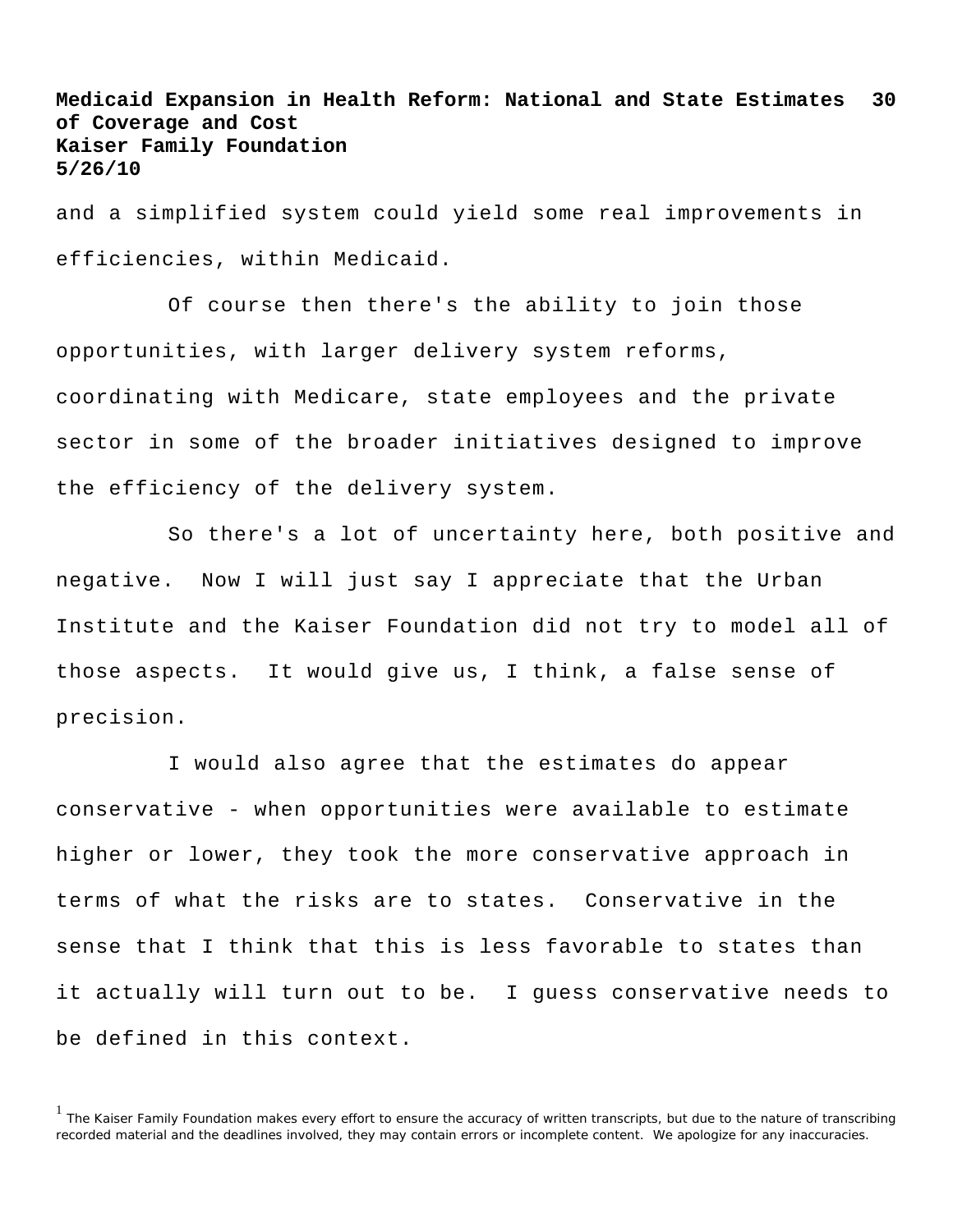So I think that those make this extremely valuable. I would just conclude by saying, that given the relatively small incremental increase in costs for states, and I realize these numbers are very large, but still as a share, the increment is quite small. Ultimately the primary state reaction to these estimates is based on their feelings about baseline -Not about changes from baseline.

We've had a long standing debate in this country over the relative responsibilities of the federal government and the states in Medicaid and in covering low income populations. Really what this analysis shows us is that Health Reform did not fundamentally alter the relationship between the states and the federal government.

For many years, many people have been calling for a massive shift in responsibility or a re-allocation of responsibility. This didn't do that. So if you are sort of hoping and holding out hope that this would take all of the health care costs off of the state budgets, it didn't happen. If you really felt that the federal government was playing too

<sup>&</sup>lt;sup>1</sup> The Kaiser Family Foundation makes every effort to ensure the accuracy of written transcripts, but due to the nature of transcribing recorded material and the deadlines involved, they may contain errors or incomplete content. We apologize for any inaccuracies.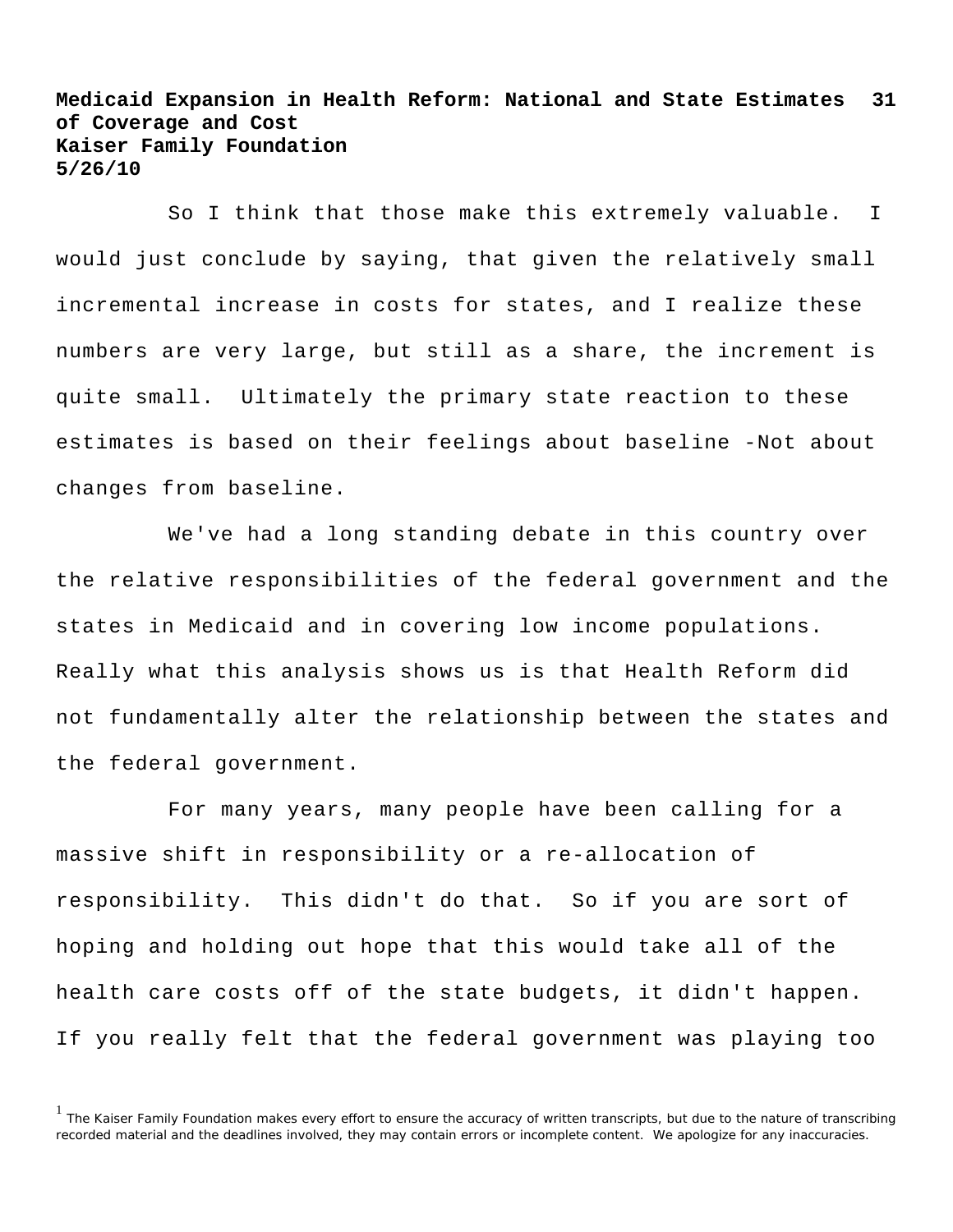large a role in defining what coverage looks like for low income populations, that didn't happen.

So at the end of the day, I think mostly this is a great tool for states, but largely they're going to look at this through a pre-existing lense of how they felt about Medicaid in general and that the changes, in the end, are actually, from a state budget perspective, quite incremental.

**DIANE ROWLAND**: Thank you Robin, John, and Alan. I would point out that some of those other changes to Medicaid, like having the federal government assume responsibility for dual-eligibles are also things that Urban Institute and John have modeled for us and that are available on our website.

So we have a lot of different ways of looking at state impacts. I think that this really does show that it's hard to predict the future but that it's also hard to prepare for the future if you don't have some assessment of where you might be going. Particularly looking at the lower participation rates in the standard option versus those in the enhanced, show you what the impact of a fully enforced individual mandate, combined with real outreach might be in a state that wants to

<sup>&</sup>lt;sup>1</sup> The Kaiser Family Foundation makes every effort to ensure the accuracy of written transcripts, but due to the nature of transcribing recorded material and the deadlines involved, they may contain errors or incomplete content. We apologize for any inaccuracies.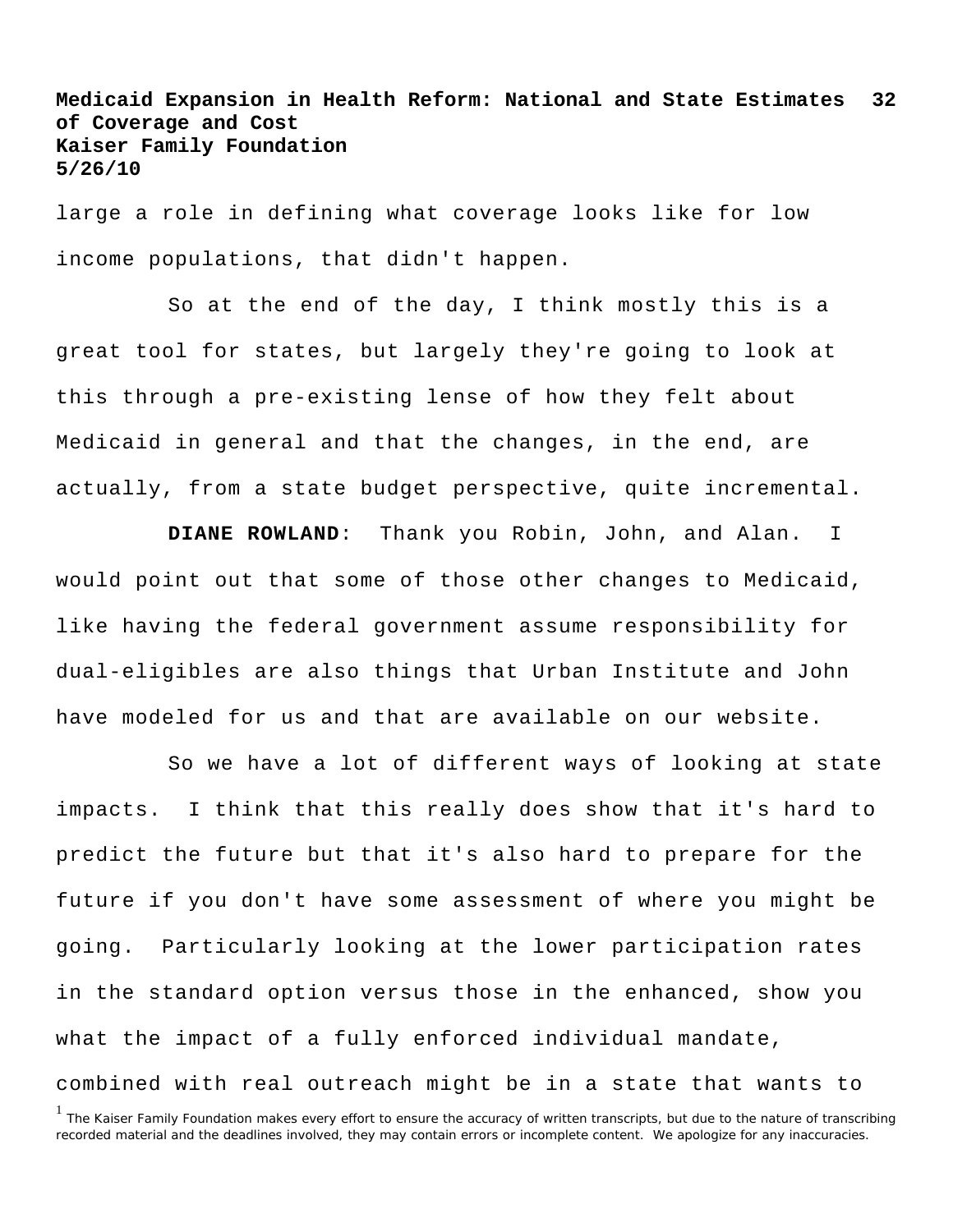be aggressive. If you look at a state that's less aggressive, you'll see more likely lower levels.

So all of this is likely to be a blend. We know there are states that have shifted some of their state-only populations and when they get those onto full federal financing, like Wisconsin, it will really produce a lot more savings than are demonstrated in some of the results here.

With that in mind, we're going to open it up to your questions and please direct them to one of our panelists if you have a direct question or a general one and identify yourself when you ask. Vic, who is also well-known for producing state by state numbers.

**VIC MILLER**: Yes, Vic Miller, I'm with GAO now, and I'd like to compliment both the Foundation and John for the work. You can't do embroidery until you have a pattern and people will embroider on this, but it's a first step and well done.

I do have a question as to have you looked at the Actuary's numbers on the cost–he hasn't done state by state publication but he has a much smaller cost to the states, even smaller than yours. Is there a comparison you can make?

<sup>&</sup>lt;sup>1</sup> The Kaiser Family Foundation makes every effort to ensure the accuracy of written transcripts, but due to the nature of transcribing recorded material and the deadlines involved, they may contain errors or incomplete content. We apologize for any inaccuracies.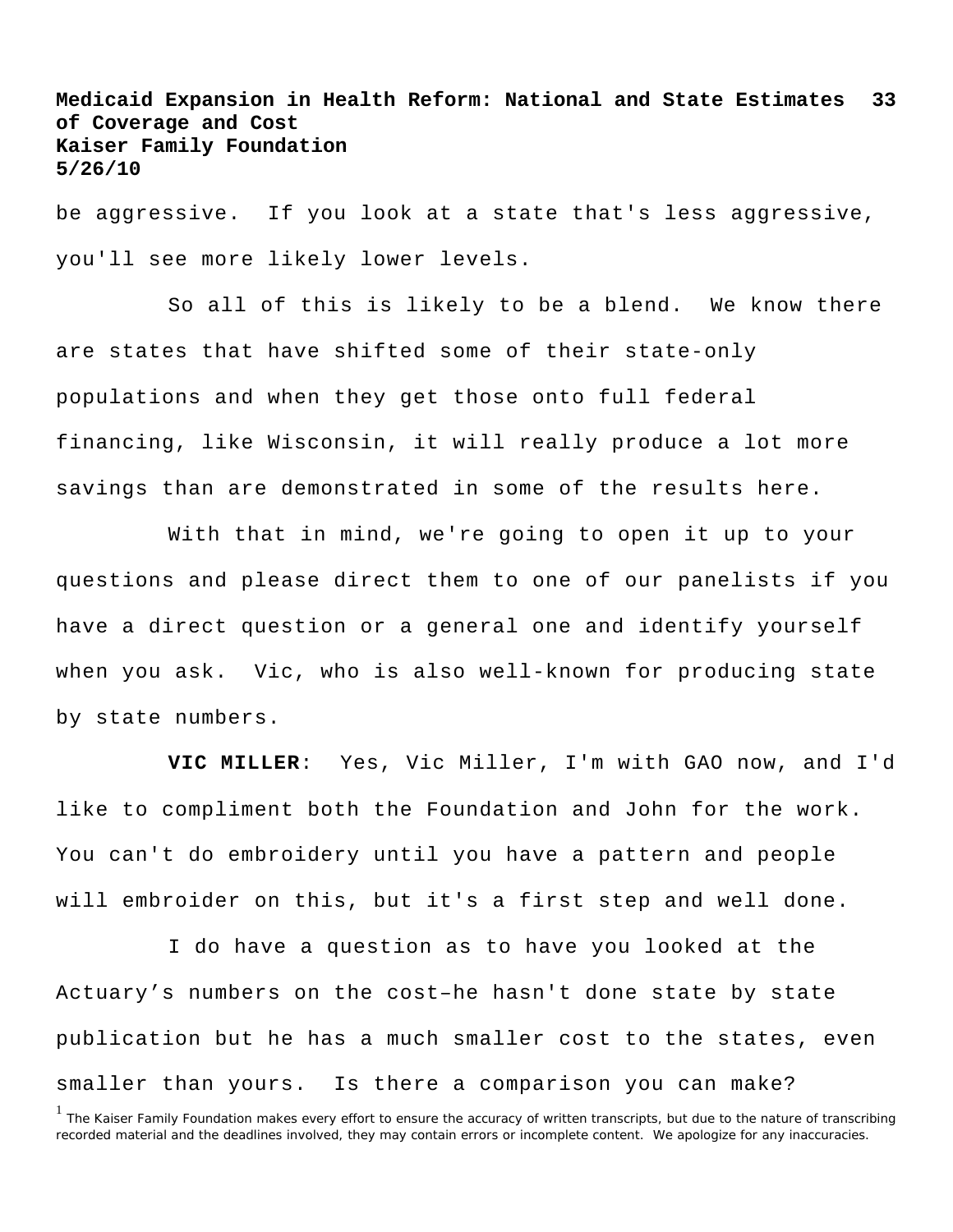**JOHN HOLAHAN**: You know I've looked at that report, but not that, so I guess I couldn't comment–

**VIC MILLER**: Comes to 3.6 billion for the states, it's very small.

**JOHN HOLAHAN**: Well it could have been that–you know if you bring in provisions for–I mean the states could drop coverage for the medically-needy, for example, above 133. They could–I think the children's provisions could save states some money. So, I mean there are things that we didn't do, that could provide savings. I'm just not sure what they did.

**VIC MILLER:** And once again, that's not a criticism [interposing].

**JOHN HOLAHAN**: Yes, right.

**DIANE ROWLAND**: Okay, yes.

**MORNING GROPPE:** Morning Groppe with the Gannett and the Indianapolis Star, your high end scenario did not include– anticipate 100-percent participation. In Indiana the governor, his initial estimate was based on 100-percent participation. His argument is that if somebody, even if they have insurance now, if they can get on Medicaid for free, why wouldn't they do

<sup>&</sup>lt;sup>1</sup> The Kaiser Family Foundation makes every effort to ensure the accuracy of written transcripts, but due to the nature of transcribing recorded material and the deadlines involved, they may contain errors or incomplete content. We apologize for any inaccuracies.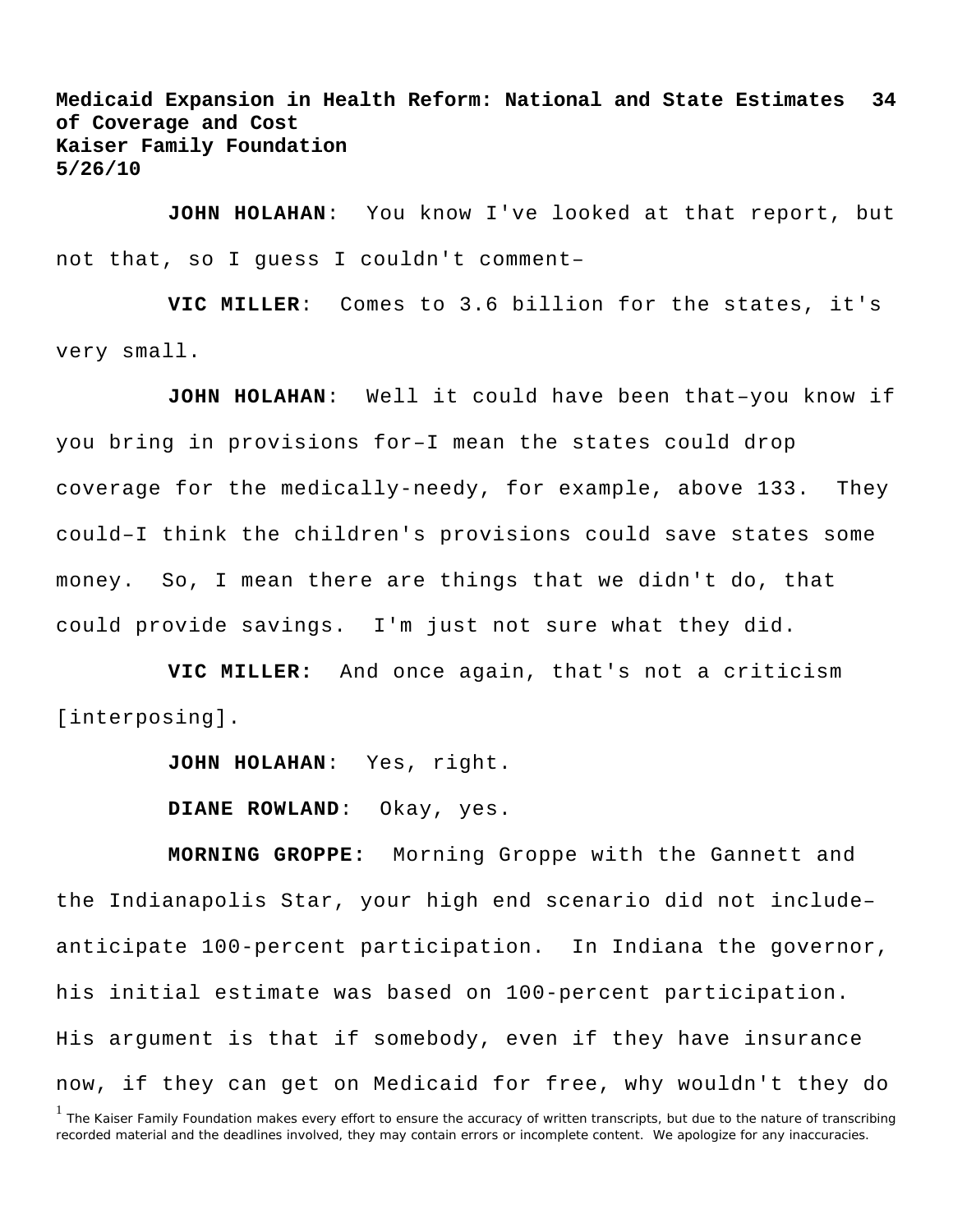that. So, why do you rule out the possibility of 100-percent participation for all those nearly eligible?

**JOHN HOLAHAN**: Oh, probably for a lot of reasons. I mean there's a lot of people now who are eligible for Medicaid that keep their employer coverage and surprisingly even keep non-group coverage rather than go into Medicaid. The mandate doesn't apply to most people who are eligible for Medicaid because of not being tax filers, so they'll–undoubtedly there will be people who will stay out, cause they're not facing a penalty.

I think that is what's behind CBO's thinking that since the penalty wouldn't apply why would you see anything different than what we see today, in terms of participation rates. So, I'd be shocked if they would go to 100-percent. I think it's–I don't know why they're doing that, other than creating a pretty, probably a pessimistic scenario.

**MALE SPEAKER:** Good morning, we are a Medicaid System Implementer and my question is on slide four. They're talking about like 130–the point number or bullet number–second bullet, which talks about greater than 133-percent of federal poverty

<sup>&</sup>lt;sup>1</sup> The Kaiser Family Foundation makes every effort to ensure the accuracy of written transcripts, but due to the nature of transcribing recorded material and the deadlines involved, they may contain errors or incomplete content. We apologize for any inaccuracies.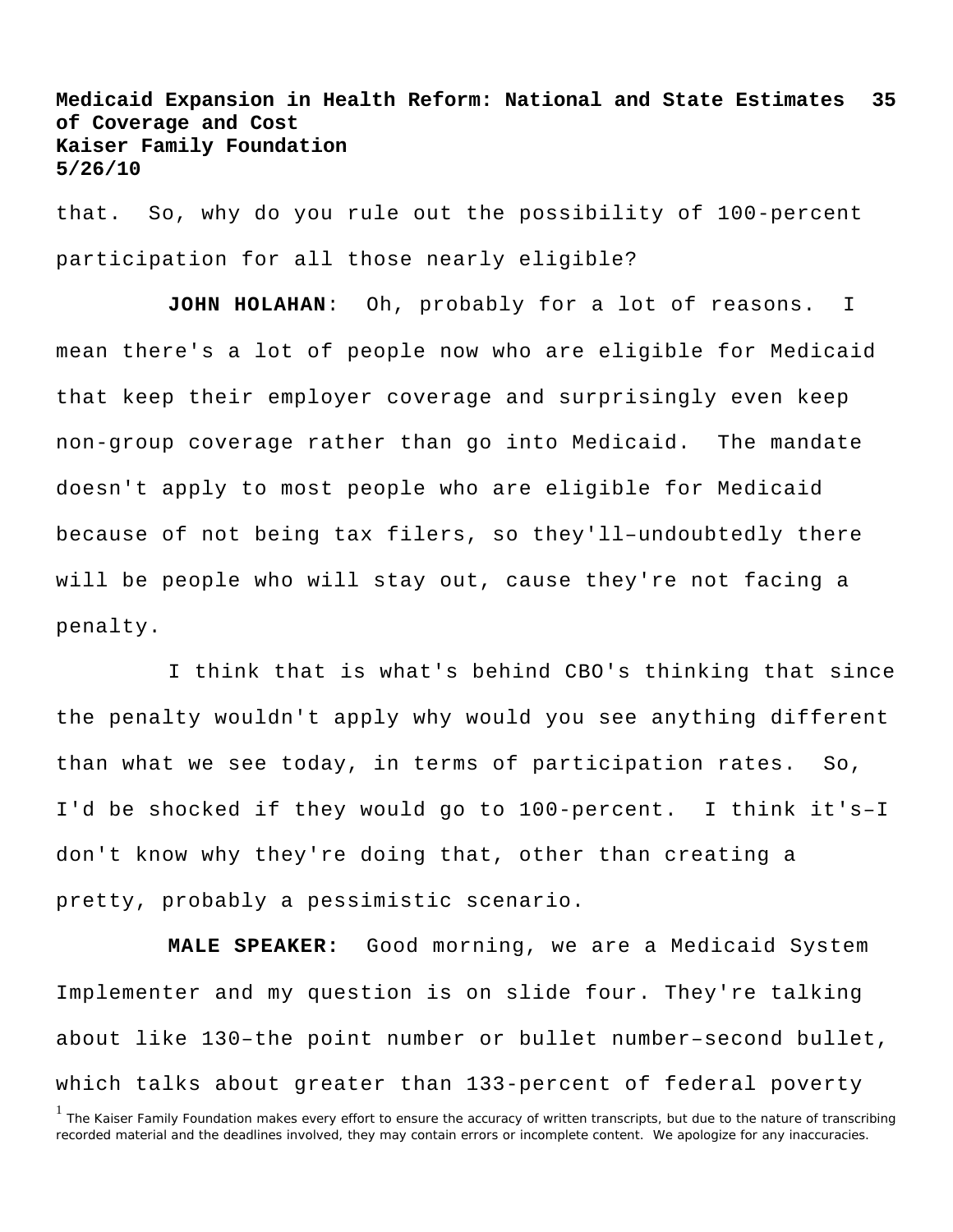level. Is it greater than 133-percent? It's on slide four or figure four.

**JOHN HOLAHAN**: I'm sorry, you're asking about the maintenance of effort?

**MALE SPEAKER:** Yes, it says key Medicaid coverage

provision that slide.

**JOHN HOLAHAN**: Right.

**MALE SPEAKER:** I think its slide four.

**JOHN HOLAHAN**: Right.

**MALE SPEAKER:** Look at the second bullet please?

**JOHN HOLAHAN**: So what's the question?

**MALE SPEAKER:** Is it–it says like to maintain Medicaid

coverage for adults great than 133-percent of federal poverty

level. So is it correct?

**ROBIN RUDOWITZ**: Yes, that's correct. For states that have coverage right now–

**MALE SPEAKER:** Okay, for right now.

**ROBIN RUDOWITZ**:–for adults that are above 133-percent of poverty.

**MALE SPEAKER:** Alright.

<sup>1</sup> The Kaiser Family Foundation makes every effort to ensure the accuracy of written transcripts, but due to the nature of transcribing recorded material and the deadlines involved, they may contain errors or incomplete content. We apologize for any inaccuracies.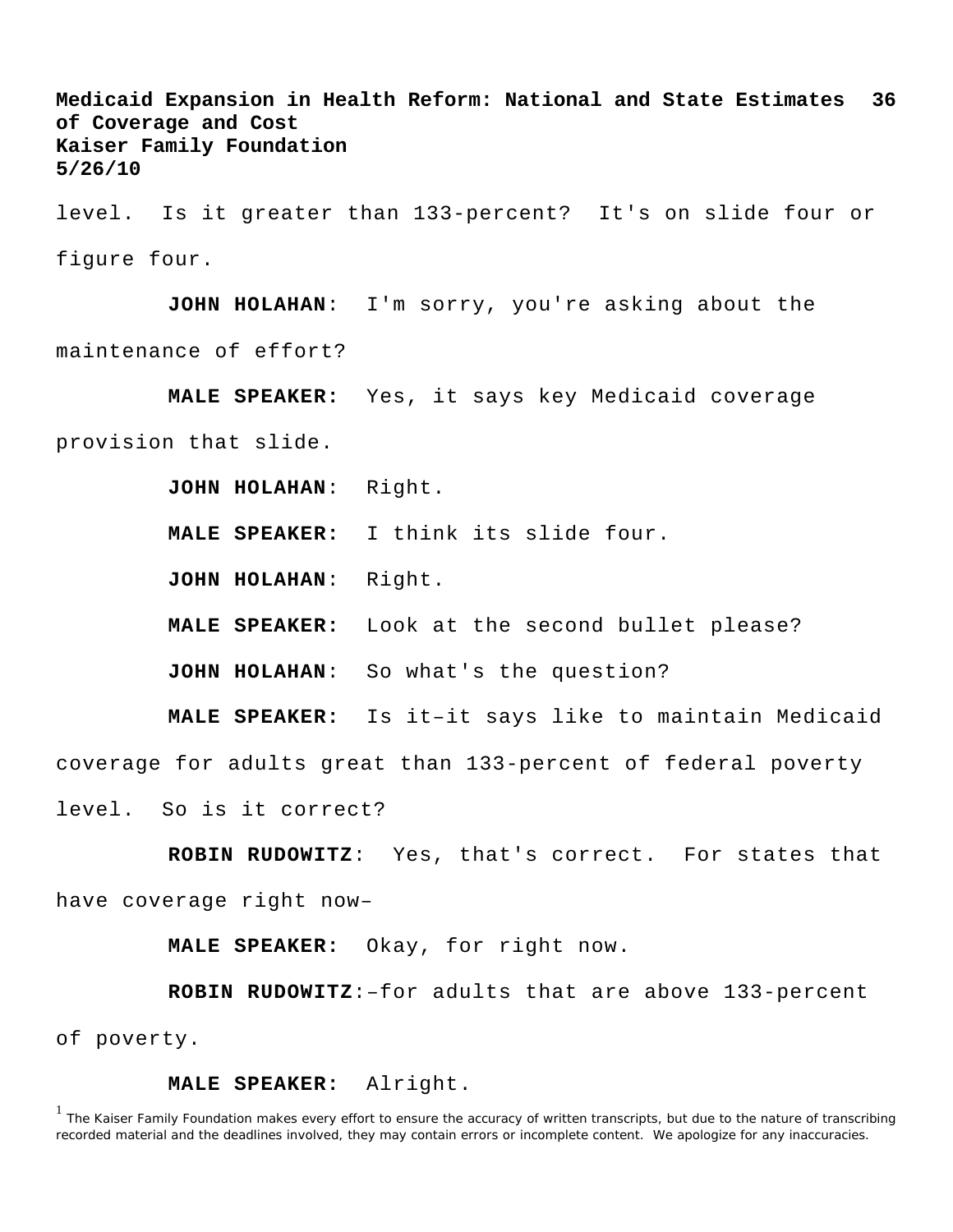**ROBIN RUDOWITZ**: There's a maintenance of effort, until the state exchanges are fully operational.

**MALE SPEAKER:** Thank you.

**DIANE ROWLAND**: Okay.

**IRENE IHEAR**: Thank you for the presentation. Irene Ihear , MPH. My question is; how long was the study, as far as the duration? Like how long did you all–

**ROBIN RUDOWITZ:** Take to do it?

**IRENE IHEAR**:–yes.

**JOHN HOLAHAN**: [Laughter] Yes it was a long–I don't know. I can't remember, months, three or four months probably.

**JENNA STENTO**: Hi, Jenna Stento from Avelere Health. This question is for John as well. I'd previously seen some estimates from the Urban Institute for the Senate Finance Committee, estimating increase in Medicaid enrollment and they're a little bit different. I was wondering if you could explain any differences in methodology.

**JOHN HOLAHAN**: They're probably a little different, in that I think the participation rates were slightly different. I can't see why the ones for our standard scenario would be

<sup>&</sup>lt;sup>1</sup> The Kaiser Family Foundation makes every effort to ensure the accuracy of written transcripts, but due to the nature of transcribing recorded material and the deadlines involved, they may contain errors or incomplete content. We apologize for any inaccuracies.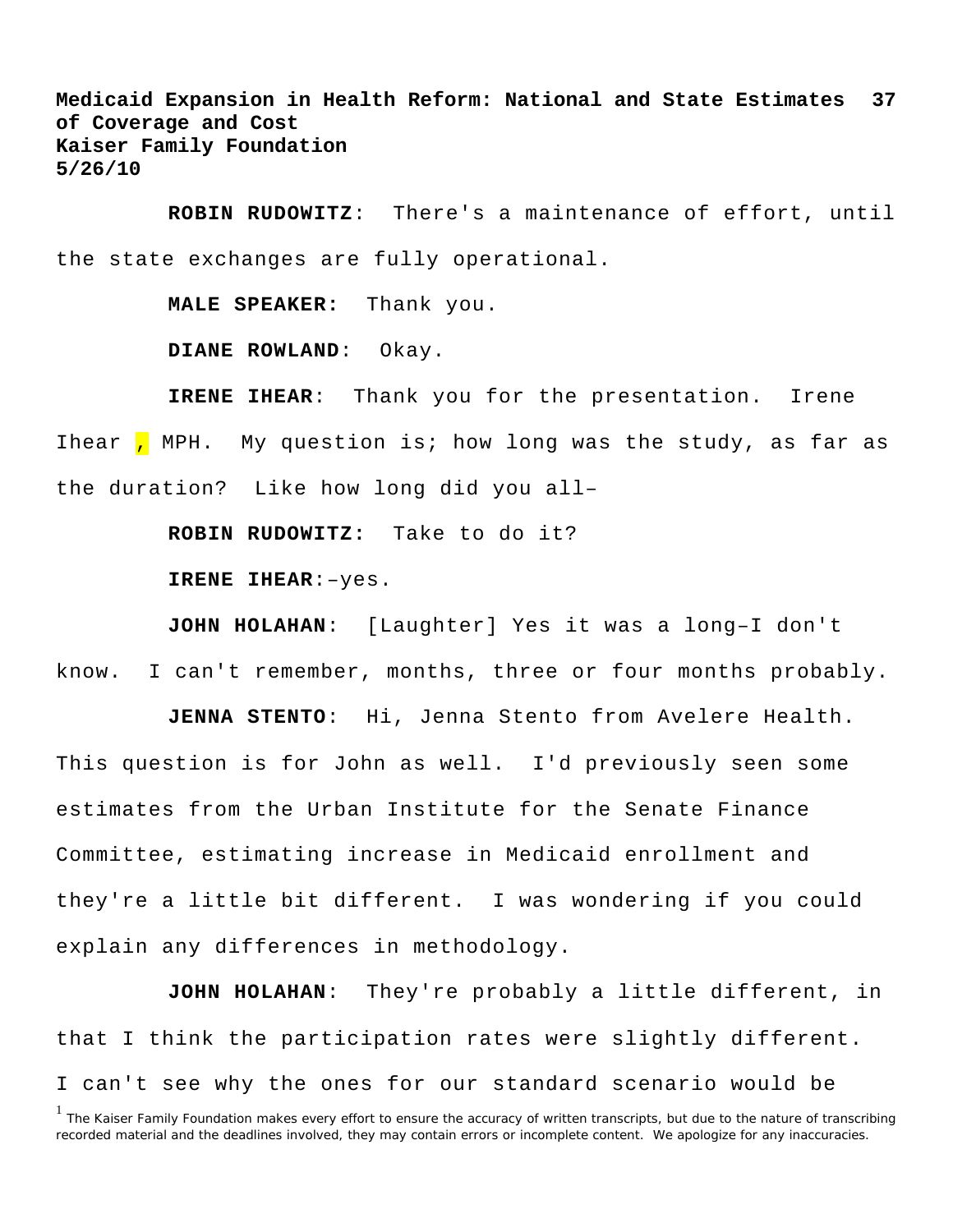very different from those. What? Yes, I mean, we did certain estimates from them.

They took them and did a lot of things [laughter] to split federal and state shares and things like that, that we did not have anything to do with, even though it said at the bottom of those pages that got handed out all over the country that they were done by the Urban Institute. Yes, there was a fair amount of them out there we didn't know about.

**DIANE ROWLAND**: They were also done earlier in the process. These were done subsequent to having actual legislative language to work with. So I think that would probably explain some of the variation. But the standard scenario here should be fairly close to what was considered by CBO.

CBO does not release its participation rates, so that John tried to back into them and come up with the national numbers, which is why we show you the national numbers being very close to CBO and then distribute them out. Question?

<sup>&</sup>lt;sup>1</sup> The Kaiser Family Foundation makes every effort to ensure the accuracy of written transcripts, but due to the nature of transcribing recorded material and the deadlines involved, they may contain errors or incomplete content. We apologize for any inaccuracies.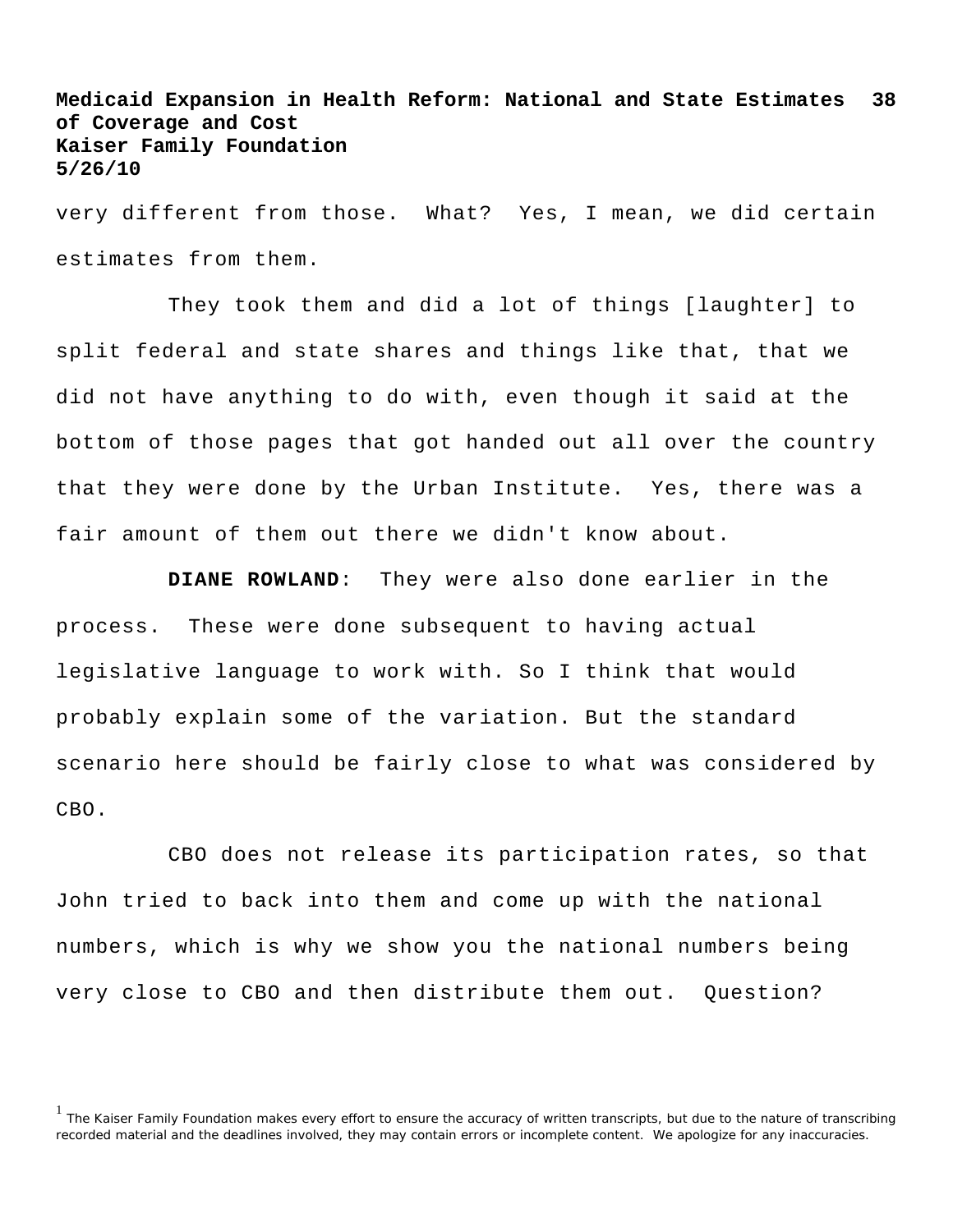**PAUL HIGGINS**: Paul Higgins from the organization that doesn't release its participation rates [laughter]. My question is for John please–

**DIANE ROWLAND**: You could tell us what they are if you'd like [laughter].

**PAUL HIGGINS**: So my question–my question for John, you said you had done some work that helped to identify the relative magnitudes of the health costs of the population that is currently uninsured to level 133 and how that would compare to like, let's say, the current competence for Medicaid. Now, I'm curious what you found and what were those relevant [inaudible].

**JOHN HOLAHAN**: Oh God, I can't [laughter]–that goes back a while. Oh wow, I don't think I can remember. But its MEPS based and then they have MEPS data where the spending will vary depending on health status and some other characteristics in your current coverage before you become eligible under a new regime.

Then we benchmark those to MMIS, Medicaid Management Information System, and then grow them by your projections.

<sup>&</sup>lt;sup>1</sup> The Kaiser Family Foundation makes every effort to ensure the accuracy of written transcripts, but due to the nature of transcribing recorded material and the deadlines involved, they may contain errors or incomplete content. We apologize for any inaccuracies.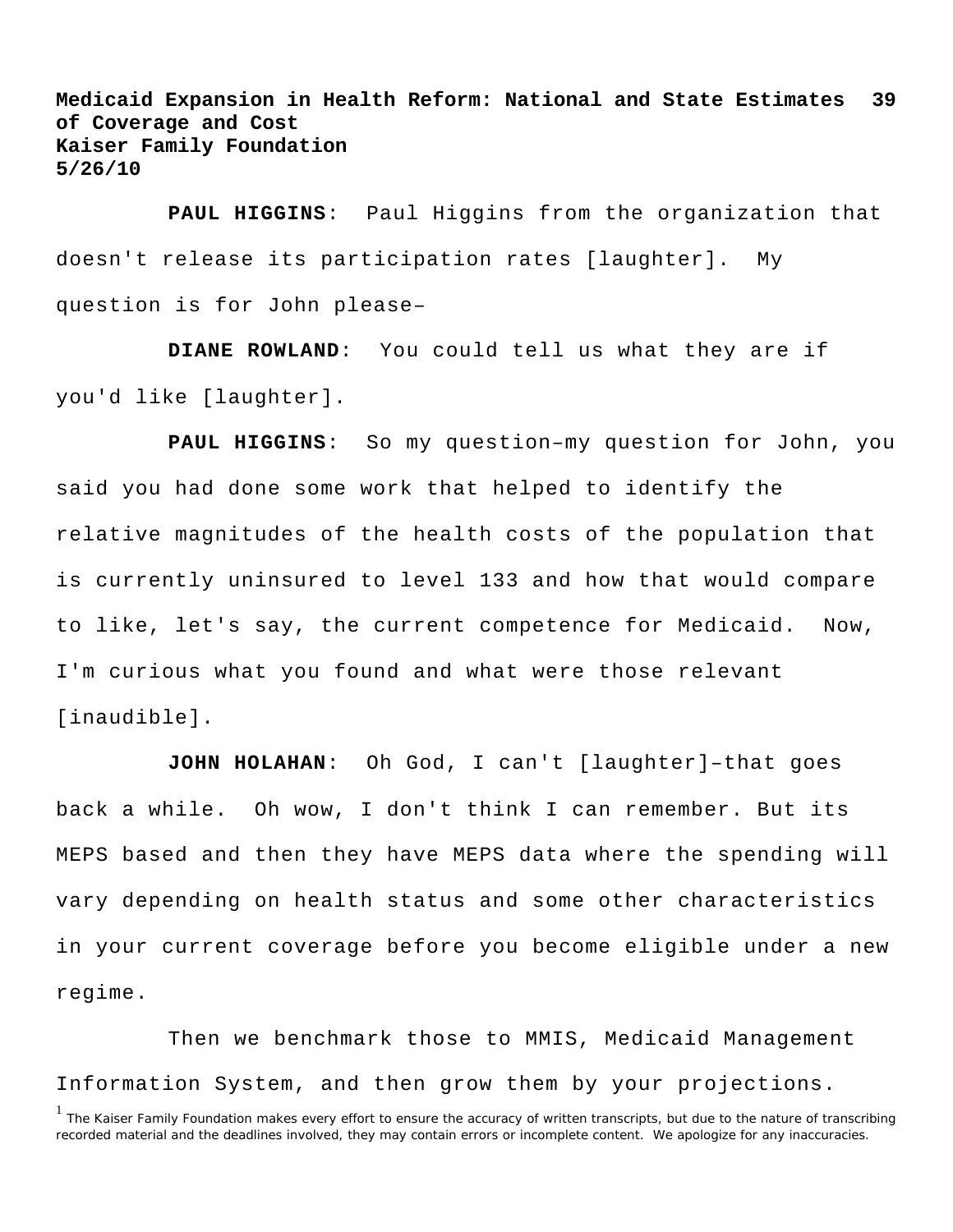So, to get more precise than that, I'd have to go back and restructure it, but that's more or less what happened.

**DIANE ROWLAND**: It's why it took a long time to do the study [laughter], so maybe six months is a long time to remember.

## **JOHN HOLAHAN**: Right.

**DIANE ROWLAND**: And we have a question in the back.

**JULIE ROVNER**: Julie Rovner from National Public Radio. I know the study only goes through 2019, and Robin you touched on this a little bit, but it went by pretty fast. What happens after 2019? I know that the enhanced match goes down a little bit, so do you have some sort of vague estimate of how much more states would then have to pay in terms of their participation when that enhanced match starts to go down?

**ROBIN RUDOWITZ**: The matches stay at 90-percent 2020, so it phases down to 2020, to 90-percent, but we have not done estimates beyond.

**JULIE ROVNER**: Do you have some idea of what kind of impact that would have on the–on what states would look at–what impact on the baseline that would then have for the states?

<sup>&</sup>lt;sup>1</sup> The Kaiser Family Foundation makes every effort to ensure the accuracy of written transcripts, but due to the nature of transcribing recorded material and the deadlines involved, they may contain errors or incomplete content. We apologize for any inaccuracies.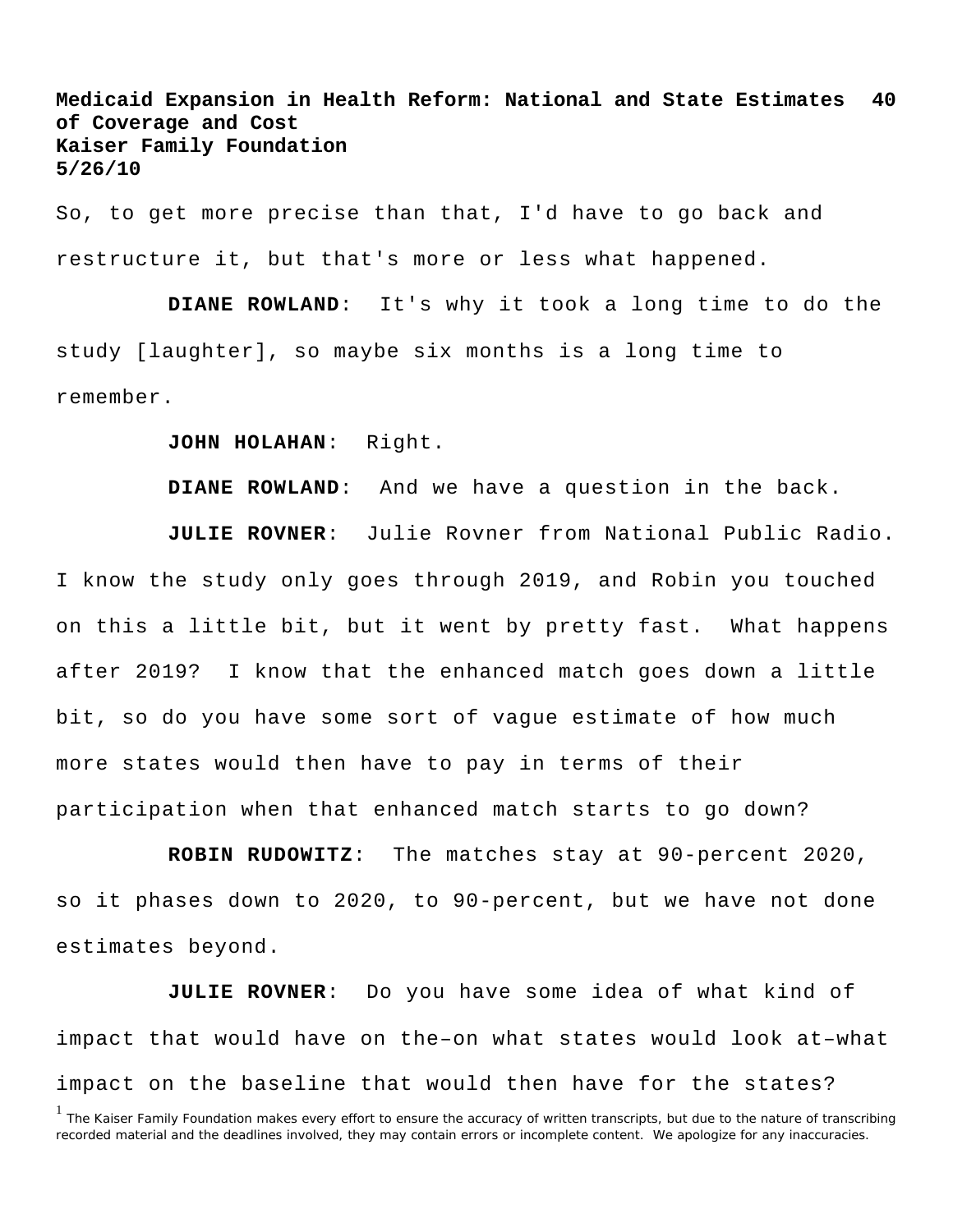**JOHN HOLAHAN**: Yes, we have–we have the estimates for each year between 2014 and 2019, so the state–the federal share would be what we have in 2019. Of course, population's going to grow, incomes will raise or fall or whatever, and so the underlying population may be different, but the match on new eligibles goes down to 90-percent. What we presented was an average of that federal share over those six years, so it'll be a little lower than what we presented, but not a lot.

**JULIE ROVNER**: What I'm asking though, is that after that it would still be substantially into the future–into the next 10 years, it would still be substantially more than it had been–than it would be relative to baseline, substantially more federal and less state, going into the future even though that really enhanced match goes down, because it stays at 90 percent?

**JOHN HOLAHAN**: That's my understanding unless they change the law; I mean there're no provisions that it's going to do anything but stay there.

**JULIE ROVNER**: I'm just guessing that there will be– that people will look at the study and say, well you're just

<sup>&</sup>lt;sup>1</sup> The Kaiser Family Foundation makes every effort to ensure the accuracy of written transcripts, but due to the nature of transcribing recorded material and the deadlines involved, they may contain errors or incomplete content. We apologize for any inaccuracies.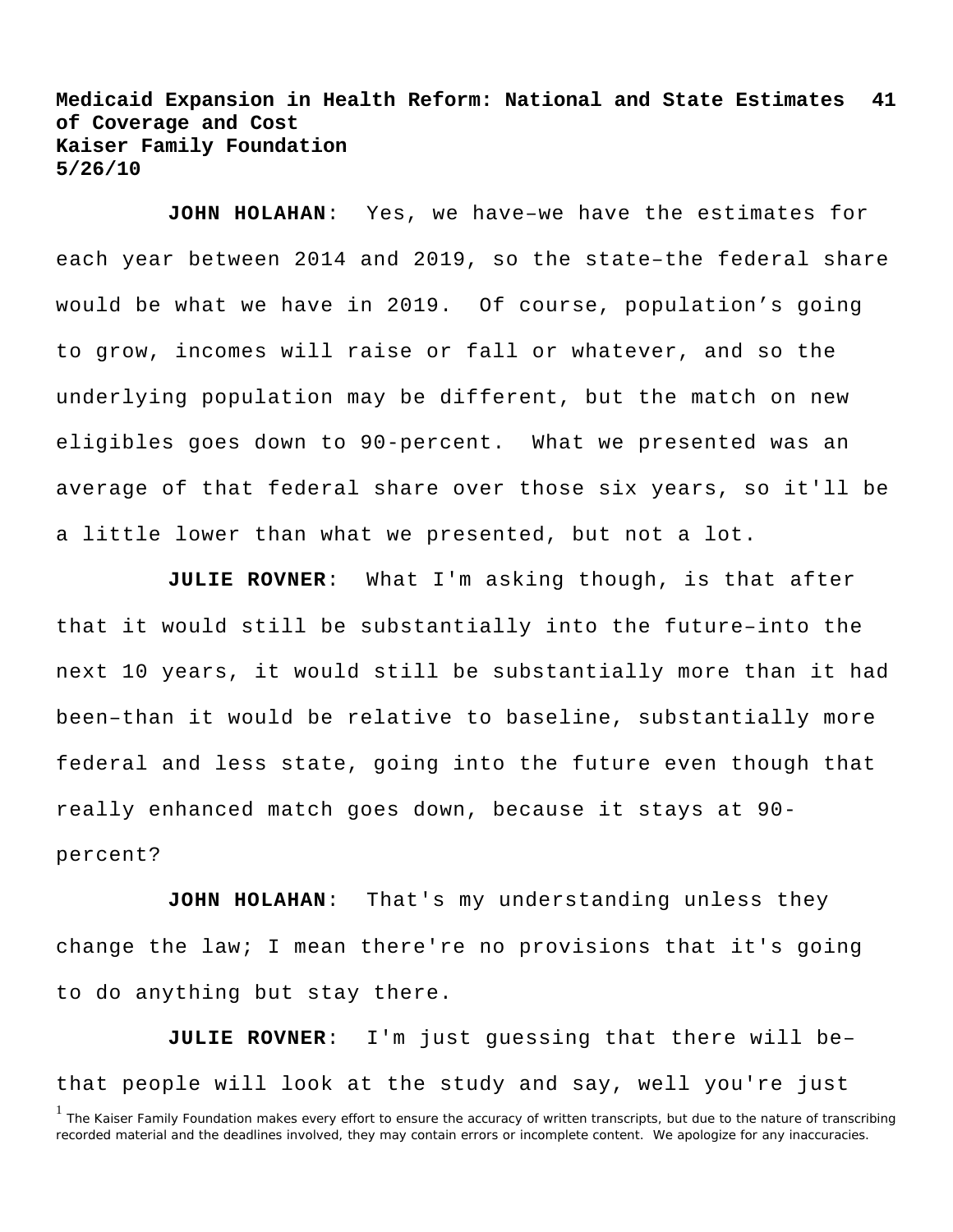taking this really high five years, and so it's an artificial picture. I guess what I'm saying is that into the future, because it stays at 90-percent, that going into the future it's also going to continue to be very largely federal and the states still won't have to put up a lot of money to get a lot of people covered?

**JOHN HOLAHAN**: Right. The only versions of this we had data for–I mean the number of tables that we produced was unbelievable and you just can't present it in any manageable way. So, since a lot has been made of the six year numbers, the 2014 to 2019, that's what we focused on, but yes.

**DIANE ROWLAND**: But the full report has the 2019 numbers–

**JOHN HOLAHAN**: Actually it does.

**DIANE ROWLAND**:–which is really reflective of the future, if you just take that one year, because that's when all of the phase down of the match triggers in. Jocelyn.

**JOCELYN GUYER**: Jocelyn Guyer, Georgetown University. It struck me that you had said that there's a very good chance that for nearly all states these estimates overstate the impact

<sup>&</sup>lt;sup>1</sup> The Kaiser Family Foundation makes every effort to ensure the accuracy of written transcripts, but due to the nature of transcribing recorded material and the deadlines involved, they may contain errors or incomplete content. We apologize for any inaccuracies.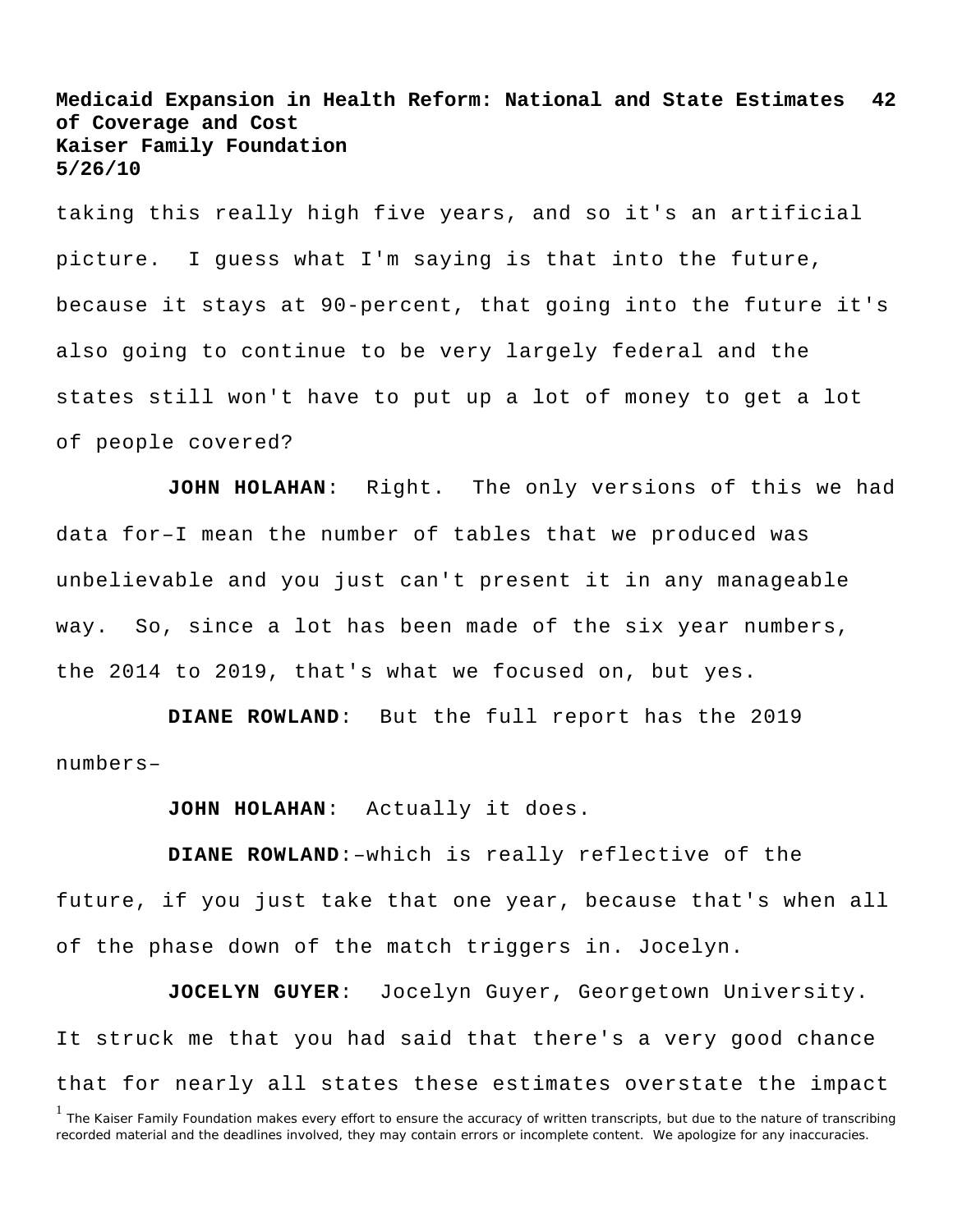and a part of it is that you really were looking at a piece of the analysis, which was the cost of the Medicaid expansion and not everything else that might affect things.

So is there a way to help us get a sense of the magnitude if we were–if you were to be able to take into account some of the offsetting savings from uncompensated care? Is that going to wipe out any costs that states might have? I mean, can we get some sense of the magnitude of what it would mean to take into account the uncompensated care burden that we're lifting off those states?

**JOHN HOLAHAN**: Well let me–I've tried to do a rough ball park kind of estimate of that and there's a paper that I did with Jack Hadley that was published in 2008, on the cost of uncompensated care in the system; the number that–the amount of money spent by state and local governments was 17.2 billion.

If I took that and grew it out to 2019, and said what if you saved half of that, because you no longer had to put those dollars into covering the uninsured, the number comes up around 80 billion. Under the standard scenario the states

<sup>&</sup>lt;sup>1</sup> The Kaiser Family Foundation makes every effort to ensure the accuracy of written transcripts, but due to the nature of transcribing recorded material and the deadlines involved, they may contain errors or incomplete content. We apologize for any inaccuracies.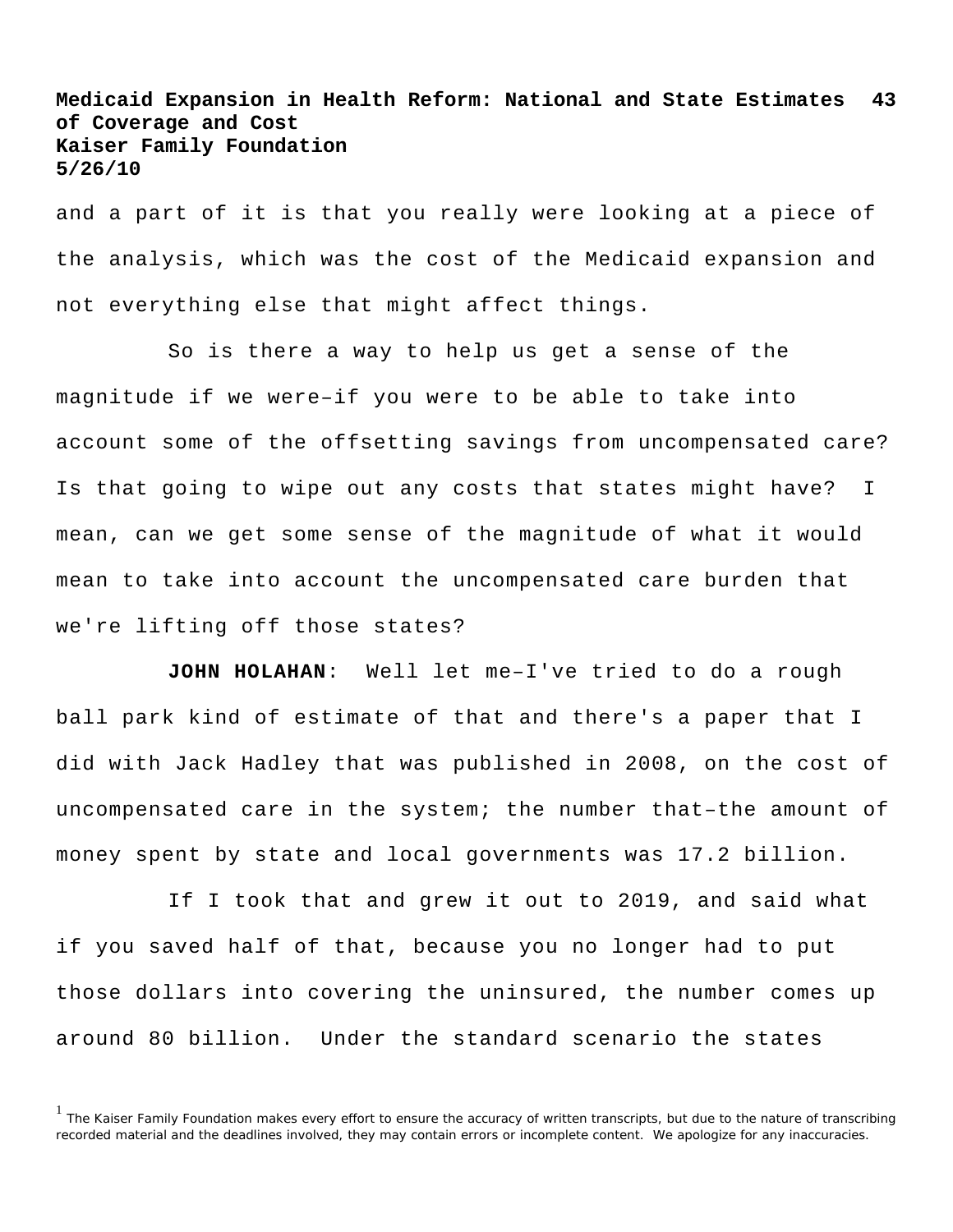money was 21, so I think it would more than offset it, even if I'm off a bit on that.

**DIANE ROWLAND**: We also know from states like Wisconsin, which we show as having costs here that they are likely instead to really see savings, because they're transitioning individuals who they are covering with state only dollars but are not counted as the waiver population, in as childless adults, so that they will get full federal financial participation for them.

There's also the increased match on CHIP, for children that's not accounted for here because this focus is on adults. So that in the aggregate, I think many states, like Wisconsin, could in fact see savings, like New York does, because of some of these shifts.

**BRIAN BLAZE**: Hi, I'm Brian Blaze from George Mason University and this question is for Alan. Some states, particularly in the Southwest, have floated the idea of ending their Medicaid programs on the expectation that the individuals below 133-percent of the federal poverty level would be eligible for the federal subsidies. I'm wondering if your

<sup>&</sup>lt;sup>1</sup> The Kaiser Family Foundation makes every effort to ensure the accuracy of written transcripts, but due to the nature of transcribing recorded material and the deadlines involved, they may contain errors or incomplete content. We apologize for any inaccuracies.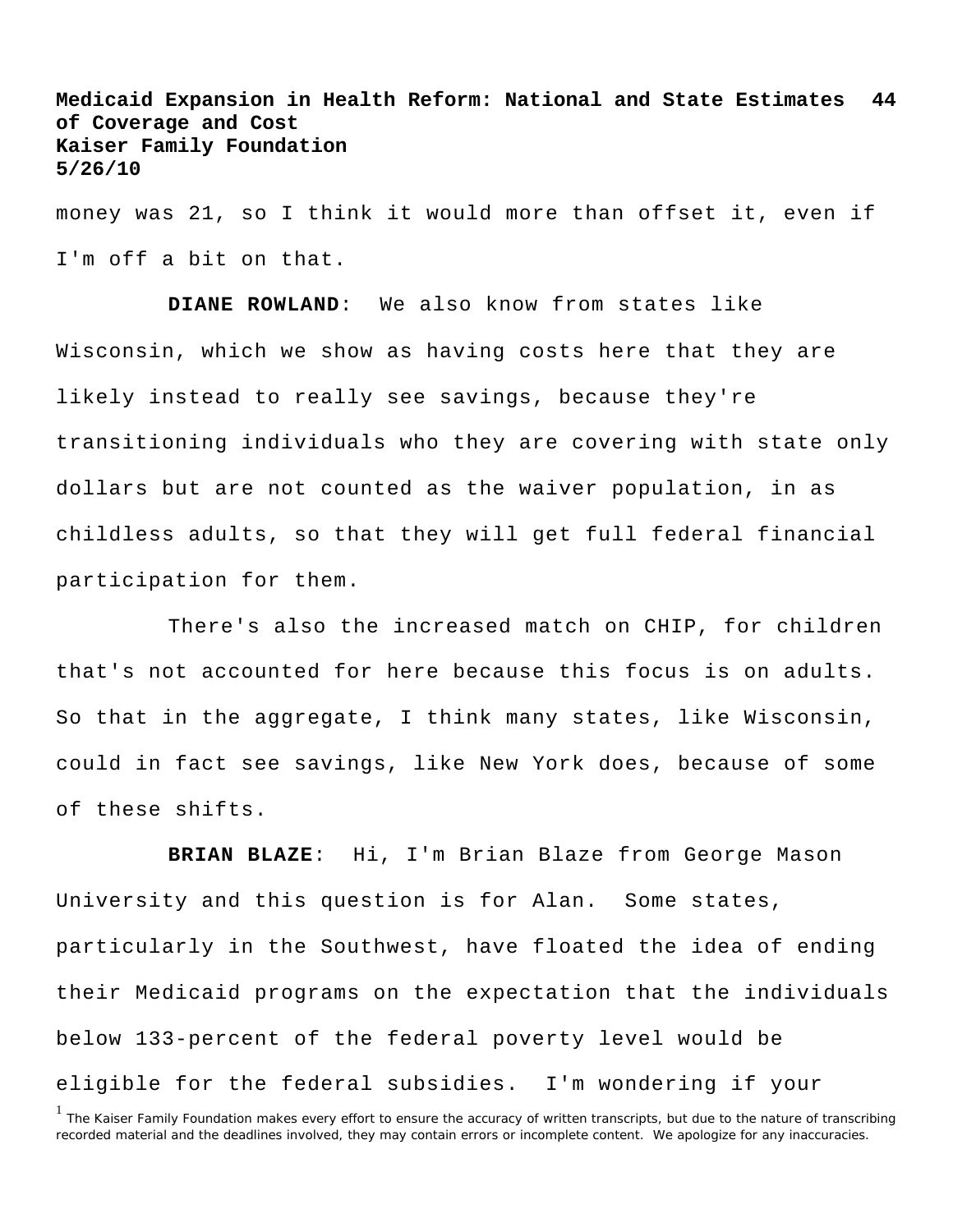organization has done an analysis of the law and if that's possible? Thanks.

**ALAN WEIL**: I do not think, but I would not want to go too far on a limb, that there's reason to think that those under 133 would be eligible for subsidies under the law, if a state withdrew from the Medicaid program. I don't think that's a safe read.

I would also say that if states started moving in that direction, I think there are 535 people in this town who would say that's not quite the deal we thought we had and they might, although I know they'd be hesitant to reopen the health reform legislation, I think that would be a big enough shot across the bow that I think it would be reasonable to expect some sort of a response.

It is certainly true that as the federal share climbs and the amount that states have in declines, that states start wondering whether or not they should just back away, but I've never seen a state, once the idea has actually gone past sort of the rhetorical stage, into the actual analytic stage, and real people and real providers start looking at the

<sup>&</sup>lt;sup>1</sup> The Kaiser Family Foundation makes every effort to ensure the accuracy of written transcripts, but due to the nature of transcribing recorded material and the deadlines involved, they may contain errors or incomplete content. We apologize for any inaccuracies.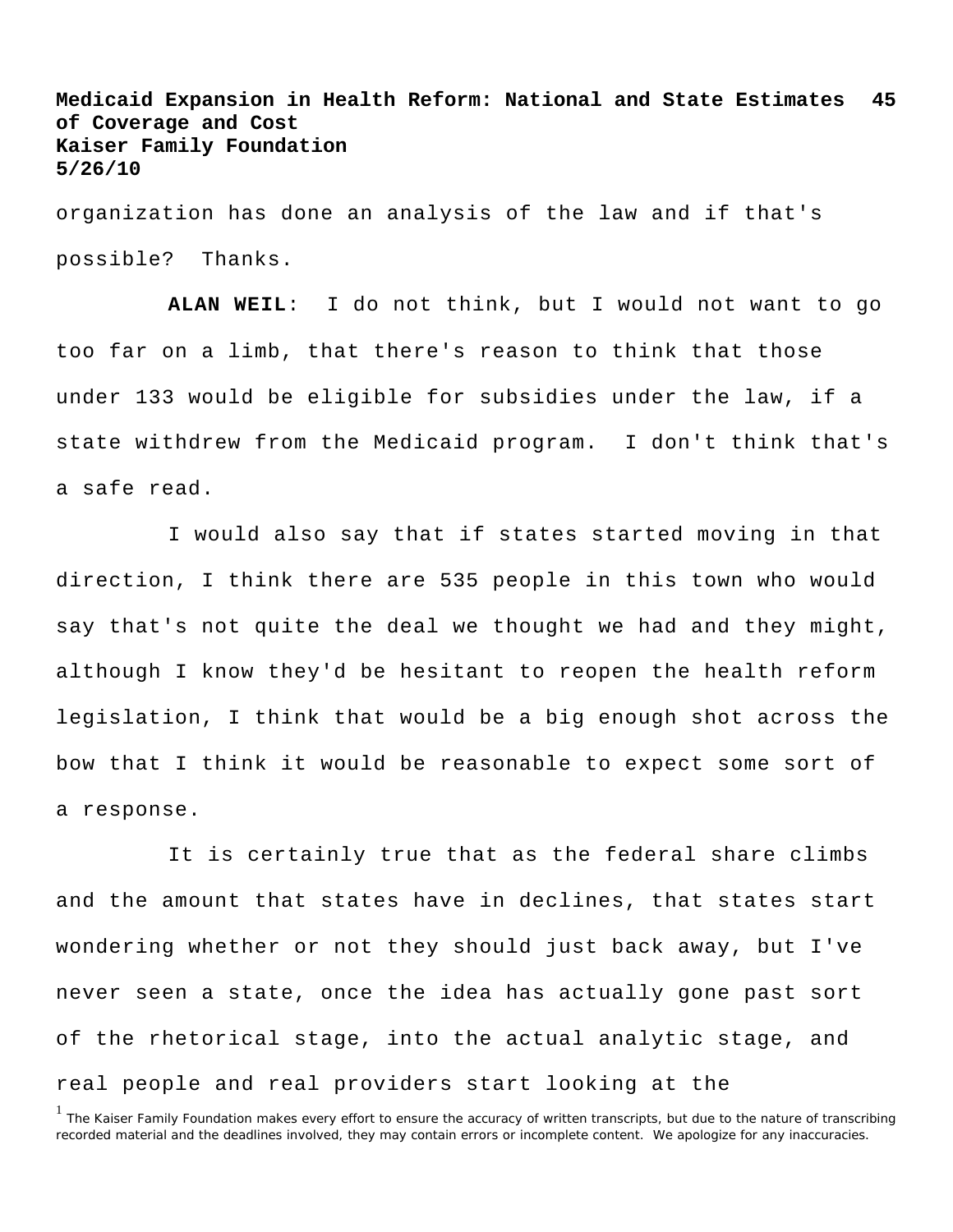implications, I've never seen that conversation actually go very far.

**DIANE ROWLAND**: I think it's also important to note that the individuals that are newly eligible are not the only group you would have to withdraw from Medicaid. You would have to withdraw from the entire Medicaid program, including your elderly, your dual-eligibles, your nursing home population, your disability population. So it's a far bigger choice than just around whether you want to cover the newly mandated people or not. Yes.

**HECTOR:** Hector [inaudible] from the National Council Meeting [misspelled?] I'm interested since this was an individual level data set, if we have a sense of the different populations that will be enrolling. If they're Hispanics, if they're African Americans, if they're single individuals; get a little bit more of a profile? I don't know if you were able to do that with this data.

**JOHN HOLAHAN**: We didn't; it's something we could do, but no, we had our hands full, so [laughter].

<sup>&</sup>lt;sup>1</sup> The Kaiser Family Foundation makes every effort to ensure the accuracy of written transcripts, but due to the nature of transcribing recorded material and the deadlines involved, they may contain errors or incomplete content. We apologize for any inaccuracies.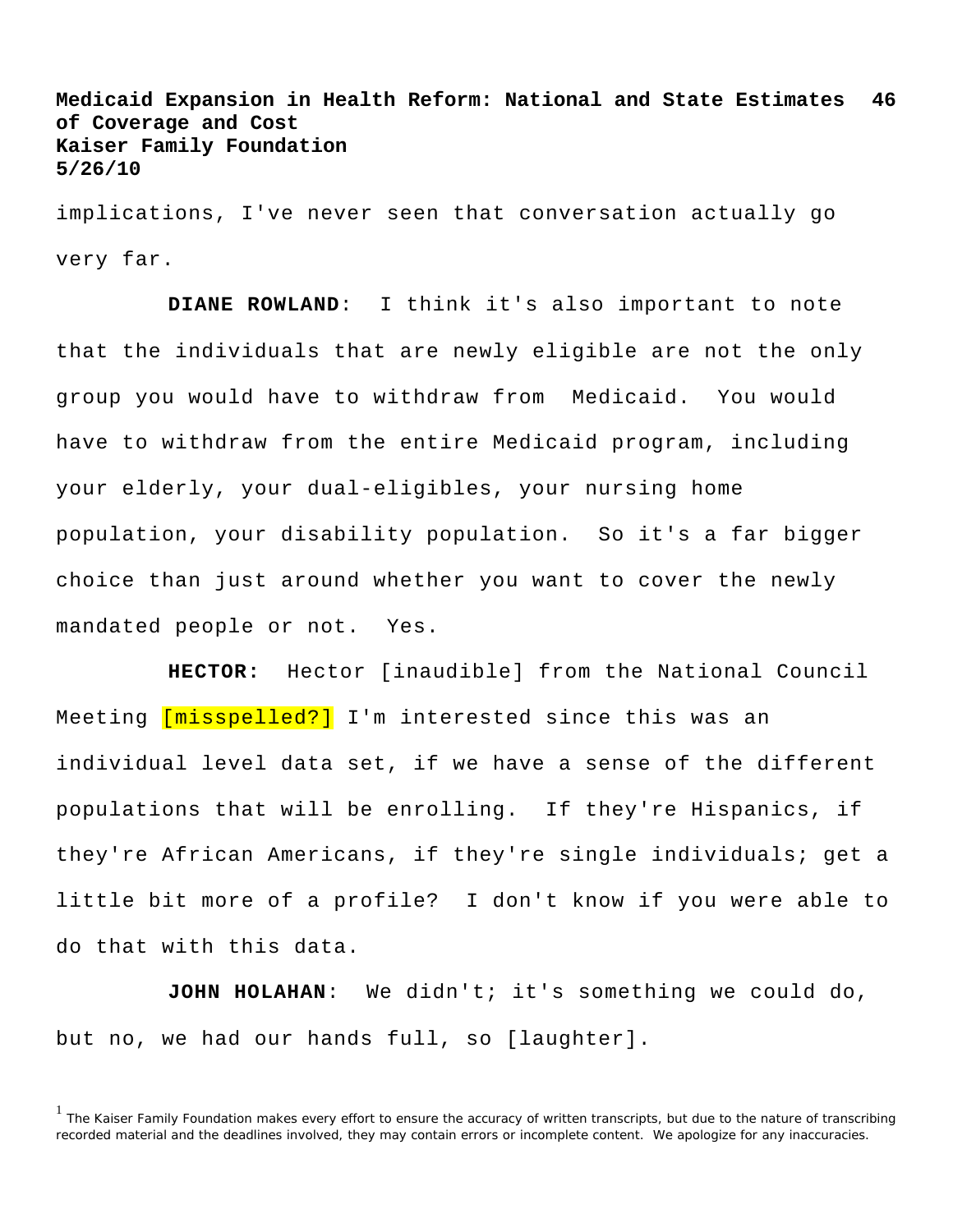**DIANE ROWLAND**: This was basically trying to sort who came in under which categories since the matching rates, as John explained, were different if you were a current eligible or if you were coming in as a new eligible or if you were coming in as an 1115 waiver and in fact the analysis didn't even pick up the changes for state only coverage of individuals. So, the next level we'll give John some more work and ask him to look at how it differs by other characteristics.

**ALEC MACGILLIS**: Hi, Alec MacGillis with the Post. I'm a little surprised that the overall match rate in the low coverage states hasn't gone up even more. If you have a 50 percent increase in enrollment in a state like Texas and those people are all being covered at 100-percent down to 90, why wouldn't it go up more than, from 60 to 68-percent. It seems like you'd be getting a much bigger jump.

**JOHN HOLAHAN**: Oh yes, there–right–they're a relatively low cost population. Relative to this people who are in the base, and the base includes long-term care, it includes q-care spending on a population that's sicker than the one you're bringing in. I think that's primarily it.

<sup>&</sup>lt;sup>1</sup> The Kaiser Family Foundation makes every effort to ensure the accuracy of written transcripts, but due to the nature of transcribing recorded material and the deadlines involved, they may contain errors or incomplete content. We apologize for any inaccuracies.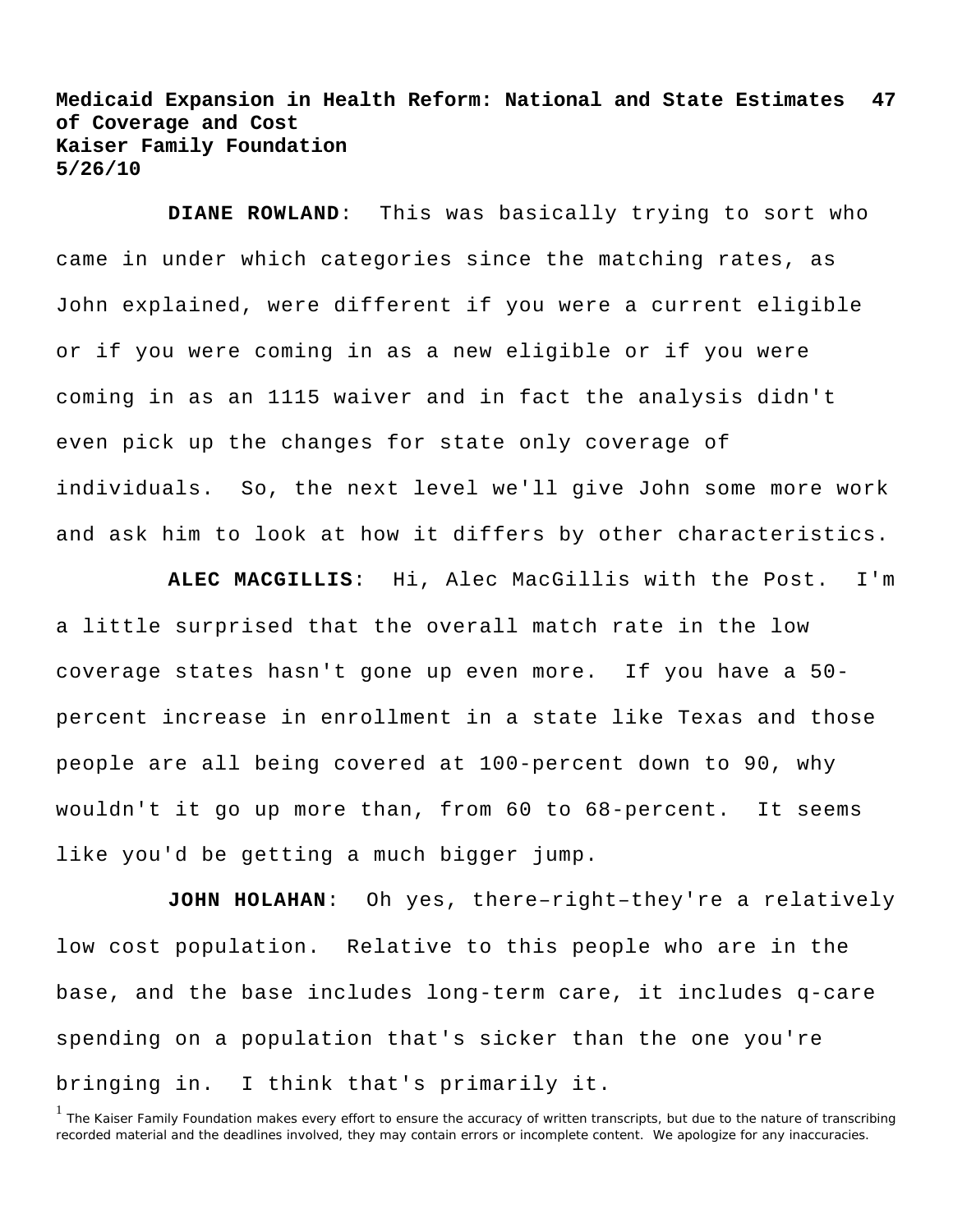**ALEC MACGILLIS**: But wouldn't–does that get at the match rate though?

JOHN HOLAHAN: Well the match rate includes the base and the new, right?

**ALEC MACGILLIS**: Right.

**JOHN HOLAHAN:** So the bigger the base, the less affect the expansion is going to have on the change in the match rate.

**ALEC MACGILLIS**: Okay.

**DIANE ROWLAND**: It's not just the match rate for the new population, it's the overall match for the disability population, for the entire program.

**ALEC MACGILLIS**: Right, okay. And then also, I was a little surprised that the federal spending share would be–was as high as 95-percent in the standard scenario, given that you'd have–you think you'd have more current eligibles being brought in who would be coming in at the lower, at the existing match rates, and would bring that number down.

**JOHN HOLAHAN**: Our assumption was that most of the new enrollment was among new eligibles. That if you have a participation rate that's in that mid-50-percent range, if you

<sup>&</sup>lt;sup>1</sup> The Kaiser Family Foundation makes every effort to ensure the accuracy of written transcripts, but due to the nature of transcribing recorded material and the deadlines involved, they may contain errors or incomplete content. We apologize for any inaccuracies.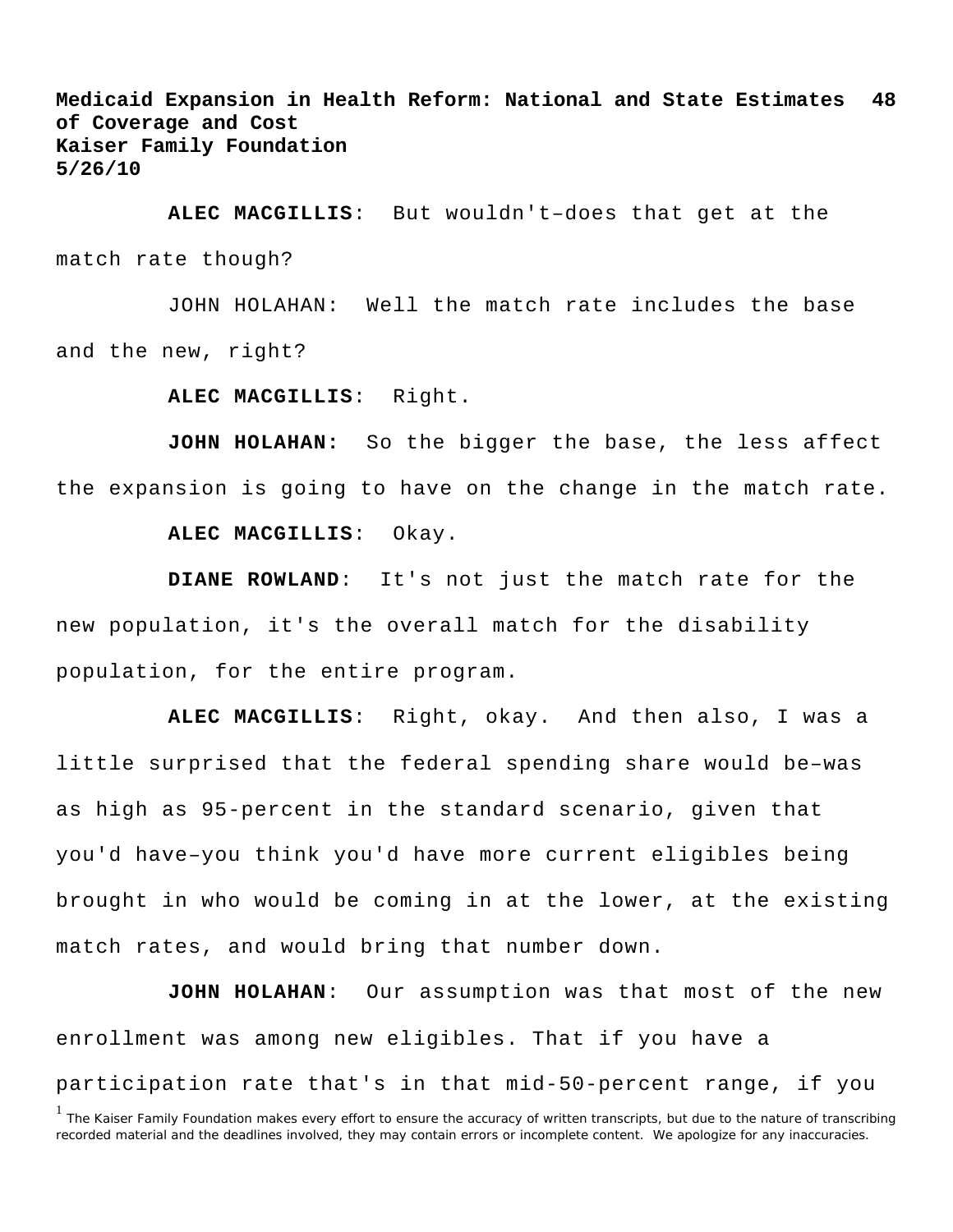augmented the participation rate of current eligibles it would end up being quite a bit higher than what you're assuming for new eligibles which doesn't seem to make sense. So, I think, we sort of came to the conclusion that you had to assume not much change in current eligibles.

**ALEC MACGILLIS**: Then quickly just to follow up on that–

**DIANE ROWLAND**: Cause basically that's the difference between the standard and the enhanced.

**ALEC MACGILLIS**: Right.

**DIANE ROWLAND**: The enhanced picks up a lot more eligible but not enrolled in the standard.

**ALEC MACGILLIS**: Picks up more–which is my last question to that point; why–just very generally, why don't we think more people will be coming forward to take this sort of, this quote free thing. I understand that the mandate doesn't have much effect on them, but still why is it not higher than 50-percent under the standard rate?

**JOHN HOLAHAN**: Well that's–I mean I think the idea is that this is what we now observe, when people are made eligible

<sup>&</sup>lt;sup>1</sup> The Kaiser Family Foundation makes every effort to ensure the accuracy of written transcripts, but due to the nature of transcribing recorded material and the deadlines involved, they may contain errors or incomplete content. We apologize for any inaccuracies.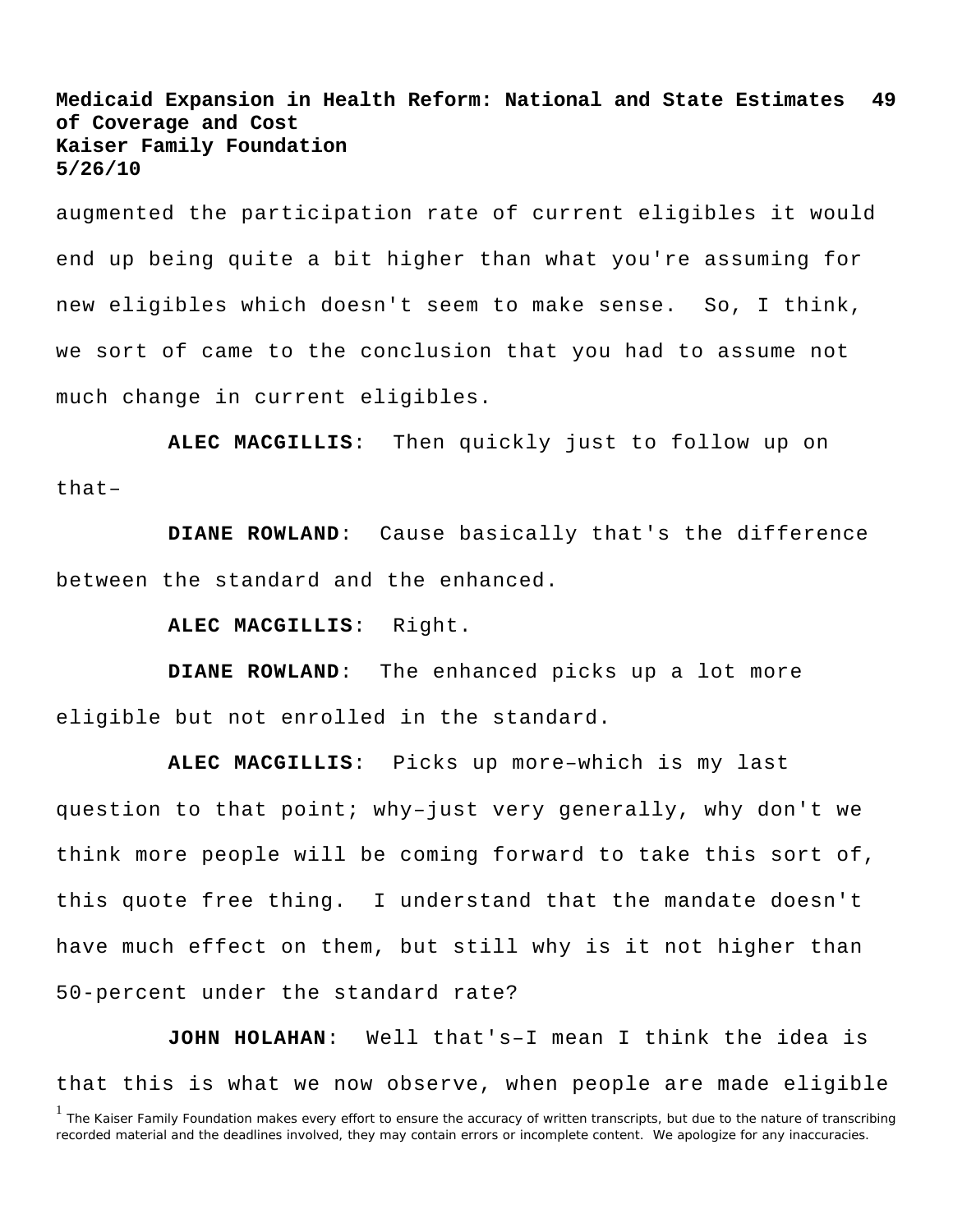for Medicaid and if you don't make–and if they're not subject to the mandate, because of being low income, then why would you expect it to be different? I mean I think that's the argument being made, at least that's our assumption about the argument being made by CBO. By using its participation rates we were able to match costs and enrollment pretty well.

**DIANE ROWLAND**: Alan, I think you can speak about outreach.

**ALAN WEIL**: Yes, so before I get to outreach, there is in the new law, a dramatic simplification of the eligibility standards and depending on how that plays out and how the information flows work with the exchange, we could actually see sort of a cultural shift in what it means to apply for Medicaid. From going to a county office, with reams of paper, things getting lost and finally, people not making their way through the system, to a much more streamlined process, because eligibility is simpler and there has to be this relationship with the exchange that has also a simple eligibility standard.

That's not going to happen the first day. That might over time–we might see some yield, but I think–so I think it's

<sup>&</sup>lt;sup>1</sup> The Kaiser Family Foundation makes every effort to ensure the accuracy of written transcripts, but due to the nature of transcribing recorded material and the deadlines involved, they may contain errors or incomplete content. We apologize for any inaccuracies.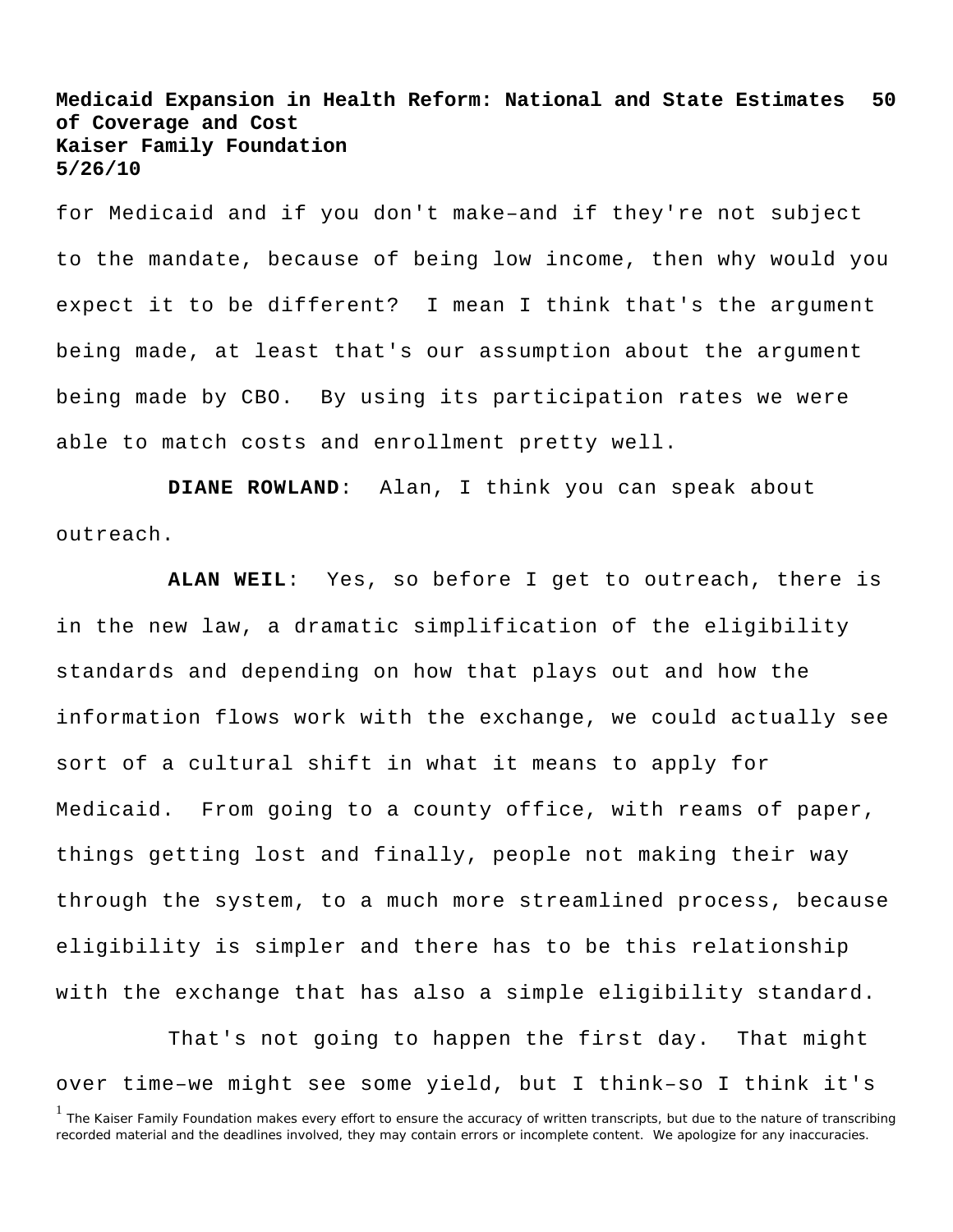reasonable to hope, actually that over time, the participation rates would increase, but again it's a hope like many of the others that it's hard to sort of estimate what the size of that is or the magnitude. It's just sort of the direction that we would think things would move.

With respect to outreach I'm not certain I'm going to say what Diane thought. I mean states are also going to differ, as they do now in the resources they put into seeking out those who are eligible and bringing them in. The simplifications of renewal, all kinds of processes remain under the control of the states and in tight budget times, states have been scaling some of that effort back. Again, if they're primarily concerned about these numbers they may stay scaled back. If things work out well that could also change.

I think there's good reason to feel that there's uncertainty here, but I think it would be risky to assign a new number not based on any experience that we have, that says well actually, the participation rates going to go up and certainly 100-percent is just not a realistic number.

<sup>&</sup>lt;sup>1</sup> The Kaiser Family Foundation makes every effort to ensure the accuracy of written transcripts, but due to the nature of transcribing recorded material and the deadlines involved, they may contain errors or incomplete content. We apologize for any inaccuracies.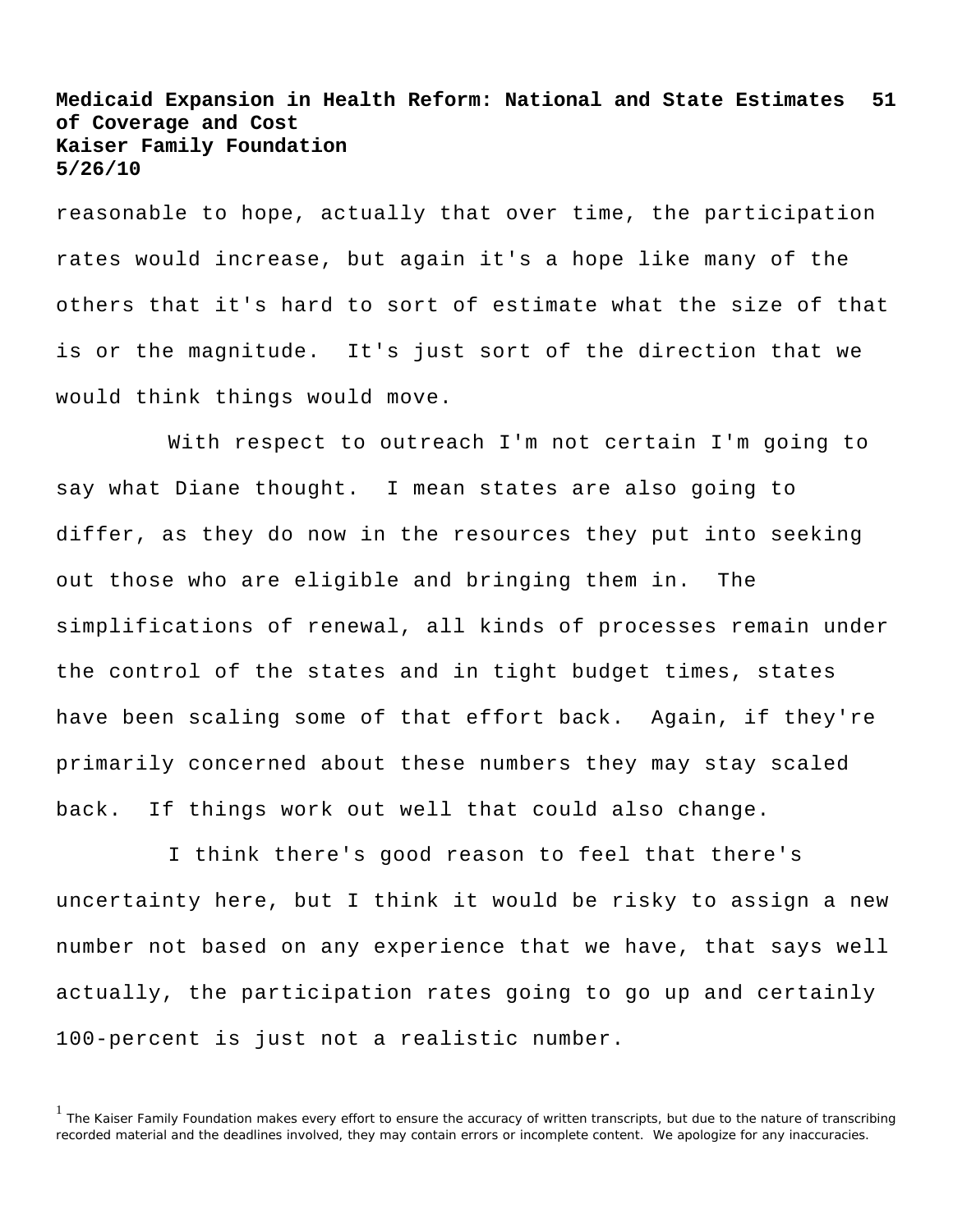**DIANE ROWLAND:** We've clearly learned from CHIP experience that a federal and state combined effort to do outreach and enrollment can really boost these participation rates up substantially. So I think this is a sign that if it's going to work, it's going to need a concerted effort at both the federal and state level to do outreach. It's also the variation among states, one of the reasons why applying a uniform set of participation rates in both scenarios is probably true for some states and not for others.

**JOHN HOLAHAN**: I think I should say, I think another reason why you might see in a lot of states something closer to the enhanced match is the providers,particularly the hospitals are going to get cutbacks in DSH payments, more from Medicare than Medicaid. It's going to be a real–much to their advantage to get people signed up and so.

**KARL POLZER**: Karl Polzer, American Health Care Association, this Medicaid expansion's going to intersect with the employer-based system, both inside and outside the exchange, so I think, with respect to the previous question, from when I read it, if they go to the exchange and they're

<sup>&</sup>lt;sup>1</sup> The Kaiser Family Foundation makes every effort to ensure the accuracy of written transcripts, but due to the nature of transcribing recorded material and the deadlines involved, they may contain errors or incomplete content. We apologize for any inaccuracies.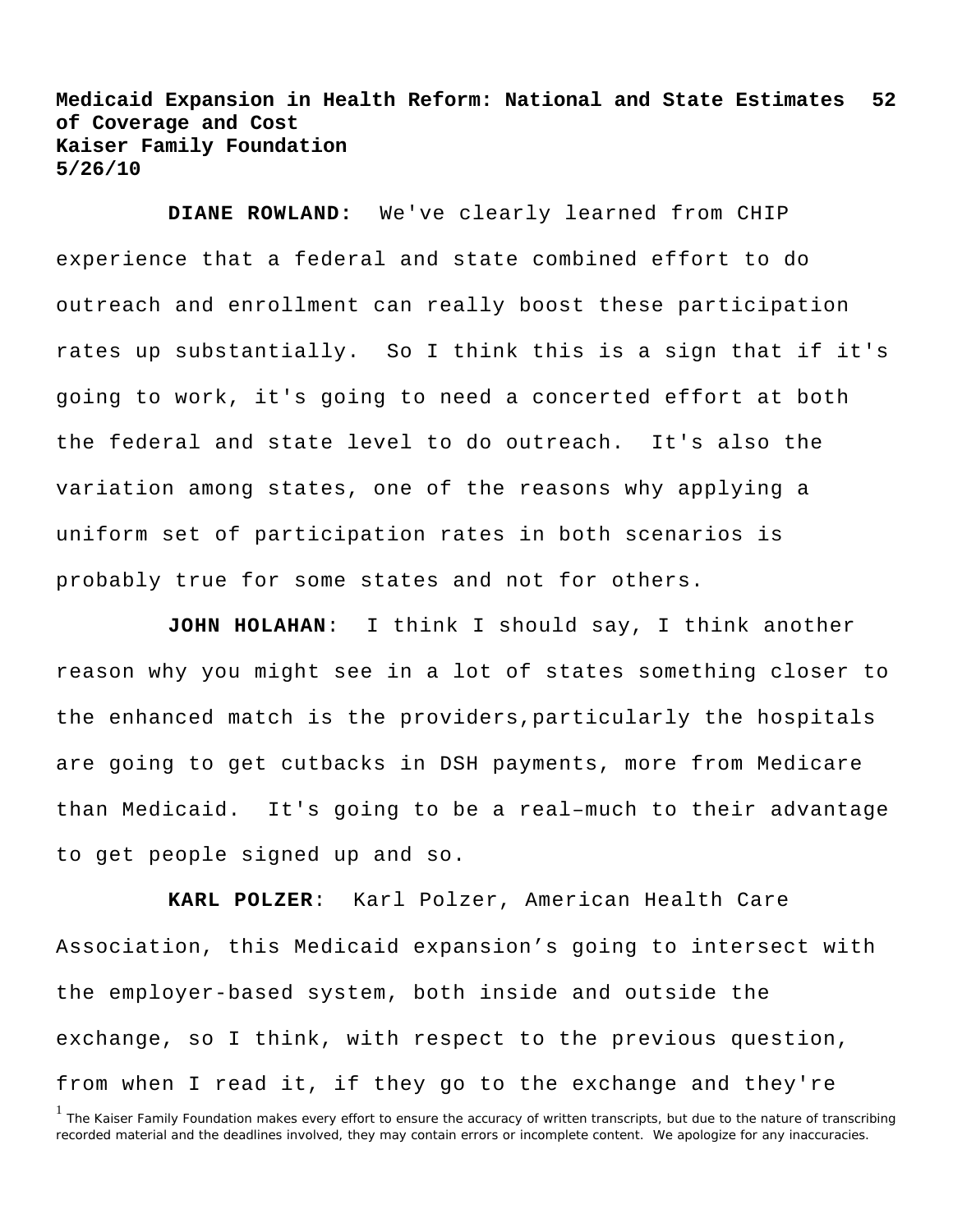under 133-percent of poverty, the exchange is supposed to facilitate enrollment in Medicaid.

Then outside the exchange there's the option to go onto Medicaid for that population. Did you do an estimate of, I guess–what, how many of those folks that newly enroll for this expansion, would have had–otherwise would have had employerbased coverage?

**JOHN HOLAHAN**: Yes, we did and it's in the estimates of the dropping of employer and non-group coverage are in the paper, right? They vary depending on whether you're currently eligible or new eligible and which participation rate.

**DIANE ROWLAND**: Okay, I think we have time for one last question.

**LYNDA FLOWERS**: Lynda Flowers, AARP, I just wondered if you'd done some thinking about the impact of pent up demand among a middle age population that's getting into the chronic disease area of their lives and what that might do to participation rates? I could see that not sort of falling outside the norm in terms of the normal pattern of participation rates?

<sup>&</sup>lt;sup>1</sup> The Kaiser Family Foundation makes every effort to ensure the accuracy of written transcripts, but due to the nature of transcribing recorded material and the deadlines involved, they may contain errors or incomplete content. We apologize for any inaccuracies.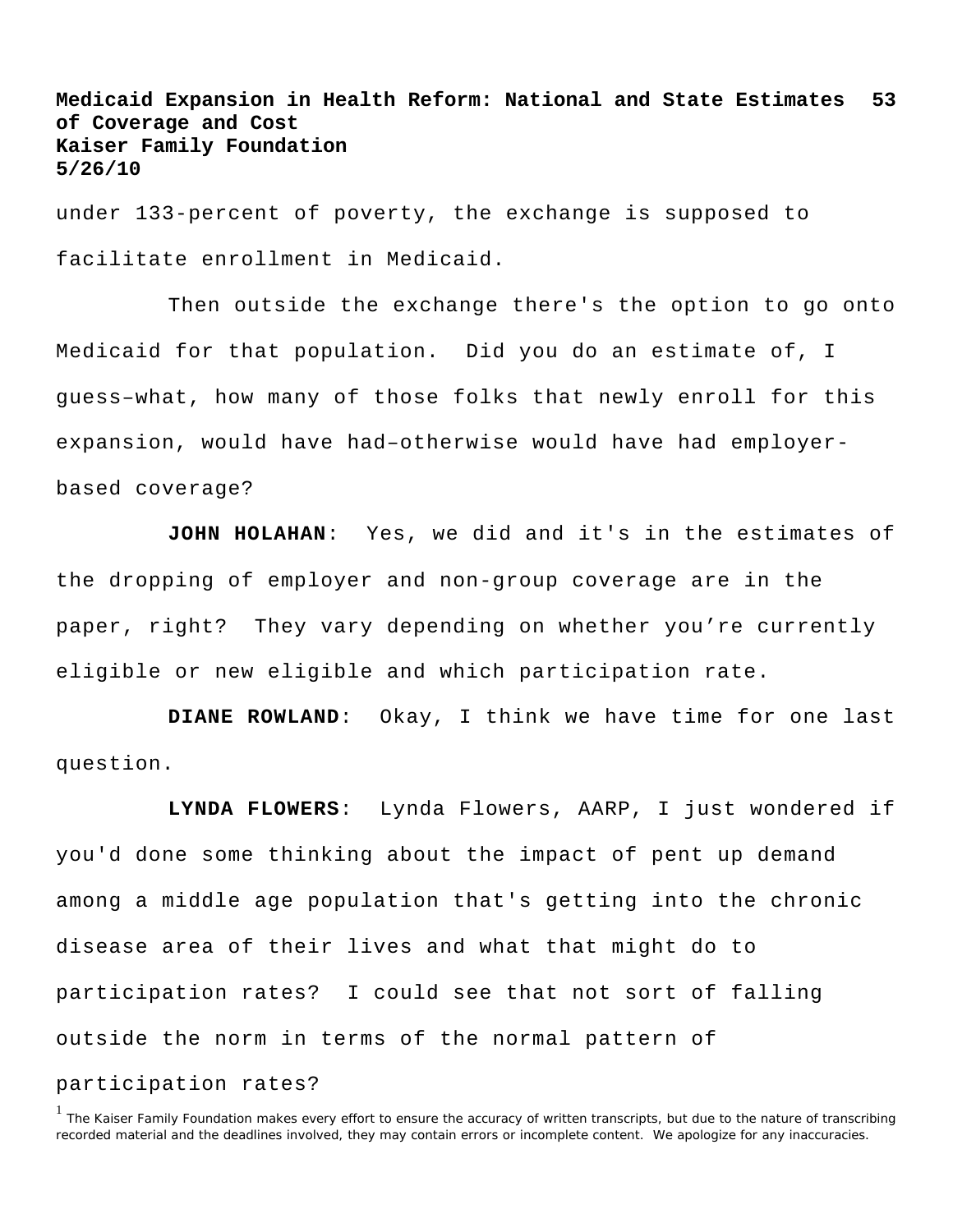**JOHN HOLAHAN:** We did not and no, so I guess I have to think about that one, on how that would play and affect anything, but we didn't.

**ALAN WEIL**: Can I just say that anecdotally is maybe not quite the right word, but there are states that do expansions here and there, and there generally seems to be a reasonable off setting between the pent up demand scenario, which would suggest higher costs, and the open the door and a lot of people who right now, only entered the system when they're sick, and now that the doors more open they enter it when they're healthy, and so that would argue for lower cost.

So you can sort of draw both scenarios, but I think the practical experience suggests that they balance out pretty well, and they may actually tend a little bit more towards the less than average expense side than the higher. Now obviously, when you're doing this large and expansion, that's going to change the distribution, but you also have the subsidy levels also affect who comes in the door. So that's the experience I'm aware of.

## **LYNDA FLOWERS**: Well one–

<sup>1</sup> The Kaiser Family Foundation makes every effort to ensure the accuracy of written transcripts, but due to the nature of transcribing recorded material and the deadlines involved, they may contain errors or incomplete content. We apologize for any inaccuracies.